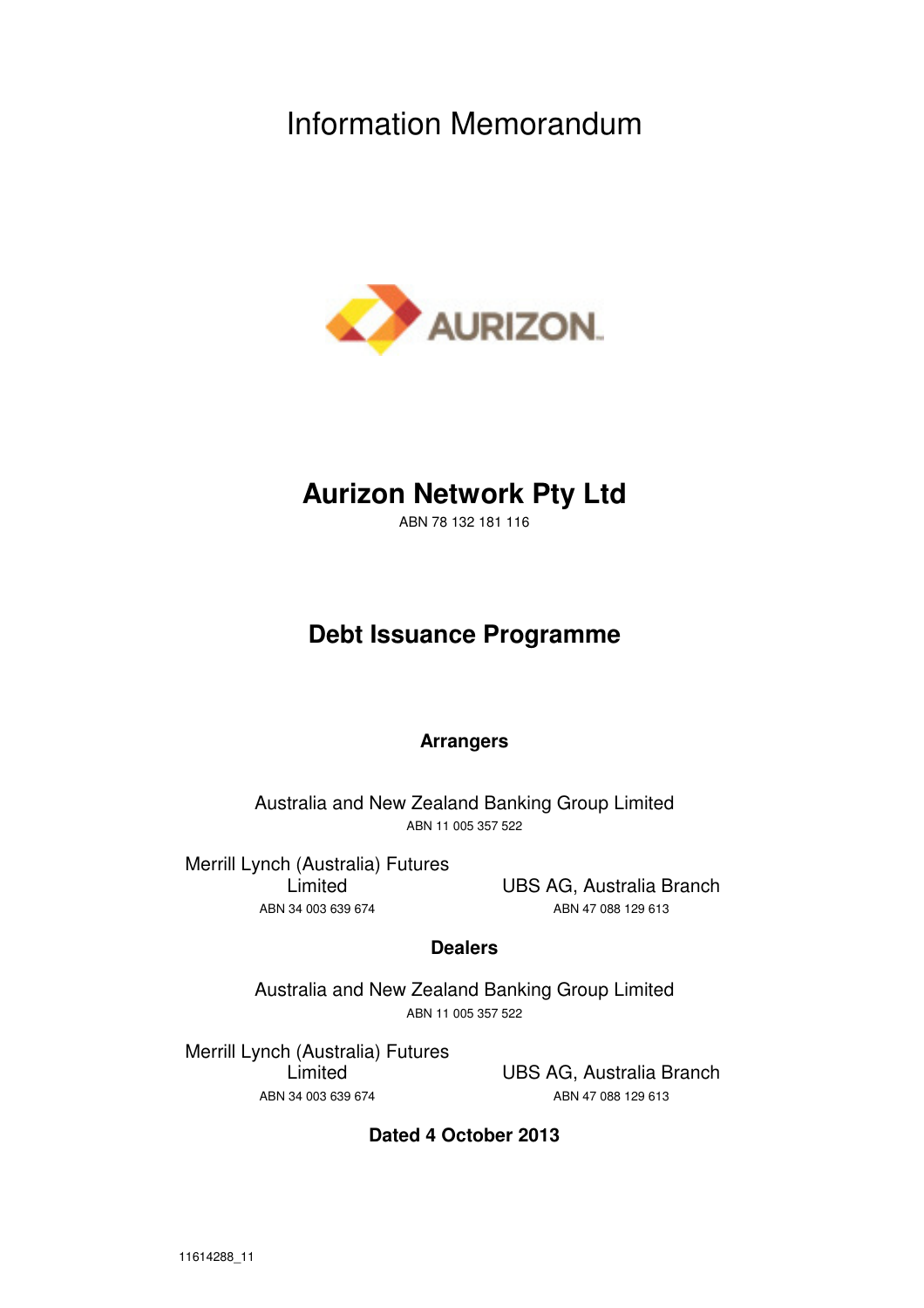# **Contents**

| <b>Contents</b>                 | $\mathbf{2}$   |
|---------------------------------|----------------|
| <b>Important Notice</b>         | 3              |
| <b>Summary of the Programme</b> | $\overline{7}$ |
| <b>STN Conditions</b>           | 13             |
| <b>MTN Conditions</b>           | 26             |
| <b>Form of Supplement</b>       | 55             |
| <b>Selling Restrictions</b>     | 61             |
| <b>Australian Taxation</b>      | 67             |
| <b>Directory</b>                | 71             |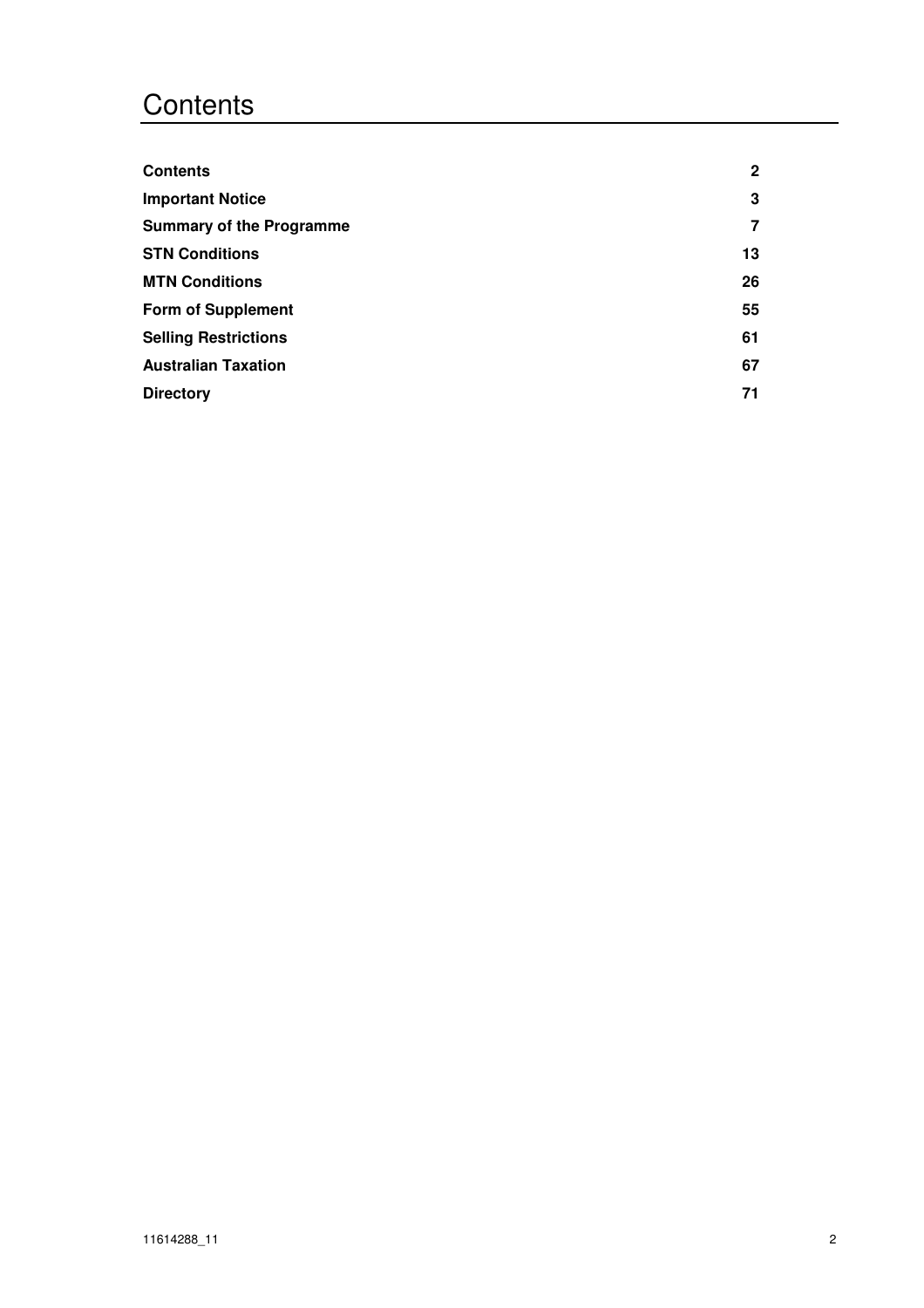## **Introduction**

This Information Memorandum relates to a debt issuance programme ("**Programme**") established by Aurizon Network Pty Ltd ("**Issuer**") under which the following debt instruments (collectively, "**Debt Instruments**") may be issued from time to time:

- short term notes ("**STNs**");
- medium term notes ("**MTNs**"),

(STNs and MTNs together referred to as "**Notes**"); and

• other debt instruments.

Subject to applicable laws, regulations and directives, the Issuer may issue Debt Instruments under the Programme in any country including Australia and countries in Europe and Asia (but not the United States of America unless such Debt Instruments are registered under the United States Securities Act of 1933 (as amended) ("**Securities Act**") or an exemption from the registration requirements is available). The Issuer may also issue notes, bonds or other debt instruments (including, without limitation, dematerialised securities) otherwise than under the Programme.

Each issue of Debt Instruments will be made pursuant to such documentation as the Issuer may determine. Debt Instruments will be issued in one or more tranches (each a "**Tranche**") within one or more series (each a "**Series**"). A pricing supplement and/or another supplement to this Information Memorandum ("**Supplement**") will be issued for each Tranche or Series ("**Series**") of Debt Instruments issued under the Programme and will contain details of the aggregate principal amount, issue price, issue date, maturity date, details of interest (if any) payable together with any other terms and conditions not set out in this Information Memorandum that may be applicable to that Tranche or Series of Debt Instruments. The Issuer may also publish a supplement to this Information Memorandum (or additional Information Memoranda) which describes the issue of Debt Instruments (or particular classes of Debt Instruments) not otherwise described in this Information Memorandum.

Debt Instruments issued by the Issuer under the Programme will (if specified in the relevant Supplement) have the benefit of an unconditional and irrevocable Deed Poll Guarantee and Indemnity (the "**Guarantee**") dated 4 October 2013 made by the Issuer. From the time to time, the Issuer may procure that certain of its subsidiaries (collectively, with the Issuer, the "**Guarantors**") accede to the Guarantee in accordance with the terms of the Guarantee; however, as at the date of this Information Memorandum, no such subsidiaries have acceded to the Guarantee.

## **Terms and Conditions of Issue**

The applicable terms and conditions of the STNs and MTNs (the "**STN Conditions**" and "**MTN Conditions**" respectively and together referred to as the "**Conditions**") will be as set out in this Information Memorandum as may be supplemented, amended, modified or replaced by the relevant Supplement for those Debt Instruments. The terms and conditions applicable to other Debt Instruments will be specified in the relevant Supplement.

## **Issuer's responsibility**

This Information Memorandum has been prepared by and issued with the authority of the Issuer. The Issuer accepts responsibility for the information contained in this Information Memorandum.

## **Documents incorporated by reference**

This Information Memorandum is to be read in conjunction with all documents which are deemed to be incorporated into it by reference (see the paragraph entitled "Documents incorporated by reference" below). This Information Memorandum shall, unless otherwise expressly stated, be read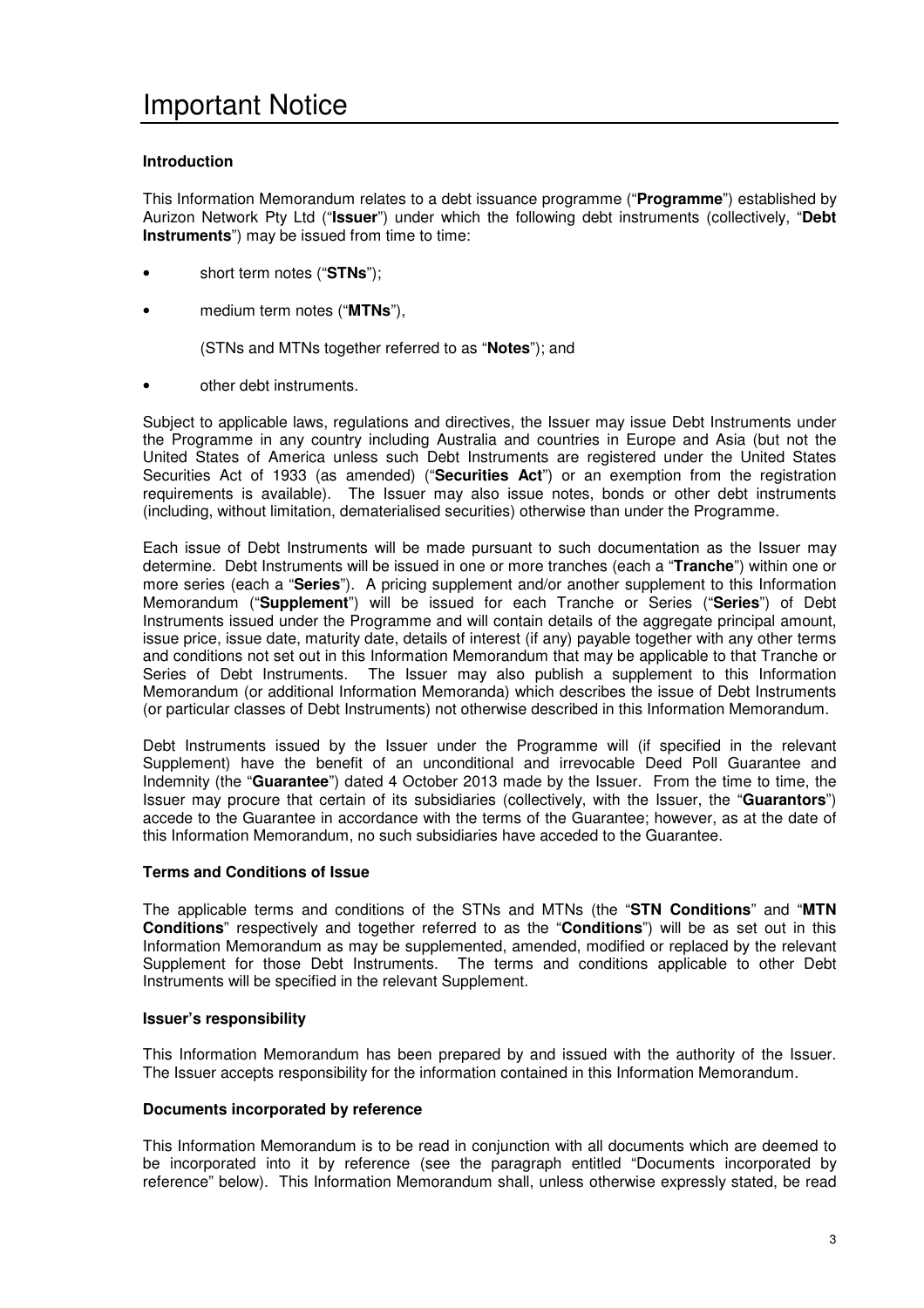and construed on the basis that such documents are so incorporated and form part of this Information Memorandum. References to "**Information Memorandum**" are to this Information Memorandum together with any other document incorporated by reference collectively and to any of them individually.

## **No independent verification**

The only role of the Arranger, the Dealers and the Agents (each as defined in the section entitled "Summary of the Programme" below) and their respective shareholders, subsidiaries, related bodies corporate, officers, employees, representatives, affiliates or advisers in the preparation of this Information Memorandum has been to confirm to the Issuer that their respective details in the section entitled "Directory" below are accurate as at the Preparation Date (as defined below).

Apart from the foregoing, none of the Arranger, the Dealers or the Agents or their respective shareholders, subsidiaries, related bodies corporate, officers, employees, representatives, affiliates or advisers has independently verified the information contained in this Information Memorandum. Accordingly, no representation, warranty or undertaking, express or implied, is made, and no responsibility is accepted, by them as to the accuracy or completeness of this Information Memorandum or any further information supplied by the Issuer in connection with the Programme.

## **Independent advice**

This Information Memorandum contains only summary information concerning the Debt Instruments. It is not intended to provide the basis of any credit or other evaluation in respect of the Issuer, any Guarantor or any Debt Instruments and should not be considered as a recommendation or a statement of opinion (or a report of either of these things) by the Issuer, any Guarantor, the Arranger, the Dealers or the Agents or their respective shareholders, subsidiaries, related bodies corporate, officers, employees, representatives, affiliates or advisers that any recipient of this Information Memorandum or any other financial statements should purchase any Debt Instruments or any rights in respect of any Debt Instruments. Each investor contemplating purchasing any Debt Instruments or any rights in respect of any Debt Instruments under the Programme should make (and shall be taken to have made) its own independent investigation of the financial condition and affairs of, and its own appraisal of the creditworthiness of, the Issuer and (where applicable) any Guarantor.

No advice is given in respect of the taxation treatment of investors in connection with investment in any Debt Instruments and each investor is advised to consult its own professional adviser.

## **Currency of information**

The information contained in this Information Memorandum is prepared as of its Preparation Date. Neither the delivery of this Information Memorandum nor any offer, issue or sale made in connection with this Information Memorandum at any time implies that the information contained in it is correct at any time subsequent to the Preparation Date or that any other information supplied in connection with the Programme is correct as of any time subsequent to the Preparation Date. In particular, neither the Issuer nor any Guarantor is under any obligation to the holders of any Debt Instruments to update this Information Memorandum at any time after an issue of Debt Instruments to such holders.

In this Information Memorandum, "**Preparation Date**" means:

- in relation to this Information Memorandum, the date indicated on its face or, if the Information Memorandum has been supplemented, amended, modified or replaced the date indicated on the face of that supplement, amendment, modification or replacement;
- in relation to annual reports and any financial statements incorporated in this Information Memorandum, the date up to, or as at, the date on which such annual reports and financial statements relate; and
- in relation to any other item of information which is specified by the Issuer or any Guarantor as to be read in conjunction with this Information Memorandum, the date indicated on its face as being its date of release or effectiveness.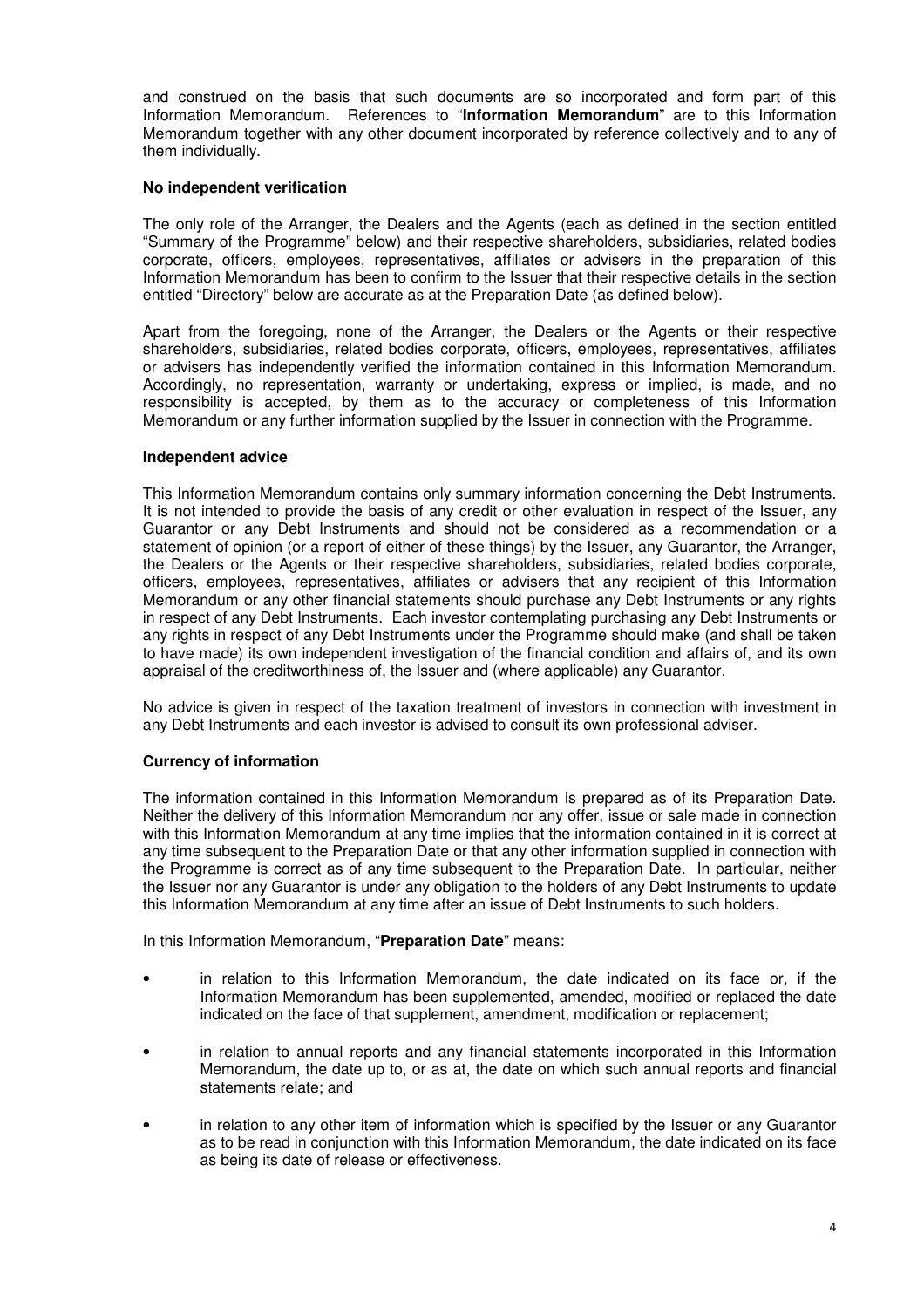The Arranger, the Dealers and the Agents and their respective shareholders, subsidiaries, related bodies corporate, officers, employees, representatives, affiliates or advisers expressly do not undertake to review the financial condition or affairs of the Issuer or any Guarantor during the life of the Programme. Investors should review, amongst other things, the documents which are deemed to be incorporated in this Information Memorandum by reference when deciding whether or not to purchase any Debt Instruments. In addition, each of the Issuer and each Guarantor may make filings with regulatory authorities from time to time, and such filings may include information material to investors. Copies of such filings are available from the Issuer on request.

## **No authorisation**

No person has been authorised to give any information or make any representations not contained in or consistent with this Information Memorandum in connection with the Issuer, any Guarantor, the Programme or the issue or sale of the Debt Instruments and, if given or made, such information or representation must not be relied on as having been authorised by the Issuer, any Guarantor or any of the Arranger, the Dealers or the Agents.

## **Agency and distribution arrangements**

The Issuer has agreed to pay the Agents' fees for undertaking their respective roles and reimburse them for certain of their expenses incurred in connection with the Programme. The Issuer may also pay a Dealer a fee in respect of the Debt Instruments subscribed by it, or procured to be subscribed to it, and has agreed to reimburse the Dealers for certain expenses incurred in connection with the Programme and indemnify the Dealers against certain liabilities in connection with the offer and sale of the Debt Instruments.

Each Dealer, its subsidiaries, related bodies corporate, officers, employees and affiliates may have pecuniary or other interests in the Notes and may also have interests pursuant to other arrangements and may receive fees, brokerage and commissions and may act as a principal in dealing in any Debt Instruments. They may also have investment banking and other relationships with the Issuer or a Guarantor.

The distribution of this Information Memorandum, any relevant Supplement and the offer or sale of Debt Instruments may be restricted by law in certain jurisdictions. None of the Issuer, any Guarantor, the Dealers or the Agents represents that this document may be lawfully distributed, or that any Debt Instruments may be lawfully offered in compliance with any applicable registration or other requirements in any such jurisdiction, or under an exemption available in that jurisdiction, or assume any responsibility for facilitating any such distribution or offering. In particular, no action has been taken by any of those parties which would permit a public offering of any Debt Instruments or distribution of this Information Memorandum in any jurisdiction where action for that purpose is required.

## **No registration**

The Debt Instruments and the Guarantee (as defined in the "Summary of the Programme") have not been and will not be registered under the United States Securities Act of 1933, as amended ("**Securities Act**"), and may not be offered, sold, or delivered, at any time, within the United States or to, or for the account or benefit of, U.S. persons (as defined in Regulation S under the Securities Act), unless such Debt Instruments and the Guarantee are registered under the Securities Act or an exemption from the registration requirements of the Securities Act is available.

## **No disclosure required**

Neither this Information Memorandum nor any other disclosure document in relation to the Debt Instruments has been lodged with the Australian Securities and Investment Commission. A person may not make or invite an offer of the Debt Instruments for issue or sale in Australia (including an offer or invitation which is received by a person in Australia) or distribute or publish this Information Memorandum or any other offering material or advertisement relating to the Debt Instruments in Australia unless the minimum aggregate consideration payable by each offeree is at least A\$500,000 (or its equivalent in another currency, in each case disregarding moneys lent by the offeror or its associates) or the offer or invitation otherwise does not require disclosure to investors in accordance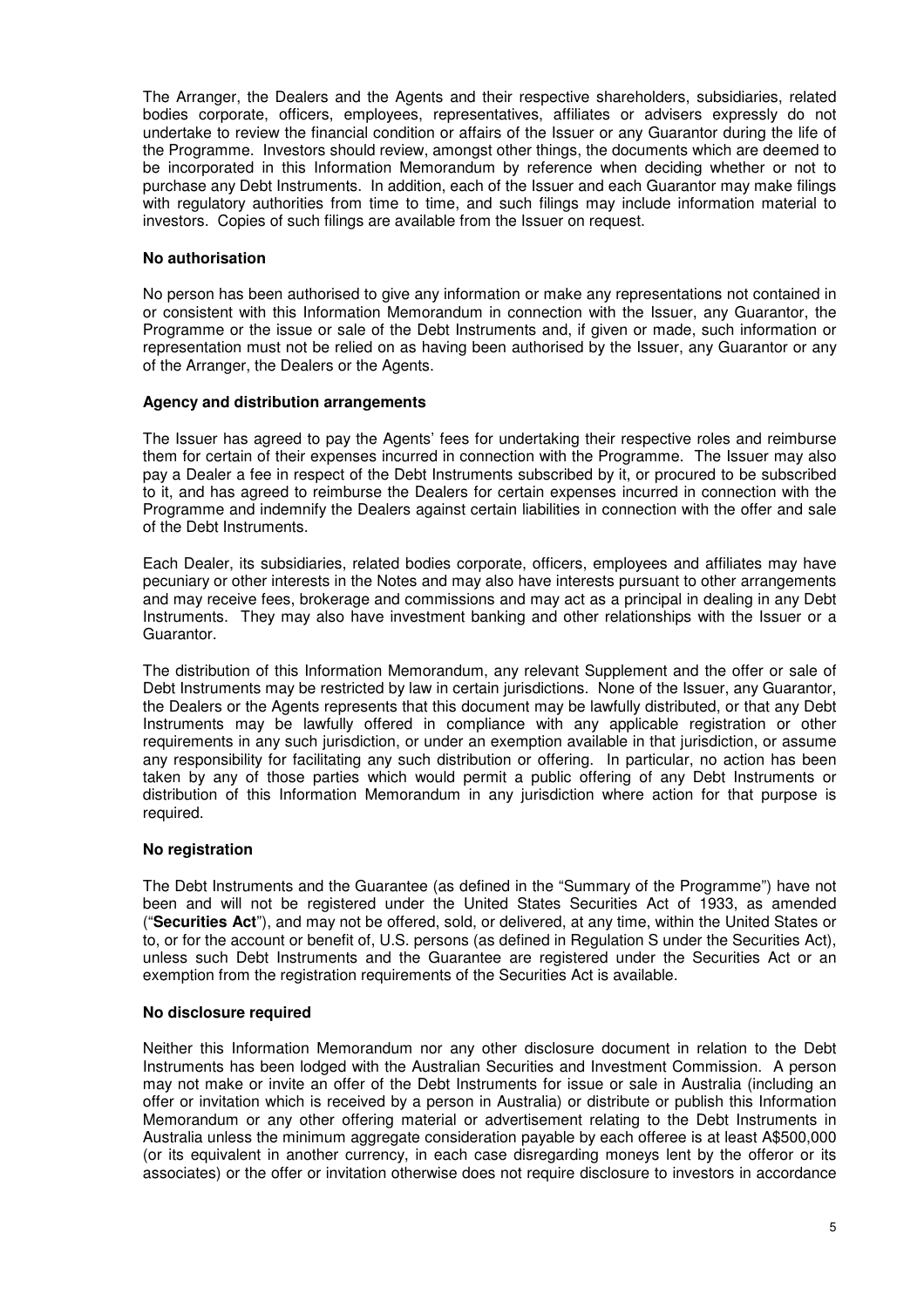with Part 6D.2 or Chapter 7 of the Corporations Act 2001 of Australia and such action complies with all applicable laws and regulations (see "Selling Restrictions" below).

## **No offer**

This Information Memorandum does not, and is not intended to, constitute an offer or invitation by or on behalf of the Issuer, any Guarantor, the Arranger, the Dealers or any Agent to any person to subscribe for, purchase or otherwise deal in any Debt Instruments.

## **Risks**

Neither this Information Memorandum nor any information supplied in connection with the Programme or the issue of Debt Instruments describes the risks of an investment in any Debt Instruments. Prospective investors should consult their own professional, financial, legal and tax advisors about risks associated with an investment in any Debt Instruments and the suitability of investing in the Debt Instruments in light of their particular circumstances.

## **Stabilisation**

In connection with any issue of Debt Instruments outside Australia, the Dealer (if any) designated as stabilising manager in any relevant Supplement may over-allot or effect transactions outside Australia and on a market operated outside Australia which stabilise or maintain the market price of the Debt Instruments of the relevant Series at a level which might not otherwise prevail. Such stabilising shall be in compliance with all relevant laws and regulations.

## **References to credit ratings**

A credit rating referenced in connection with any Debt Instruments is not a recommendation to buy, sell or hold securities and may be subject to revision, suspension or withdrawal at any time by the relevant rating agency. Each rating should be evaluated independently of any other rating.

## **Documents incorporated by reference**

The following documents are incorporated in, and taken to form part of, this Information Memorandum:

- all amendments and supplements to this Information Memorandum prepared by the Issuer from time to time;
- the most recent financial statements of the Issuer; and
- all documents issued by the Issuer and stated to be incorporated in this Information Memorandum by reference including any relevant Supplement and, if specified as such in the relevant Supplement, the Guarantee.

Any statement contained in this Information Memorandum or in any of the documents incorporated by reference in, and forming part of this Information Memorandum, shall be modified or superseded for the purpose of this Information Memorandum to the extent that a statement contained in any document subsequently incorporated by reference modifies or supersedes such statement.

Copies of documents incorporated by reference may be obtained from the Issuer or such other person specified in any Supplement.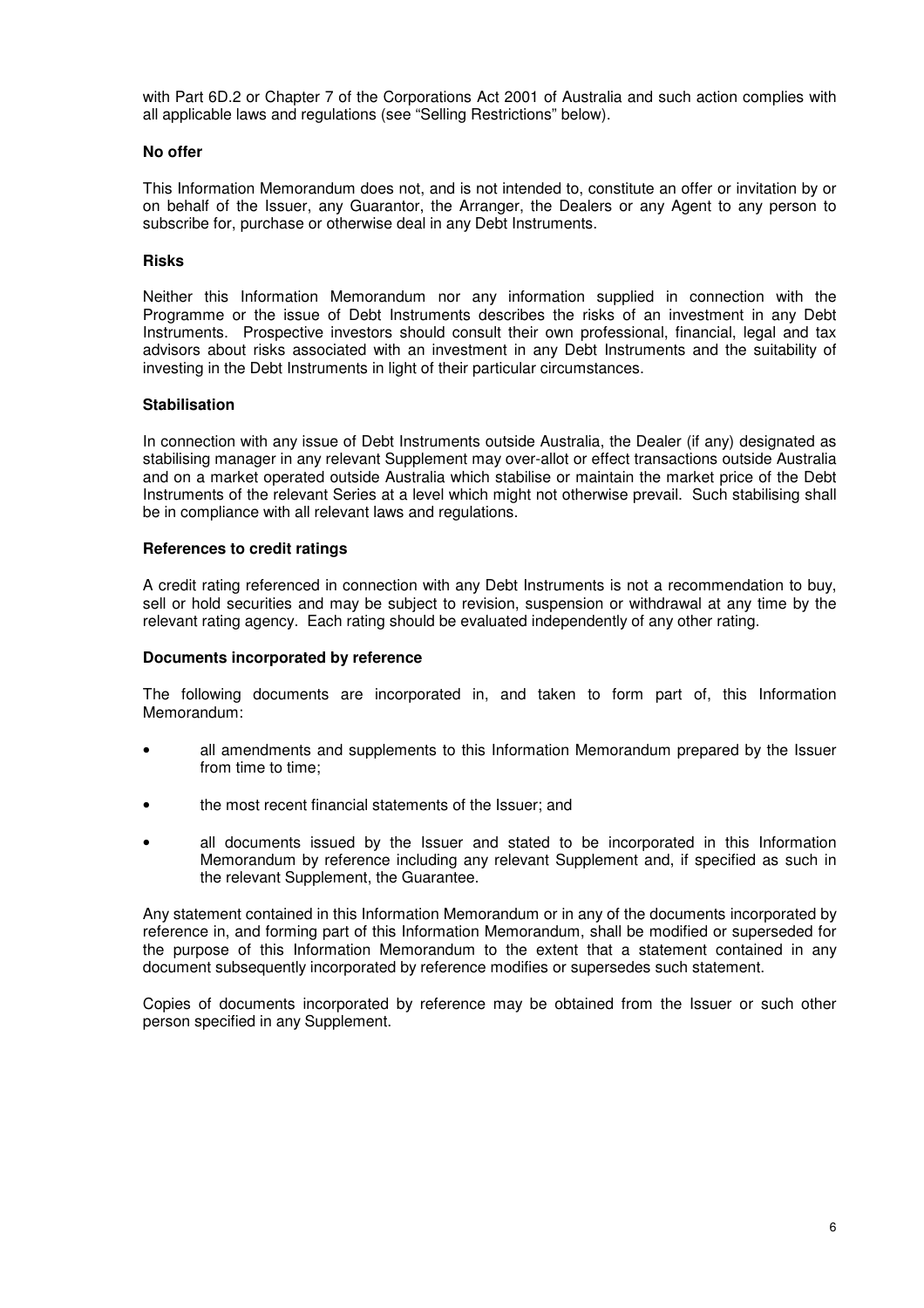# Summary of the Programme

*The following is a brief summary only and should be read in conjunction with the rest of this Information Memorandum and, in relation to any Debt Instruments, the applicable Conditions and the relevant Supplement. Where an item in the summary specifically refers to MTNs, or STNs, that item applies only to an MTN or STN (as applicable) Otherwise the summary below applies to all Debt Instruments.* 

 $\overline{a}$ 

Issuer: Aurizon Network Pty Ltd (ABN 78 132 181 116)

Wholly owned subsidiaries of the Issuer (each an "**Additional Issuer**") may be added as issuers under the Programme from time to time.<sup>1</sup>

Aurizon Network Pty Ltd ("**Aurizon Network**") controls, operates and manages largely dedicated and purpose built, heavy haul rail infrastructure, known as the Central Queensland Coal Network ("**CQCN**"), under 99 year lease arrangements with the State of Queensland, which commenced in July 2010. The CQCN is the largest coal export rail network in Australia.

Aurizon Network operates the CQCN regulated rail infrastructure under a stable and well-established regulatory regime. The provision of access to users of the CQCN, including the terms of access and the access charges that Aurizon Network is permitted to levy, is regulated by a Queensland-based third party access regime established under the Queensland Competition Authority Act 1997 (Qld) and administered by the Queensland Competition Authority, or QCA.

Aurizon Network is a subsidiary of Aurizon Operations Limited, and the ultimate parent company is Aurizon Holdings Limited ("**Aurizon Holdings**"), formerly known as QR National Limited, an Australian Securities Exchange ("**ASX**") listed company who was listed on the ASX on 22 November 2010 and was, prior to that time, wholly-owned by the State of Queensland.

Aurizon Holdings, through its operating subsidiaries (including Aurizon Network), is the world's largest rail transporter of coal from mine to port for export markets and is also the largest rail freight haulage business in Australia by tonnes hauled, operating in key freight sectors and supply chains across the country, focused primarily on large, heavy haul rail tasks such as the transportation of coal, iron ore, other minerals, agricultural products and general freight as well as containerised freight. It also provides a range of specialist rail engineering, construction and maintenance services.

Information with respect to Aurizon Holdings, its subsidiaries and their businesses can also be found at www.aurizon.com.au. However, this internet site address is included (and other internet site addresses in this Information Memorandum are included) for reference only and the information and documents that can be accessed on that internet site address are not incorporated by reference into, and do not form part of, this Information Memorandum unless specifically identified in the section of this Information Memorandum entitled "Documents incorporated by reference".

Description: A non-underwritten debt issuance programme ("**Programme**") under which the Issuer may elect to issue short term notes ("**STNs**"), medium

<sup>1</sup> References in this Information Memorandum to "Issuer" includes, where the context requires, an Additional Issuer.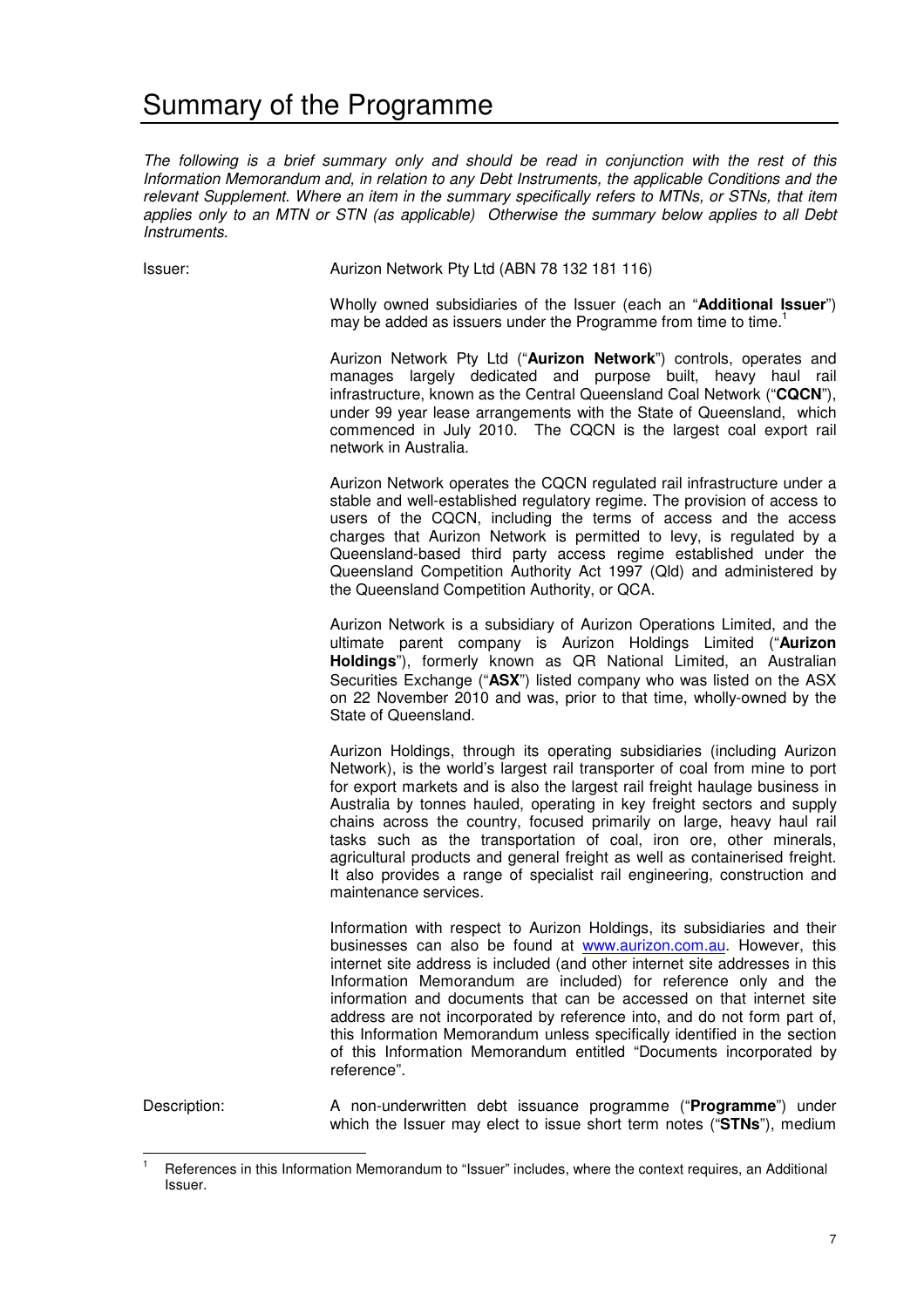|                            | term notes ("MTNs") (together, the "Notes") and other debt instruments<br>(collectively, "Debt Instruments").                                                                                                                                                                                                                                                                                                                                                                                                                                           |
|----------------------------|---------------------------------------------------------------------------------------------------------------------------------------------------------------------------------------------------------------------------------------------------------------------------------------------------------------------------------------------------------------------------------------------------------------------------------------------------------------------------------------------------------------------------------------------------------|
| Guarantors:                | If specified as such in the relevant Supplement, the Issuer and certain<br>subsidiaries of the Issuer that have acceded to the Guarantee.                                                                                                                                                                                                                                                                                                                                                                                                               |
|                            | The Guarantee provides mechanisms to enable a Subsidiary of the Issuer<br>to become a party to the Guarantee in the capacity as Guarantor and for<br>an existing Guarantor (other than the Issuer as 'Original Guarantor') to be<br>released from their obligations as a Guarantor (subject to compliance with<br>the terms of the relevant Supplement) and for appropriate notice to be<br>given of the same.                                                                                                                                          |
| Guarantee:                 | Notes may be issued with the benefit of the Guarantee if specified as<br>such in the relevant Supplement. The obligations of the Guarantors<br>under this Guarantee rank at least equally with all other unsubordinated<br>and unsecured obligations of the Guarantors, except for liabilities<br>mandatorily preferred by law.                                                                                                                                                                                                                         |
| Arrangers:                 | Australia and New Zealand Banking Group Limited ABN 11 005 357 522<br>Merrill Lynch (Australia) Futures Limited ABN 34 003 639 674<br>UBS AG, Australia Branch ABN 47 088 129 613                                                                                                                                                                                                                                                                                                                                                                       |
| Dealers:                   | Australia and New Zealand Banking Group Limited ABN 11 005 357 522<br>Merrill Lynch (Australia) Futures Limited ABN 34 003 639 674<br>UBS AG, Australia Branch ABN 47 088 129 613                                                                                                                                                                                                                                                                                                                                                                       |
|                            | Additional Dealers may be appointed from time to time for any Tranche of<br>Debt Instruments or to the Programme generally.                                                                                                                                                                                                                                                                                                                                                                                                                             |
| Registrars:                | The person appointed by the Issuer to perform registry functions and<br>establish and maintain a Register (as defined below) in or outside<br>Australia on the Issuer's behalf from time to time ("Registrar"). Details of<br>additional appointments in respect of a Tranche or Series will be notified<br>in the relevant Supplement.                                                                                                                                                                                                                 |
| Offshore Agent:            | Details of any appointments of any persons appointed by the Issuer to act<br>as an issuing agent ("Issuing Agent") or paying agent ("Paying Agent")<br>on the Issuer's behalf from time to time outside Australia in respect of a<br>Tranche or Series will be notified in the relevant Supplement.                                                                                                                                                                                                                                                     |
| <b>Calculation Agents:</b> | If a Calculation Agent is required for the purpose of calculating any<br>amount or making any determination under a Debt Instrument, such<br>appointment will be notified in the relevant Supplement. The Issuer may<br>terminate the appointment of the Calculation Agent, appoint additional or<br>other Calculation Agents or elect to have no Calculation Agent. Where no<br>Calculation Agent is appointed the calculation of interest, principal and<br>other payments in respect of the relevant Debt Instruments will be made<br>by the Issuer. |
| Agents:                    | Each Registrar, Offshore Agent, Issuing Agent, Paying Agent, Calculation<br>Agent and any other person appointed by the Issuer to perform other<br>agency functions with respect to any Series or Tranche of Debt<br>Instruments. Details of such appointment will be set out in the relevant<br>Supplement.                                                                                                                                                                                                                                            |
| Programme Term:            | The term of the Programme continues until terminated by the Issuer<br>giving 30 days' notice to the then Dealers appointed to the Programme<br>generally, or earlier by agreement between all the parties to the Dealer<br>Agreement dated 4 October 2013 (as amended, restated or<br>supplemented from time to time) ("Dealer Agreement"). The Issuer has                                                                                                                                                                                              |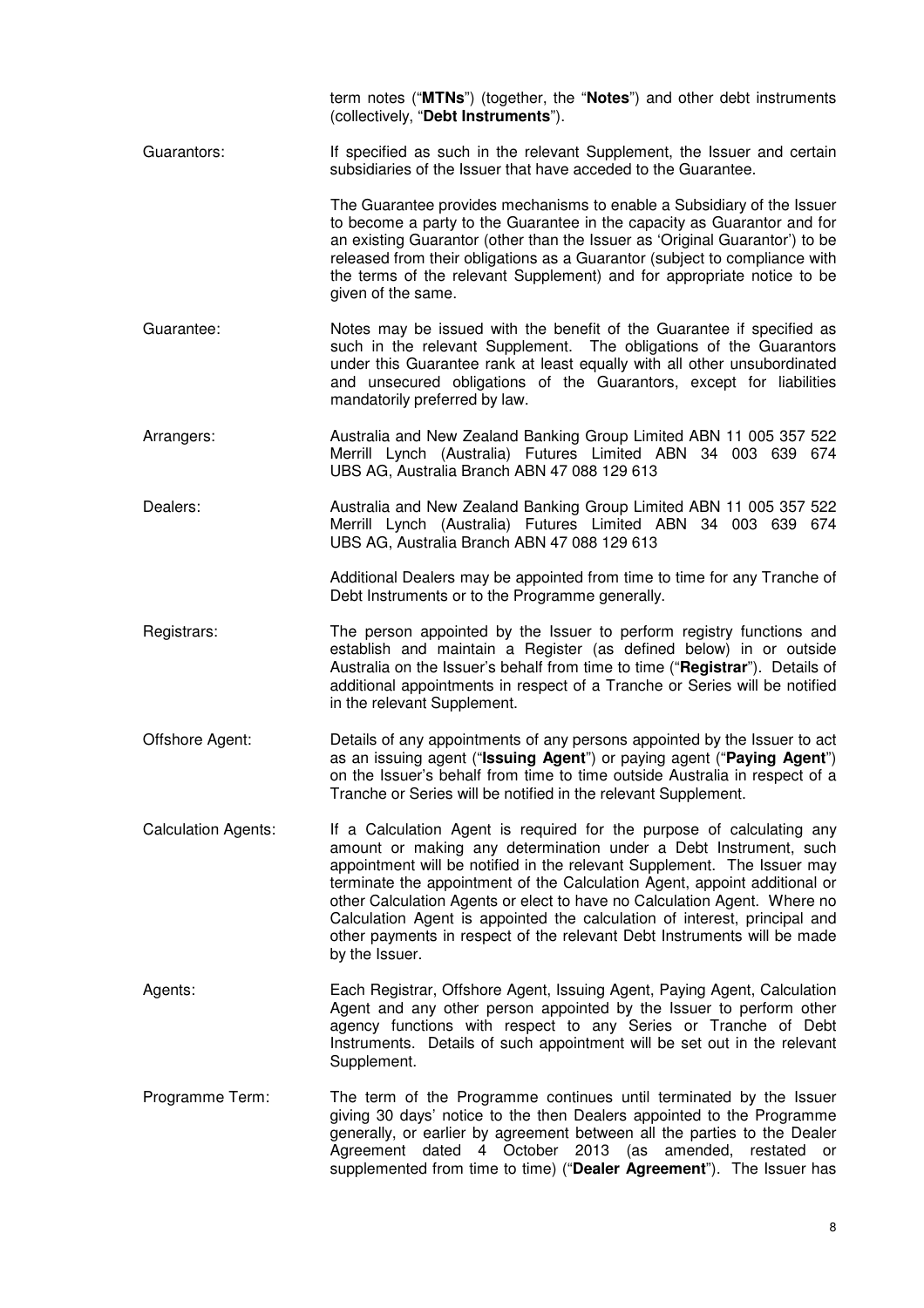undertaken to the Dealers that it will not terminate the Programme until all Debt Instruments then currently on issue have been redeemed in full.

- Status and Ranking: Debt Instruments will be direct, unsubordinated and unsecured obligations of the Issuer and will at all times rank at least equally with all other direct unsubordinated and unsecured obligations of the Issuer, except obligations mandatorily preferred by law.
- Negative pledge: MTNs will have the benefit of a negative pledge from the Issuer on behalf of itself and certain of its subsidiaries as more fully described in Condition 5 of the MTN Conditions.
- Cross acceleration: MTNs will contain a cross-acceleration clause, in respect of the Issuer and certain of its subsidiaries, in connection with certain obligations, as more fully described in MTN Condition 14.1(k).
- Form: The form of a Series of Debt Instruments will be determined by the Issuer and any relevant Dealer prior to their issue date and be specified in any relevant Supplement.

 The terms and conditions of the Debt Instruments are set out in this Information Memorandum and may be supplemented, amended, modified or replaced by a Supplement for the relevant Tranche.

Debt Instruments will be issued in registered form. Such Debt Instruments will be debt obligations of the Issuer which are constituted by, and owing under, the Debt Instrument Deed Poll made by the Issuer and dated 4 October 2013 (as supplemented, amended, modified or replaced from time to time) ("**Deed Poll**") (or such other deed poll as is specified in a relevant Supplement). Such Debt Instruments take the form of entries in a register ("**Register**") maintained by a Registrar. In respect of such Debt Instruments issued in Australia, a Register will be maintained by the Australian Registrar in Sydney, Australia and, in respect of any such Debt Instruments issued outside Australia, the relevant Supplement will specify the place in which the relevant Register will be maintained by an Offshore Registrar (details will be specified in the relevant Supplement).

 Notes (other than STNs) may bear interest at a fixed or floating rate, be issued at a discount or premium to the face value or otherwise bear interest which is calculated by a formula or an index as specified in the relevant Supplement. STNs will only be issued at a discount to face value. The Notes of any Series may be described as "STNs", "MTNs", "Notes", "Bonds", "Instruments", "Indexed Notes", "Amortising Notes", "Credit Linked Notes", "FRNs", "Zero Coupon Notes" or by any other marketing name.

- Interest Periods and Interest Rates: The length of the interest periods and the applicable rate of interest or its method of calculation may differ from time to time or be constant for any Series as specified in the relevant Supplement. Debt Instruments may have a maximum rate of interest, a minimum rate of interest or both or neither, as specified in the relevant Supplement.
- Tenor: The tenor of STNs will not exceed 364 days. There will be will no minimum or maximum tenor in relation to other Debt Instruments unless specified in the relevant Supplement.
- Currencies: Debt Instruments may be denominated in Australian dollars or, subject to any applicable legal or regulatory requirements, any Alternate Currency as may be agreed between the Issuer and the relevant Dealer.

Payments in respect of Debt Instruments may be made in, or limited to, any currency or currencies other than the currency in which the Debt Instruments are denominated, all as set out in the relevant Supplement.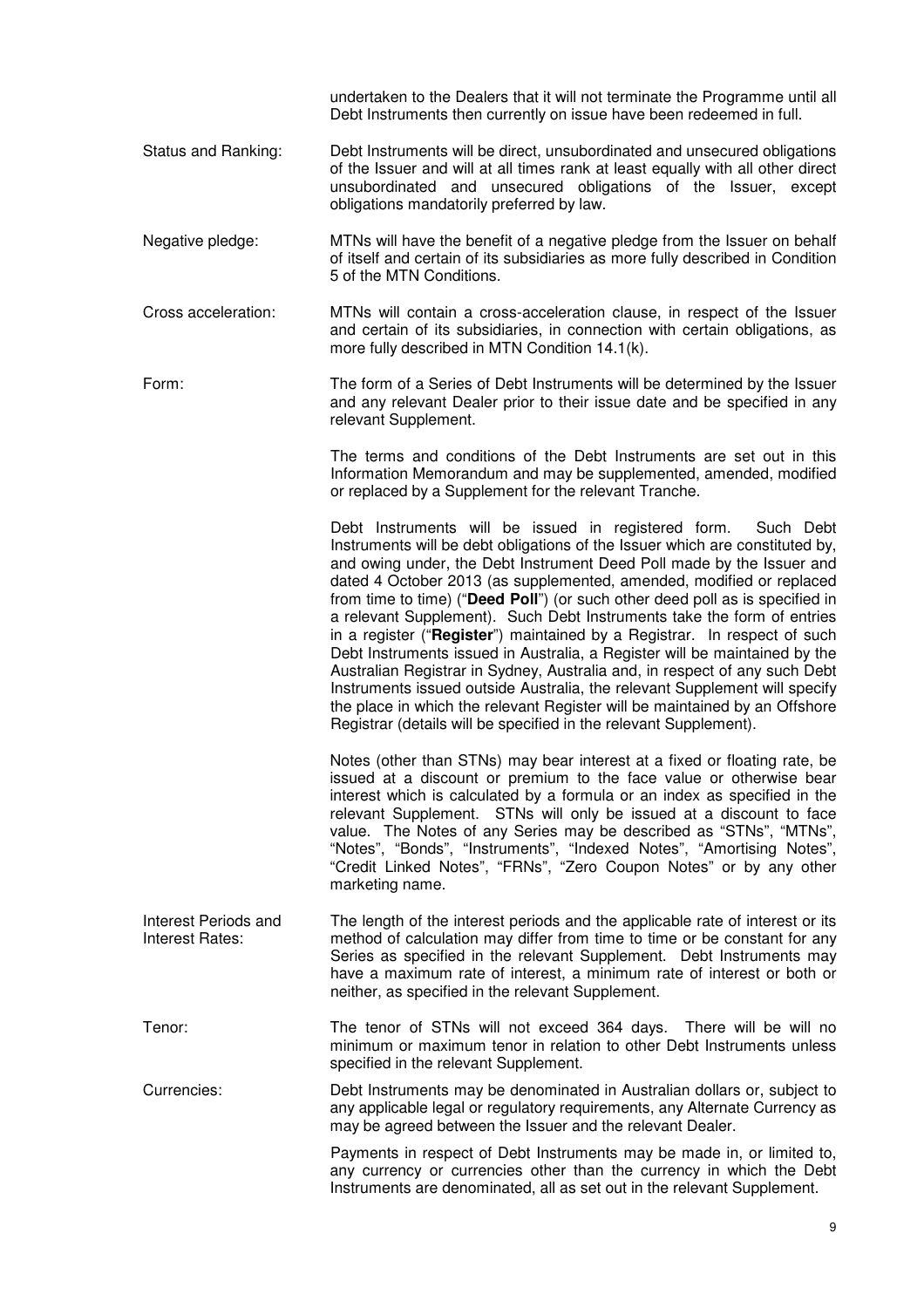| <b>Issue Price:</b>        | Debt Instruments may be issued at any price on a fully or partly paid<br>basis, as specified in the relevant Supplement.                                                                                                                                                                                                                                                                                                                                                                                                                                                                       |
|----------------------------|------------------------------------------------------------------------------------------------------------------------------------------------------------------------------------------------------------------------------------------------------------------------------------------------------------------------------------------------------------------------------------------------------------------------------------------------------------------------------------------------------------------------------------------------------------------------------------------------|
| <b>Settlement Price:</b>   | As specified in the relevant Supplement, or as otherwise agreed between<br>the parties.                                                                                                                                                                                                                                                                                                                                                                                                                                                                                                        |
| <b>Issuance in Series:</b> | Debt Instruments will be issued in Series. Each Series may comprise one<br>or more Tranches issued on different issue dates. The Debt Instruments<br>of each Series will all be subject to identical terms, except that the issue<br>date and (unless the Debt Instruments are approved for trading in the<br>Austraclear System or another Clearing System (as defined below))<br>interest commencement date may be different in respect of different<br>Tranches of a Series. The Debt Instruments of each Series are intended<br>to be fungible with other Debt Instruments of that Series. |
|                            | However, in certain circumstances, Debt Instruments of a particular<br>Tranche may not be, nor will they become, fungible with Debt Instruments<br>of any other Tranche or Tranches forming part of the same Series until a<br>specified time following their issue, as described in the relevant<br>Supplement.                                                                                                                                                                                                                                                                               |
| Denomination:              | Debt Instruments will be issued in a single denomination specified in the<br>relevant Supplement.                                                                                                                                                                                                                                                                                                                                                                                                                                                                                              |
| Title:                     | Entry of the name of the person in the Register in respect of a Debt<br>Instrument in registered form constitutes the obtaining or passing of title<br>and is conclusive evidence that the person so entered is the registered<br>holder of that Debt Instrument.                                                                                                                                                                                                                                                                                                                              |
|                            | Debt Instruments which are held in the Austraclear System (as defined<br>below) will be registered in the name of Austraclear Limited (ABN 94 002<br>060 773) ("Austraclear"). Title to Debt Instruments which are held in<br>another Clearing System (as defined below) will be determined in<br>accordance with the rules and regulations of the relevant Clearing<br>System.                                                                                                                                                                                                                |
|                            | No certificate or other evidence of title will be issued to holders of Debt<br>Instruments issued in Australia unless the Issuer determines that<br>certificates should be available or it is required to do so pursuant to any<br>applicable law or regulation.                                                                                                                                                                                                                                                                                                                               |
|                            | Title to other Debt Instruments will depend on the form of those Debt<br>Instruments as specified in the relevant Supplement.                                                                                                                                                                                                                                                                                                                                                                                                                                                                  |
| <b>Clearing System:</b>    | Debt Instruments may be transacted either within or outside any Clearing<br>System (as defined below).                                                                                                                                                                                                                                                                                                                                                                                                                                                                                         |
|                            | The Issuer may apply to Austraclear for approval for Debt Instruments to<br>be traded on the settlement system operated by Austraclear<br>("Austraclear System"). Such approval of the Debt Instruments by<br>Austraclear is not a recommendation or endorsement by Austraclear of<br>those Debt Instruments.                                                                                                                                                                                                                                                                                  |
|                            | Debt Instruments may also be traded on the settlement system operated<br>by Euroclear Bank S.A./N.A. ("Euroclear"), the settlement system<br>operated by Clearstream Banking société anonyme ("Clearstream,<br>Luxembourg") or any other clearing system outside Australia specified in<br>the relevant Supplement (together with the Austraclear System, Euroclear<br>and Clearstream, Luxembourg, each a "Clearing System").                                                                                                                                                                 |
|                            | Details of any Clearing System for other Debt Instruments will be<br>specified in the relevant Supplement.                                                                                                                                                                                                                                                                                                                                                                                                                                                                                     |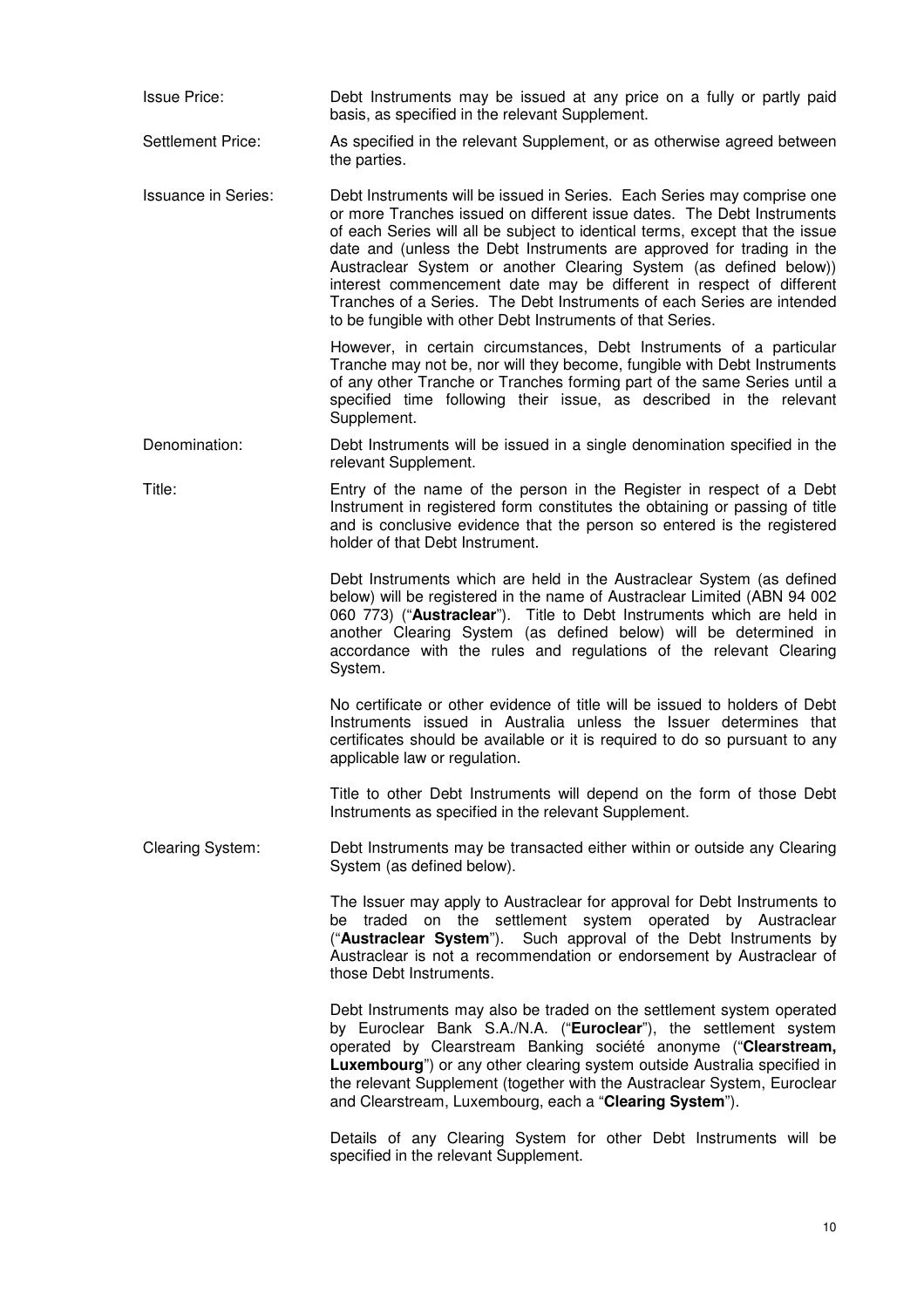| Governing law:               | The Debt Instruments, and all related documents, will be governed by the<br>laws of New South Wales, Australia, unless otherwise specified in the<br>relevant Supplement.                                                                                                                                                                                                                                                                                                           |
|------------------------------|-------------------------------------------------------------------------------------------------------------------------------------------------------------------------------------------------------------------------------------------------------------------------------------------------------------------------------------------------------------------------------------------------------------------------------------------------------------------------------------|
| Use of proceeds:             | The net proceeds realised from the issue of Debt Instruments will be used<br>for the Issuer's general corporate purposes.                                                                                                                                                                                                                                                                                                                                                           |
| Transfer procedure:          | Debt Instruments may only be transferred in whole, unless otherwise<br>specified in the relevant Supplement.                                                                                                                                                                                                                                                                                                                                                                        |
|                              | Debt Instruments may only be transferred between persons in a<br>jurisdiction or jurisdictions other than Australia if the transfer is in<br>compliance with the laws of the jurisdiction in which the transfer takes<br>place.                                                                                                                                                                                                                                                     |
|                              | Transfers of Debt Instruments held in a Clearing System will be made in<br>accordance with the rules and regulations of the relevant Clearing<br>System.                                                                                                                                                                                                                                                                                                                            |
| Redemption:                  | STNs will be redeemed at par at maturity. Other Debt Instruments may<br>be redeemed prior to scheduled maturity in certain circumstances as<br>more fully set out in the Conditions and the relevant Supplement.                                                                                                                                                                                                                                                                    |
|                              | Debt Instruments entered in a Clearing System will be redeemed through<br>that Clearing System in a manner consistent with the rules and<br>regulations of that Clearing System.                                                                                                                                                                                                                                                                                                    |
| Payments and<br>Record Date: | Unless otherwise provided by the relevant Supplement, payments of<br>interest and Instalment Amounts (other than the final Instalment Amount)<br>in respect of Debt Instruments will be made to the persons whose names<br>are entered in the Register as at 5.00pm at the place where the Register<br>is maintained on the relevant Record Date. The Record Date is the<br>eighth calendar day before a payment date or such other period specified<br>in the relevant Supplement. |
|                              | Payments to persons who hold Debt Instruments through a Clearing<br>System will be made by transfer to their relevant account in accordance<br>with the rules and regulations of the relevant Clearing System.                                                                                                                                                                                                                                                                      |
|                              | If Debt Instruments are not lodged in a Clearing System, payments will be<br>made to the account of the registered holder noted in the Register. If no<br>account is notified, then payments will be made by cheque mailed on the<br>Business Day immediately preceding the relevant payment date to the<br>registered holder at its address appearing in the Register on the Record<br>Date.                                                                                       |
| Stamp duty:                  | Any stamp duty incurred at the time of issue of the Debt Instruments will<br>be for the account of the Issuer. Any stamp duty incurred on a transfer of<br>Debt Instruments will be for the account of the relevant investors.                                                                                                                                                                                                                                                      |
|                              | As at the date of this Information Memorandum, no Australian stamp duty<br>is payable on the issue, transfer or redemption of the Debt Instruments.<br>Investors are advised to seek independent advice regarding any stamp<br>duty or other taxes imposed by another jurisdiction upon the transfer of<br>Debt Instruments, or interests in Debt Instruments, in any jurisdiction<br>outside of Australia.                                                                         |
| Taxes:                       | An overview of the Australian taxation treatment of payments of interest<br>on Debt Instruments is set out in the section entitled "Australian Taxation"<br>However, investors should obtain their own taxation advice<br>below.<br>regarding the taxation status of investing in Debt Instruments.                                                                                                                                                                                 |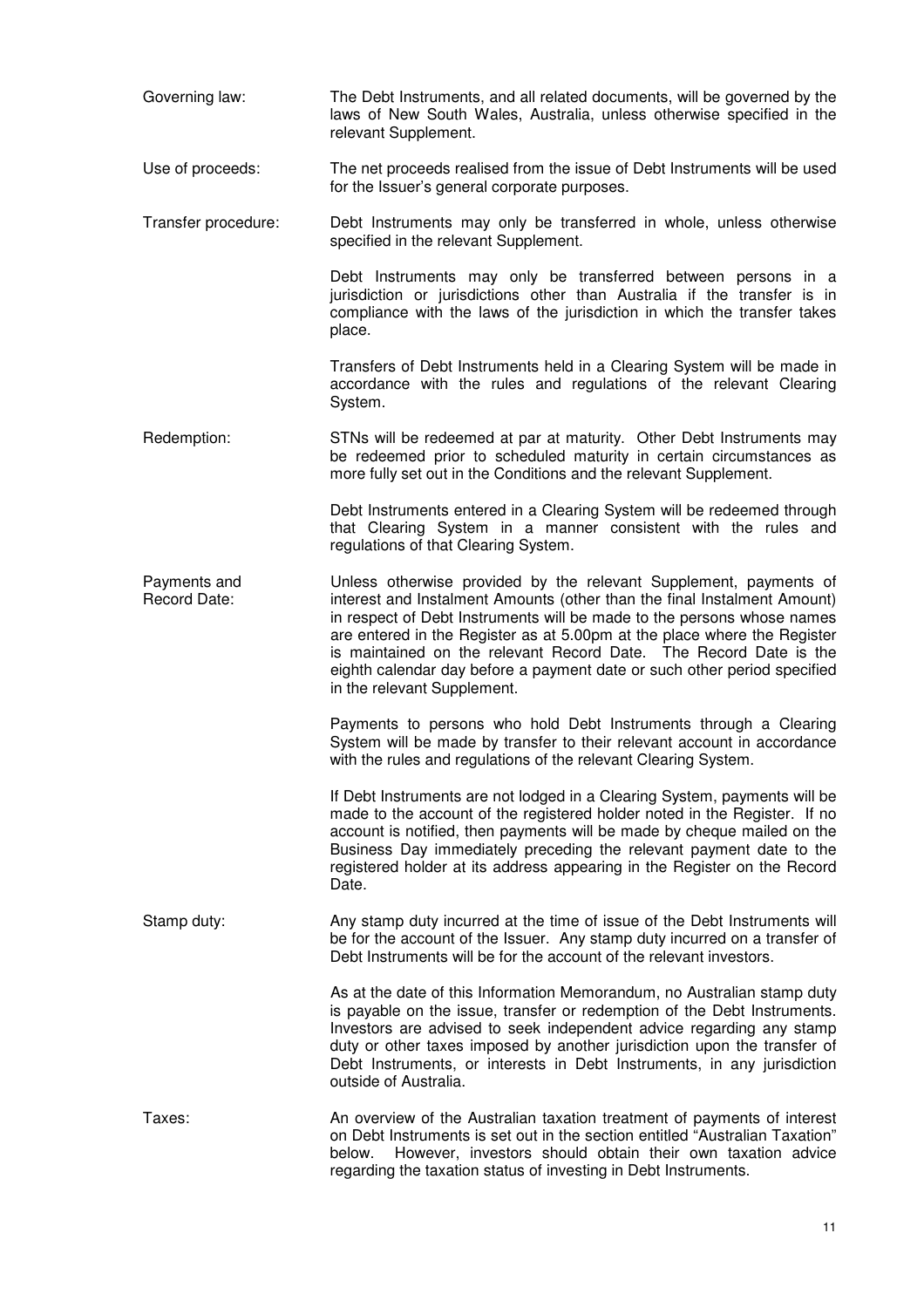Tax File Number and withholding tax: The Issuer will deduct amounts from payments of interest to be made under the Debt Instruments at the prescribed rate if an Australian resident investor has not supplied an appropriate Tax File Number, Australian Business Number (if applicable) or such exemption details as may be necessary to enable the payment to be made without such withholding or deduction.

Selling restrictions: The offer, sale and delivery of Debt Instruments and the distribution of this Information Memorandum and other material in relation to any Debt Instruments are subject to such restrictions as may apply in any country in connection with the offer and sale of a particular Tranche of Debt Instruments.

> In particular, restrictions on the offer or sale of the Debt Instruments in Australia, the United Kingdom, the United States of America, the European Economic Area, Japan, Singapore, New Zealand and Hong Kong are set out in the section entitled "Selling Restrictions" below.

Listing: The Issuer does not currently intend that the Debt Instruments will be listed on any stock exchange.

Investment Risks: This paragraph does not describe all the risks of an investment in the Debt Instruments. Prospective investors or purchasers should consult their own professional, financial, legal and tax advisers about risks associated with an investment in a particular Tranche of Debt Instruments and the suitability of investing in the Debt Instruments in light of their particular circumstances.

> In addition to the credit risks associated with the Issuer, the Issuer and the other Guarantors, an investment in certain types of structured Debt Instruments, the premium and/or the interest on or principal of which is determined by reference to one or more values of currencies, commodities, interest rates or other indices or formulae, either directly or indirectly, may entail significant risks not associated with similar investments in a conventional debt security, including the risks that the resulting interest rate will be less than that payable on a conventional debt security purchased at the same time and/or that an investor could lose all or a substantial portion of the principal of those Debt Instruments.

> Neither the current nor the historical value of the relevant currencies, commodities, interest rates or other indices or formulae should be taken as an indication of future performance of such currencies, commodities, interest rates or other indices or formulae during the term of any Debt Instruments.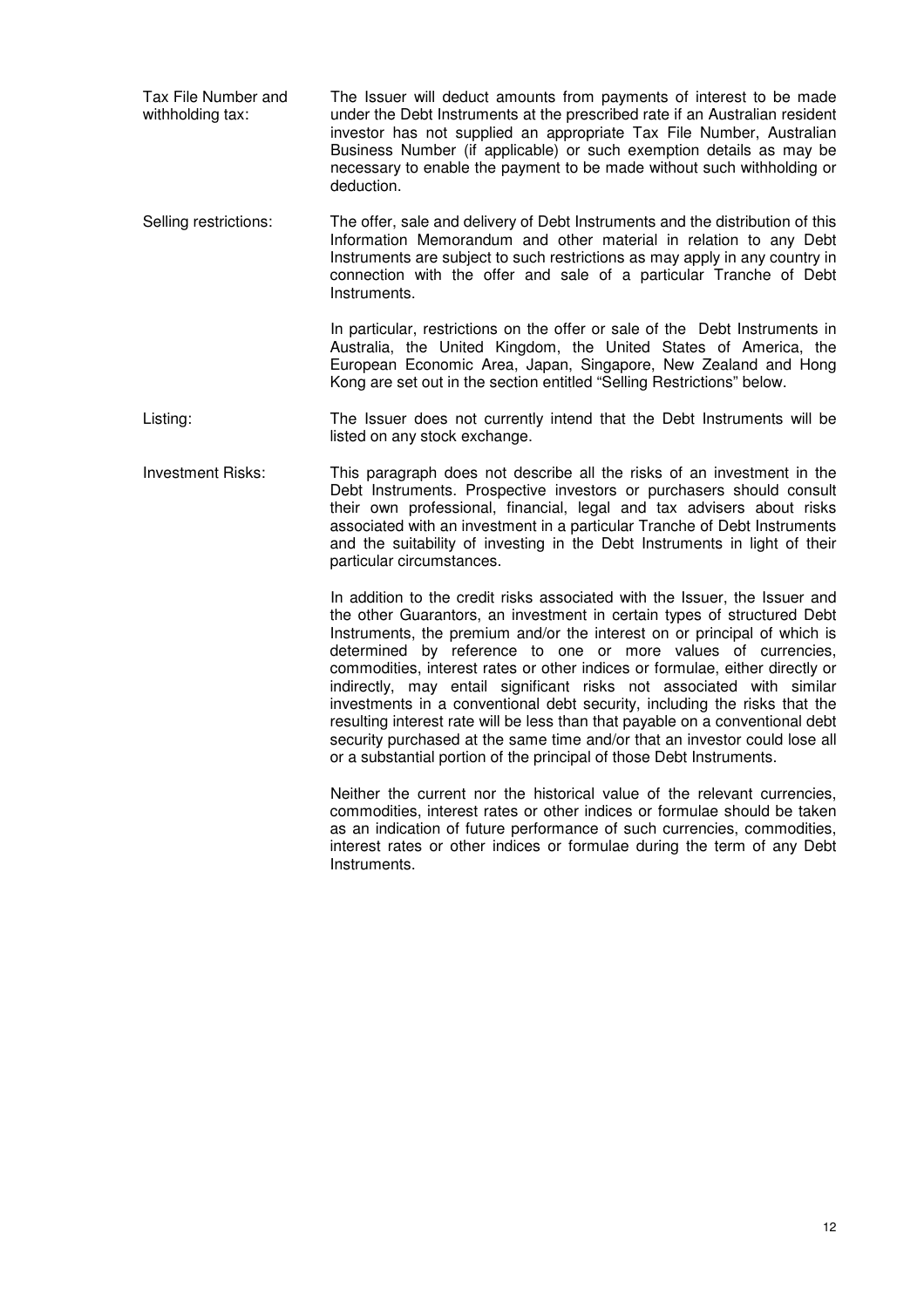# STN Conditions

*The following are the STN Conditions which, as supplemented, amended, modified or replaced in relation to any STN by any relevant Supplement, will be applicable to each Series of STNs constituted by the Deed Poll. References below to a Supplement are references to any Supplement applicable to the relevant Tranche of STNs but do not limit the provisions which may be supplemented, amended, modified or replaced by a relevant Supplement in relation to that Tranche of STNs.*

*Each Holder and any person claiming through or under a Holder is deemed to have notice of and is bound by these conditions, the Deed Poll, the Information Memorandum, any relevant Supplement and the Guarantee (if applicable). Copies of each of these documents (to the extent they relate to a Tranche of STNs) are available for inspection by the holder of any STN of such Tranche at the offices of the Issuer and the Registrar at their respective addresses specified herein.* 

*Definitions and interpretation provisions are set out in Condition 14 ("Interpretation") below.*

#### **Part 1 Introduction**

## **1 Introduction**

#### **1.1 Programme**

STNs are issued under a debt issuance programme established by the Issuer.

### **1.2 Supplement**

STNs are issued in Series. A Series may comprise one or more Tranches having one or more Issue Dates and on conditions otherwise identical. A Tranche may be the subject of a Supplement which supplements, amends or replaces these STN Conditions. In the event of any inconsistency between these STN Conditions and any applicable Supplement, that Supplement prevails.

Copies of any applicable Supplement are available for inspection or upon request by a Holder or prospective Holder during normal business hours at the Specified Office of the Issuer or the Registrar.

## **1.3 Types of STNs**

An STN is a short term debt obligation of the Issuer issued at a discount to its principal amount.

#### **1.4 Denomination**

STNs are issued in a single denomination of A\$10,000 unless otherwise specified in any applicable Supplement.

#### **1.5 Currency**

STNs are denominated in Australian dollars unless otherwise specified in any applicable Supplement.

#### **1.6 Issue restrictions and tenor**

Unless otherwise specified in any relevant Supplement, STNs may only be offered (directly or indirectly) for issue or applications invited for the issue of STNs if:

- (a) the aggregate consideration payable to the Issuer by the relevant subscriber is at least A\$500,000 (or its equivalent in an alternative currency and, in either case, disregarding moneys lent by the Issuer or its associates to the subscriber or its associates) or, if the offer or invitation (including any resulting issue) otherwise does not require disclosure to investors under Part 6D.2 or Chapter 7 of the Corporations Act 2001 of Australia;
- (b) the offer or invitation (including any resulting issue) complies with all other applicable laws and directives in the jurisdiction in which the offer, invitation or issue takes place;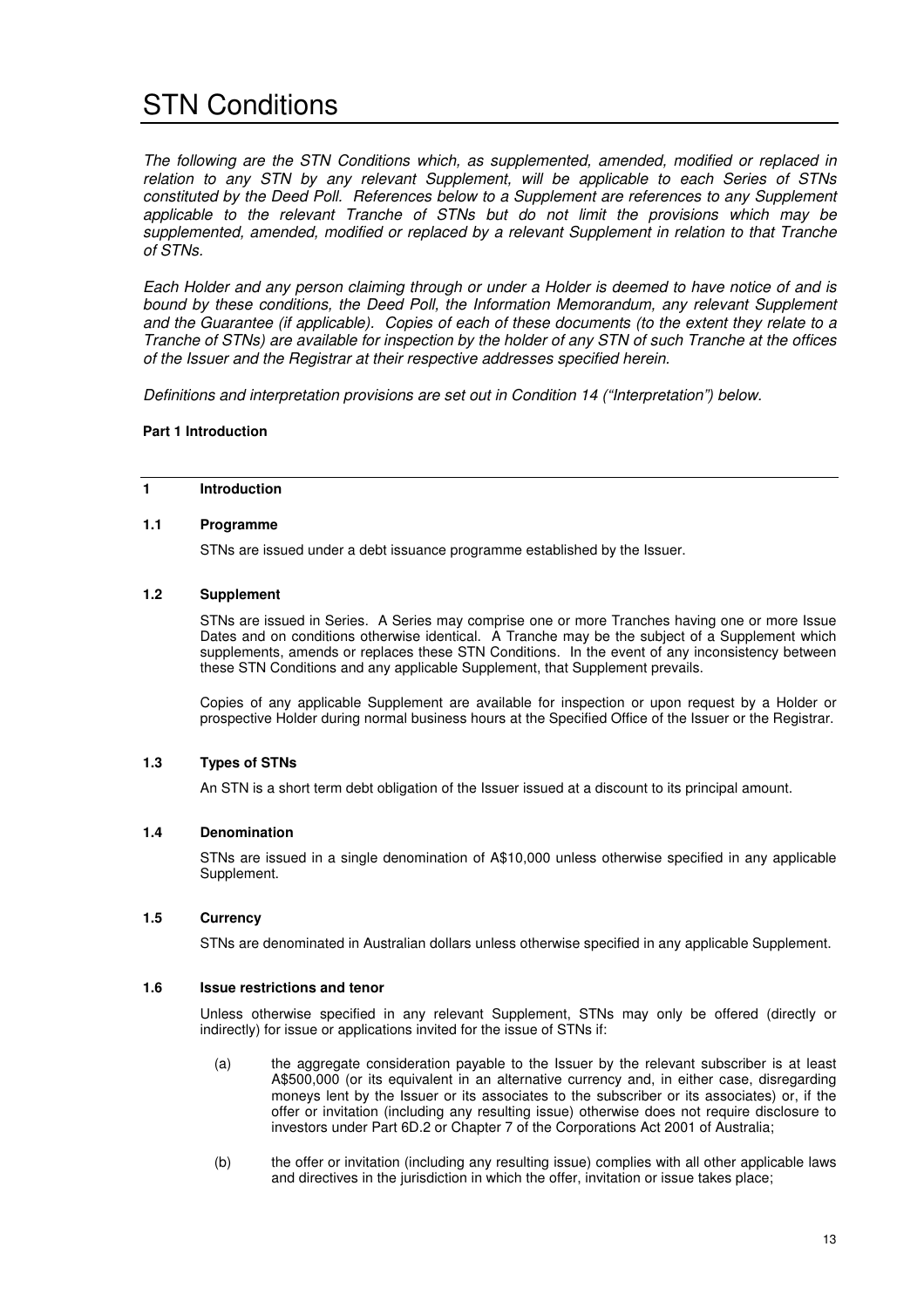- (c) the offer or invitation is not made to a person who is a "retail client" within the meaning of section 761G of the Corporations Act; and
- (d) have a tenor of 364 days or less.

#### **1.7 Clearing Systems**

STNs may be held in a Clearing System, in which case the rights of a person holding an interest in the STNs lodged in the Clearing System are subject to the rules and regulations of the Clearing System.

## **Part 2 The STNs**

#### **2 Form**

#### **2.1 Constitution under Deed Poll**

STNs are debt obligations of the Issuer constituted by, and owing under, the Deed Poll.

#### **2.2 Form**

STNs are issued in registered form by entry in the Register. Each entry in the Register constitutes a separate and individual acknowledgment to the relevant Holder of the indebtedness of the Issuer to that Holder.

#### **2.3 No certificates**

No certificates will be issued to Holders unless the Issuer determines that certificates should be available or are required by any applicable law.

#### **2.4 Status**

STNs constitute direct, unconditional, unsubordinated and unsecured obligations of the Issuer.

#### **2.5 Ranking**

STNs shall, at all times, rank equally among themselves and at least equally with all other unsubordinated and unsecured obligations of the Issuer except for liabilities mandatorily preferred by law.

## **3 Title and transfer of STNs**

#### **3.1 Title**

Title to STNs passes when details of the transfer are entered in the Register.

### **3.2 Effect of entries in Register**

Each entry in the Register in respect of an STN constitutes:

- (a) an unconditional and irrevocable undertaking by the Issuer to the Holder to pay principal and any other amount in accordance with these STN Conditions; and
- (b) an entitlement to the other benefits given to Holders under these STN Conditions in respect of the STN.

## **3.3 Register conclusive as to ownership**

Entries in the Register in relation to an STN constitute conclusive evidence that the person so entered is the registered owner of that STN subject to rectification for fraud or error.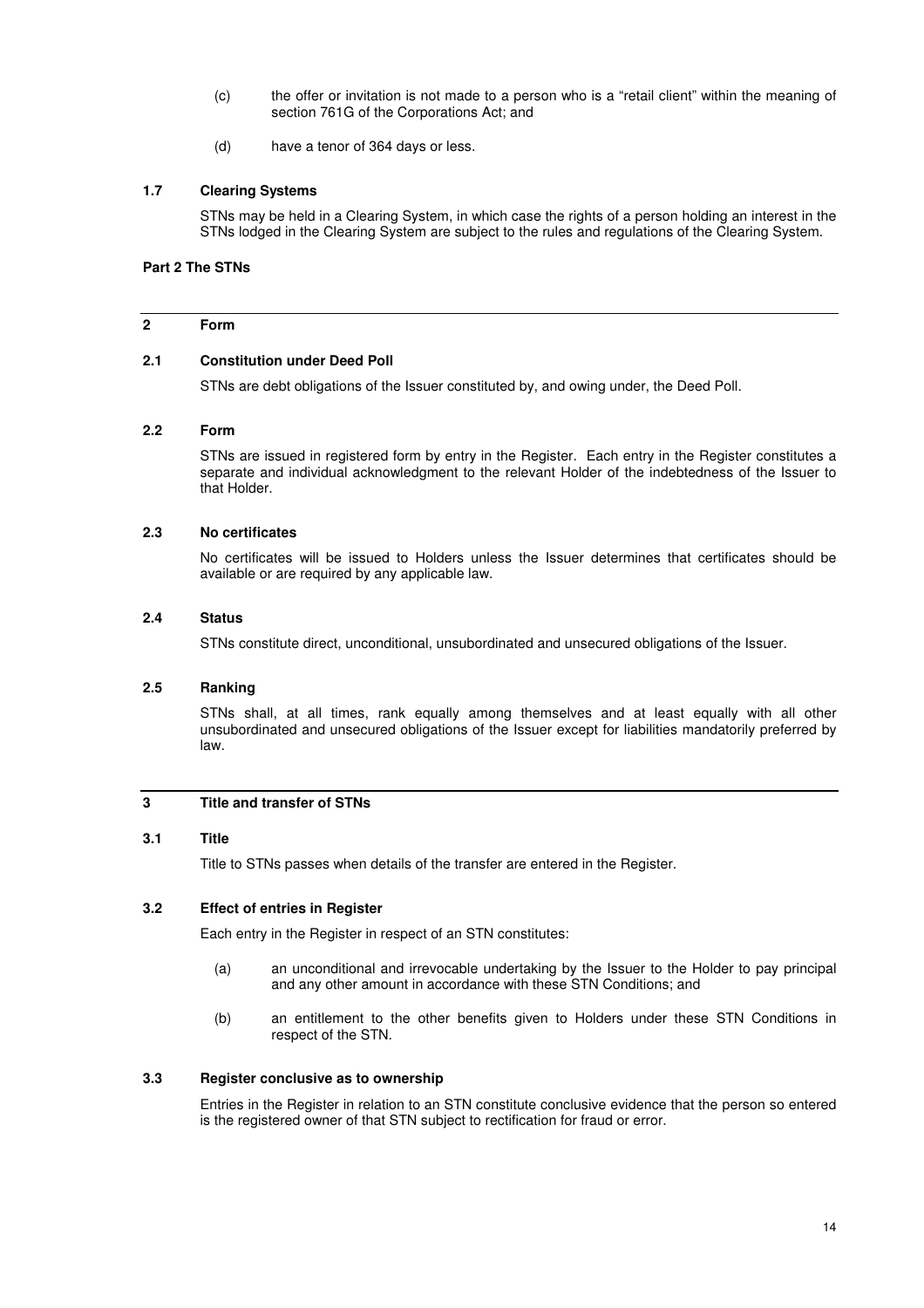### **3.4 Non-recognition of interests**

Except as required by law, the Issuer and the Registrar must treat whose name is entered in the Register as the holder of an STN as the absolute owner of that STN. This Condition 3.4 applies whether or not an STN is overdue and despite any notice of ownership, trust or interest in the STN.

#### **3.5 Joint holders**

Where two or more persons are entered in the Register as the joint holders of an STN then they are taken to hold the STN as joint tenants with rights of survivorship, but the Registrar is not bound to register more than four persons as joint holders of an STN.

## **3.6 Transfers in whole**

STNs may be transferred in whole but not in part.

#### **3.7 Compliance with law**

STNs may only be transferred if:

- (a) the offer or invitation giving rise to the transfer does not constitute an offer or invitation for which disclosure is required to be made to investors under Parts 6D.2 or 7.9 of the Corporations Act; and
- (b) the transfer complies with any applicable law or directive of the jurisdiction where the transfer takes place.

#### **3.8 Transfer procedures**

Interests in STNs held in a Clearing System will be transferable only in accordance with the rules and regulations of that Clearing System.

Application for the transfer of STNs not held in a Clearing System must be made by the lodgment of a transfer form with the Registrar at its Specified Office. Transfer forms must be in the form available from the Registrar. Each transfer form must be:

- (a) duly completed;
- (b) accompanied by any evidence the Registrar may require to establish that the transfer form has been duly executed; and
- (c) signed by or on behalf of both the transferor and the transferee.

Transfers will be registered without charge provided all applicable Taxes have been paid.

## **3.9 Effect of transfer**

Upon registration and entry of the transferee in the Register the transferor ceases to be entitled to future benefits under these STN Conditions in respect of the transferred STNs and the transferee becomes so entitled in accordance with Condition 3.2 ("Effect of entries in Register").

#### **3.10 Austraclear as Holder**

If Austraclear is recorded in the Register as the Holder, each person in whose Security Record (as defined in the Austraclear Regulations) an STN is recorded is taken to acknowledge in favour of the Issuer, the Registrar and Austraclear that:

- (a) the Registrar's decision to act as the Registrar of that STN is not a recommendation or endorsement by the Registrar or Austraclear in relation to that STN, but only indicates that the Registrar considers that the holding of the STN is compatible with the performance by it of its obligations as Registrar under the Agency Agreement; and
- (b) the Holder does not rely on any fact, matter or circumstance contrary to paragraph (a).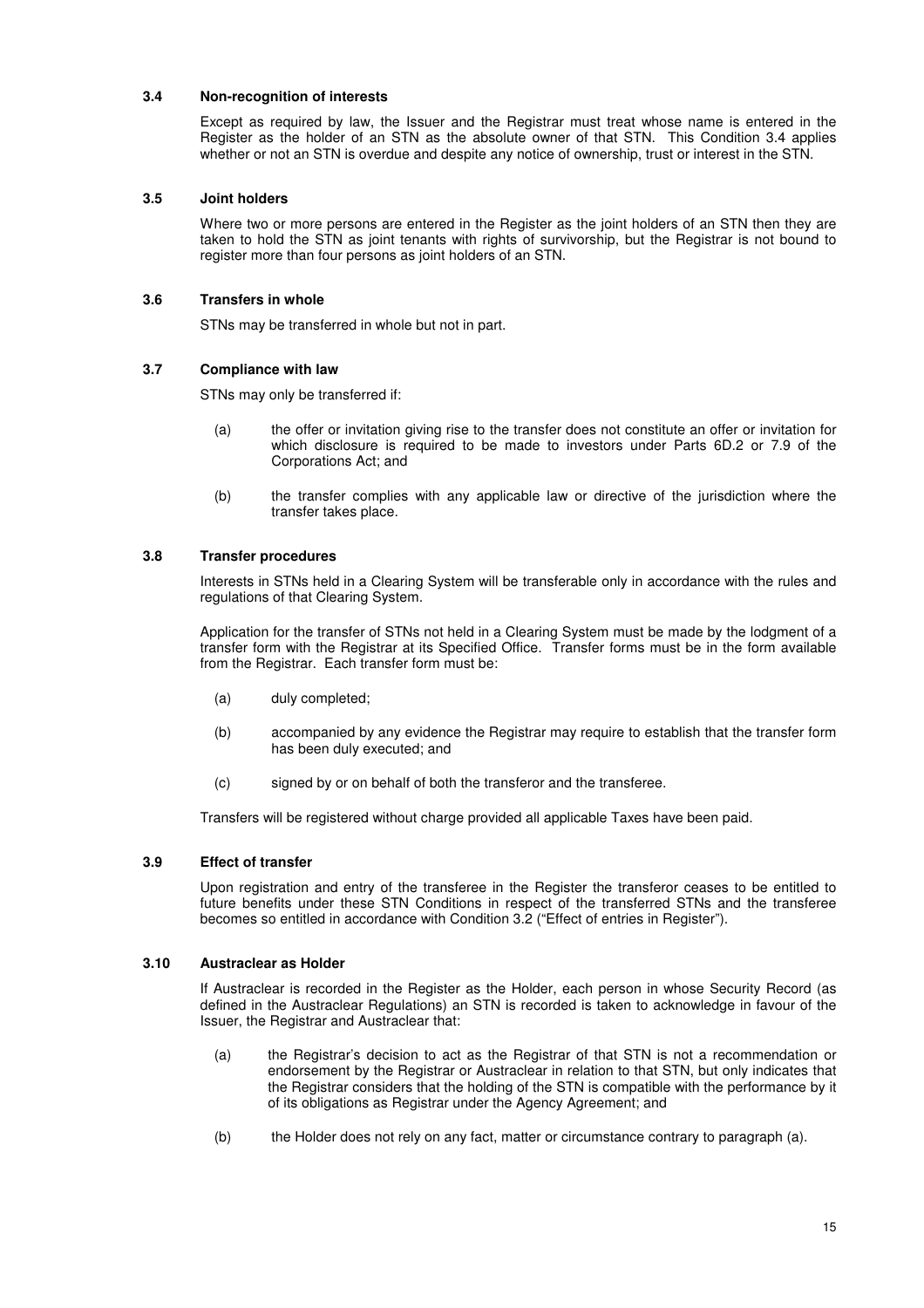#### **3.11 Estates**

A person becoming entitled to an STN as a consequence of the death or bankruptcy of a Holder or of a vesting order or a person administering the estate of a Holder may, upon producing such evidence as to that entitlement or status as the Registrar considers sufficient, transfer the STN or, if so entitled, become registered as the holder of the STN.

### **3.12 Unincorporated associations**

A transfer of a STN to an unincorporated association is not permitted.

#### **3.13 Transfer of unidentified STNs**

Where the transferor executes a transfer of less than all STNs registered in its name, and the specific STNs to be transferred are not identified, the Registrar may (subject to the limit on minimum holdings) register the transfer in respect of such of the STNs registered in the name of the transferor as the Registrar thinks fit, provided the aggregate principal amount of the STNs registered as having been transferred equals the aggregate principal amount of the STNs expressed to be transferred in the transfer form.

#### **4 Guarantee**

#### **4.1 Guarantee**

STNs issued by the Issuer may be issued with the benefit of the unconditional and irrevocable guarantee of the Guarantors constituted by the Guarantee. The STNs will have the benefit of the guarantee if specified as such in the applicable Supplement. By the Guarantee, the Guarantors unconditionally and irrevocably, and jointly and severally, guarantee to the applicable Holders, among other things, the payment by the Issuer of the face amount and other amounts due under the applicable STNs.

#### **4.2 Status of the Guarantee**

The Guarantee constitutes direct, unconditional, unsubordinated and unsecured obligations of the Guarantors.

#### **4.3 Ranking of the Guarantee**

The obligations of each Guarantor under the Guarantee shall, at all times, rank at least *pari passu* with all other present and future unsecured and unsubordinated obligations of that Guarantor except for liabilities mandatorily preferred by law.

#### **4.4 Availability of financial statements**

The Issuer undertakes to ensure that a copy of the Group's most recently available audited annual accounts is made available for access by Holders on Aurizon Holdings' public web page.

## **4.5 Release of Guarantors**

Any Guarantor (other than the Issuer as 'Original Guarantor') may be released at any time from the Guarantee without the consent of any Holder unless otherwise specified in the applicable Supplement and provided that the Issuer undertakes to ensure that at all times any Guarantor test contained in the applicable Supplement is satisfied.

## **Part 3 Redemption and purpose**

#### **5 Redemption and purchase**

#### **5.1 Redemption on maturity**

The Issuer must redeem each STN on the Maturity Date at its outstanding principal amount unless:

(a) the STN has been previously redeemed; or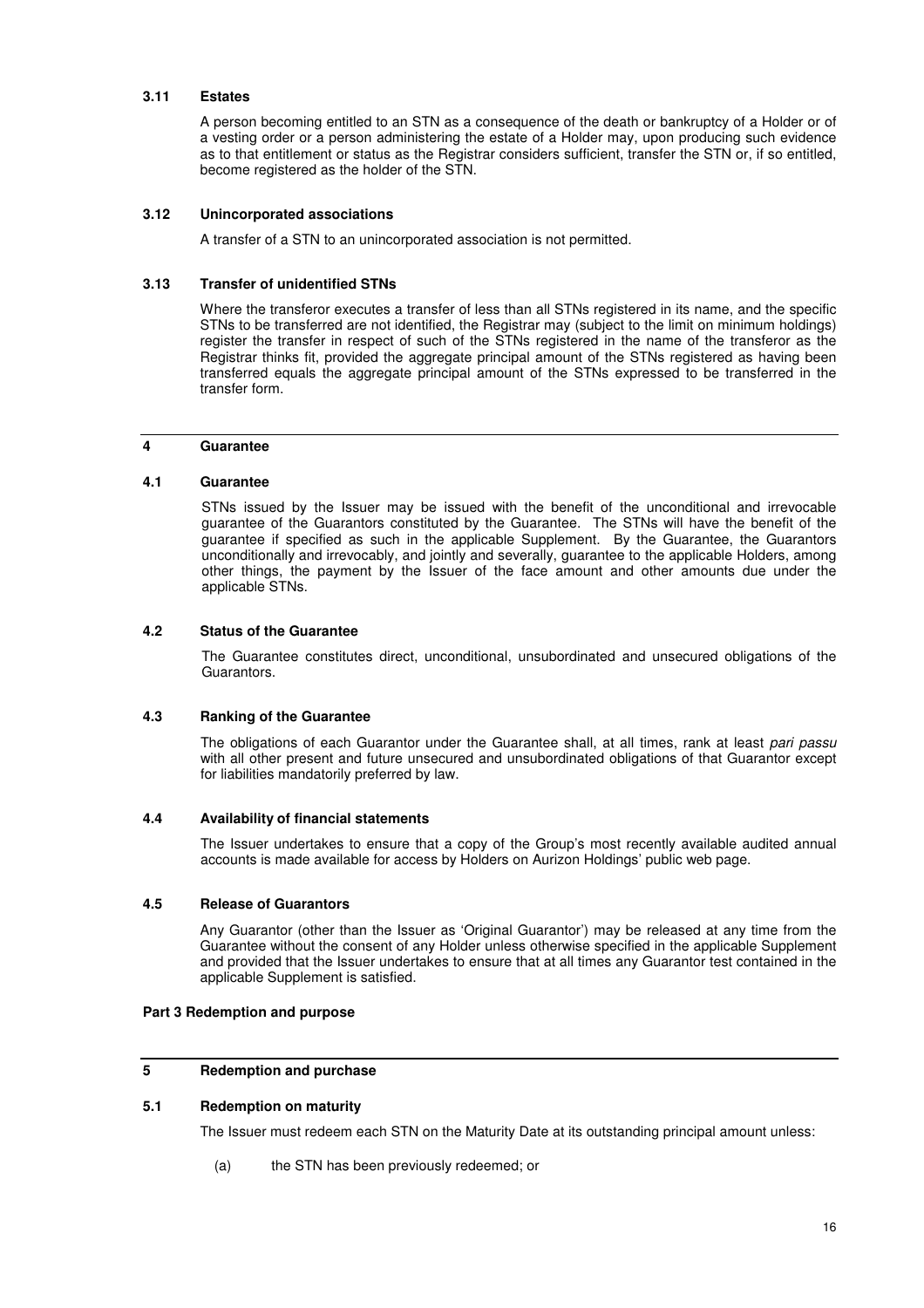(b) the STN has been purchased and cancelled.

## **5.2 Purchase of STNs**

The Issuer may at any time after the initial distribution of the STNs purchase STNs in the open market or otherwise and at any price. All unmatured STNs purchased in accordance with this Condition 5.2 may be held, resold or cancelled at the discretion of the Issuer, subject to compliance with all legal and regulatory requirements.

## **Part 4 Payments**

#### **6 General provisions**

## **6.1 Summary of payment provisions**

Payments in respect of STNs will be made in accordance with Condition 7 ("Payments on STNs").

#### **6.2 Payments subject to law**

All payments are subject to applicable law, but without prejudice to the provisions of Condition 8 ("Taxation").

#### **6.3 Payments on business days**

If a payment:

- (a) is due on an STN on a day which is not a Business Day then the due date for payment will be adjusted in accordance with the applicable Business Day Convention; or
- (b) is to be made to an account on a Business Day on which banks are not open for general banking business in the place in which the account is located, then the due date for payment will be the first following day on which banks are open for general banking business in that place,

and in either case, the STN Holder is not entitled to any additional payment in respect of that delay.

#### **6.4 Currency indemnity**

The Issuer waives any right it has in any jurisdiction to pay an amount other than in the currency in which it is due. However, if a Holder receives an amount in a currency other than the currency in which it is due:

- (a) it may convert the amount received into the due currency (even though it may be necessary to convert through a third currency to do so) on the day and at such rates (including spot rate, same day value rate or value tomorrow rate) as it reasonably considers appropriate. It may deduct its usual costs in connection with the conversion; and
- (b) the Issuer satisfies its obligation to pay in the due currency only to the extent of the amount of the due currency obtained from the conversion after deducting the costs of the conversion.

## **7 Payments on STNs**

## **7.1 Payment of principal**

Payments of principal will be made to each person registered in the Register at 10.00 am on the Payment Date as the holder of an STN.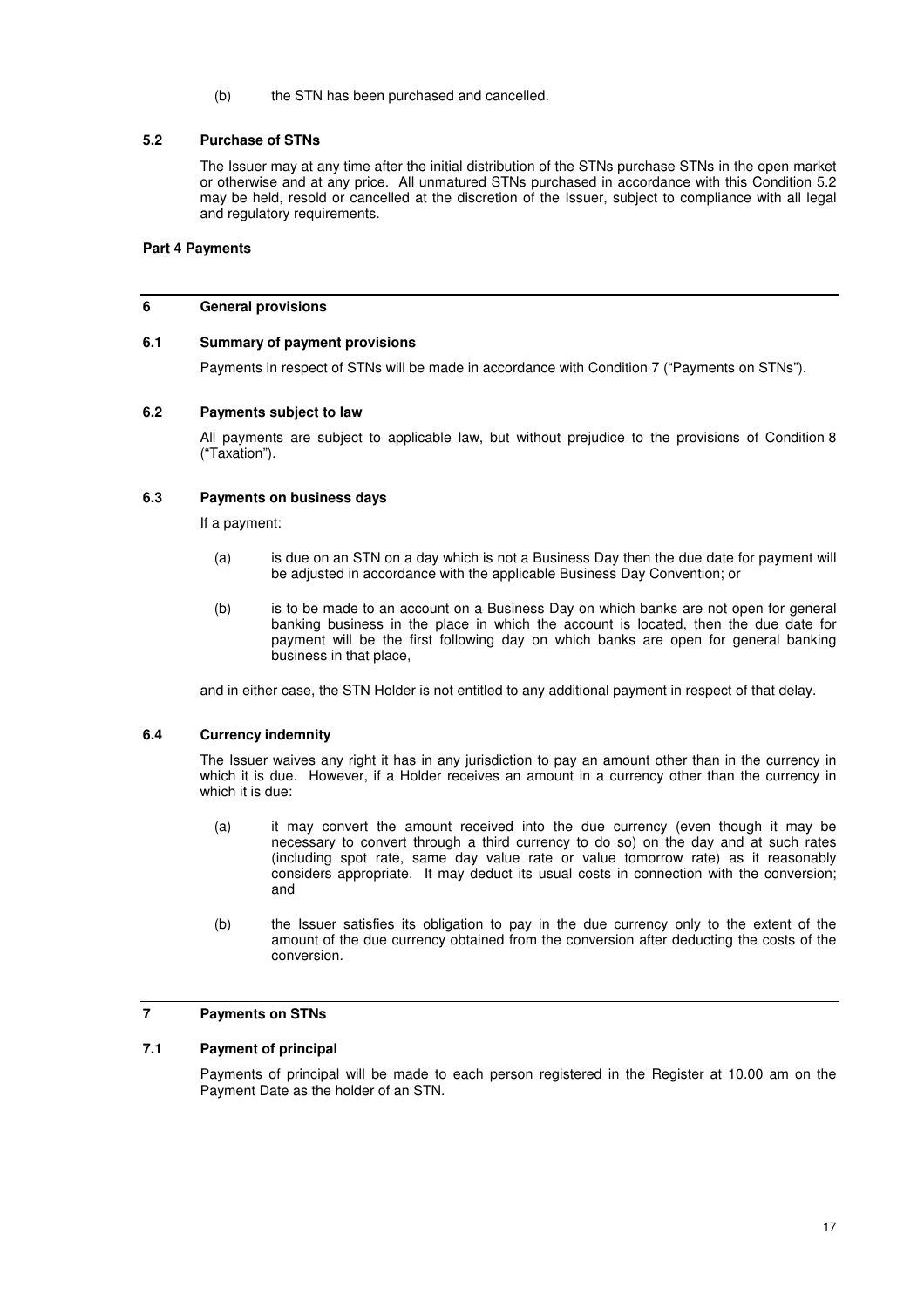## **7.2 Payments to accounts**

Payments in respect of STNs will be made:

- (a) if the STNs are held in the Austraclear System, by crediting on the Payment Date, the amount due to:
	- (i) the account of Austraclear (as the Holder) in the country of the currency in which the STN is denominated previously notified to the Issuer and the Registrar; or
	- (ii) if requested by Austraclear, the accounts of the persons in whose Security Record (as defined in the Austraclear Regulations) an STN is recorded in the country of the currency in which the STN is denominated as previously notified by Austraclear to the Issuer and the Registrar in accordance with the Austraclear Regulations; and
- (b) if the STNs are not held in the Austraclear System, by crediting on the Payment Date, the amount then due under each STN to an account in the country of the currency in which the STN is denominated previously notified by the Holder to the Issuer and the Registrar.

#### **7.3 Payments by cheque**

If a Holder has not notified the Registrar of an account to which payments to it must be made by the close of business on the third calendar day before the Maturity Date, payments in respect of the STN will be made by cheque sent by prepaid post on the Business Day immediately before the Payment Date, at the risk of the registered Holder, to the Holder (or to the first named joint holder of the STN) at its address appearing in the Register at the close of business on that date. Cheques sent to the nominated address of a Holder will be taken to have been received by the Holder on the Payment Date and no further amount will be payable by the Issuer in respect of the STNs as a result of the Holder not receiving payment on the due date.

#### **7.4 Time limit for claims**

A claim against the Issuer for any payment under STN is void unless such claim is made within 5 years of the due date.

#### **8 Taxation**

#### **8.1 No set-off, counterclaim or deductions**

All payments in respect of the STNs must be made in full without set-off or counterclaim, and without any withholding or deduction in respect of Taxes, unless required by law.

### **8.2 Withholding tax**

Subject to Condition 8.3 ("Withholding tax exemptions"), if a law requires the Issuer to withhold or deduct an amount in respect of Taxes from a payment in respect of the STNs such that the STN Holder would not actually receive on the due date the full amount provided for under the STNs, then:

- (a) the Issuer agrees to withhold or deduct the amount for the Taxes (and any further withholding or deduction applicable to any further payment due under paragraph (b) below); and
- (b) if the amount deducted or withheld is in respect of Taxes imposed by a Relevant Tax Jurisdiction, the amount payable is increased so that, after making the withholding or deduction and further withholding or deductions applicable to additional amounts payable under this Condition, each Holder is entitled to receive (at the time the payment is due) the amount it would have received if no deductions or withholdings had been required to be made.

## **8.3 Withholding tax exemptions**

No Additional Amounts are payable under Condition 8.2(b) ("Withholding tax") in respect of any STN:

(a) to, or to a third party on behalf of, a Holder who is liable to such Taxes in respect of such STN by reason of the person having some connection with a Relevant Tax Jurisdiction other than the mere holding of such STN or receipt of payment in respect of the STN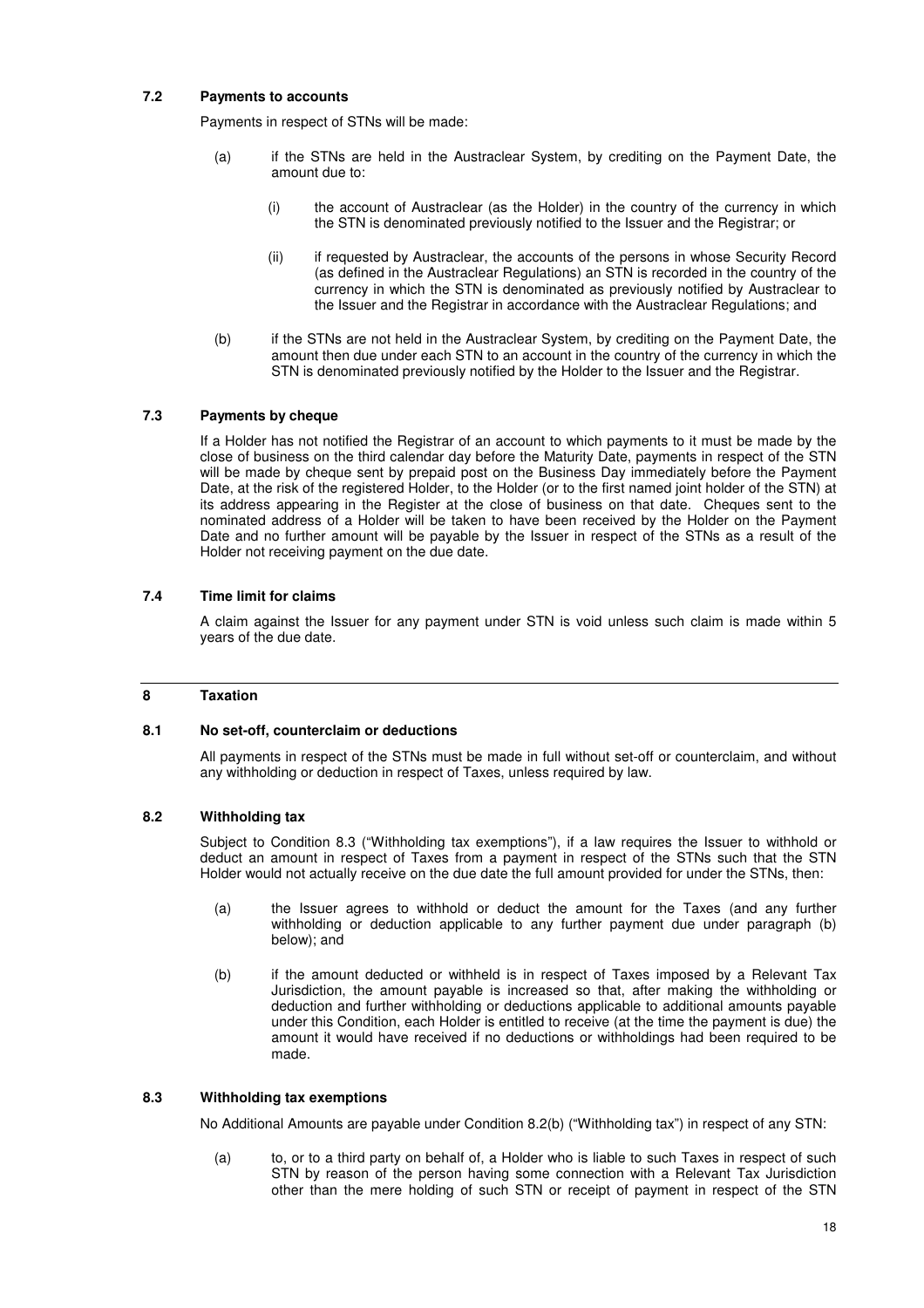provided that a Holder shall not be regarded as having a connection with Australia for the reason that the Holder is a resident of Australia within the meaning of the Australian Tax Act where, and to the extent that, such taxes are payable by reason of section 128B(2A) of the Australian Tax Act;

- (b) to, or to a third party on behalf of, a Holder who presents the STNs for payment more than 30 days after the relevant payment date except to the extent that the Holder thereof would have been entitled to an Additional Amount on presenting the same for payment (to the extent that presentation is required), or otherwise arranging to receive payment, on the thirtieth such day;
- (c) to, or to a third party on behalf of, a Holder who could lawfully avoid (but has not so avoided) such Taxes by complying or procuring that any third party complies with any statutory requirements or by making or procuring that any third party makes a declaration of non-residence or similar case for exemption to any tax authority;
- (d) to, or to a third party on behalf of, a Holder who is an Offshore Associate of the Issuer and not acting in the capacity of a clearing house, paying agent, custodian, funds manager or responsible entity of a registered scheme within the meaning of the Corporations Act;
- (e) to, or to a third party on behalf of an Australian resident Holder or a non-resident Holder carrying on business in Australia at or through a permanent establishment of the nonresident in Australia, if the Holder has not supplied an appropriate tax file number, an Australian business number (if applicable) or other exemption details;
- (f) where such withholding or deduction is imposed on a payment to an individual and is required to be made pursuant to European Council Directive 2003/48/EC or any other directive implementing the conclusions of the ECOFIN Council Meeting of 26-27 November 2000 or any law or directive implementing or complying with, or introduced in order to conform to, such directive;
- (g) in respect of any estate, inheritance, gift, sales, transfer, personal property, or any similar tax, assessment or governmental charge;
- (h) in respect of any tax, assessment or other governmental charge which is required to be withheld or deducted by any paying agent from payments of principal of or interest on any STN, if such payment can be made without such withholding or deduction by at least one other paying agent; or
- (i) in such other circumstances as may be specified in any applicable Supplement.

## **8.4 FATCA**

Notwithstanding Conditions 8.1 and 8.2, if the Issuer or any other person is required to withhold amounts under or in connection with or in order to ensure compliance with any law relating to FATCA from any payments made with respect to STNs, Holders and beneficial owners of STNs will not be entitled to receive any gross up or other amount to compensate them for such withholding.

#### **Part 5 General**

#### **9 Agents**

#### **9.1 Role of Agents**

In acting under an Agency Agreement, each Agent acts solely as agent of the Issuer and does not assume any obligations towards or relationship of agency or trust for or with any Holder.

#### **9.2 Appointment and replacement of Agents**

Each initial Agent for the STNs is specified in the applicable Supplement. Subject to Condition 9.4 ("Required Agents"), the Issuer reserves the right at any time to vary or terminate the appointment of any Agent and to appoint a successor.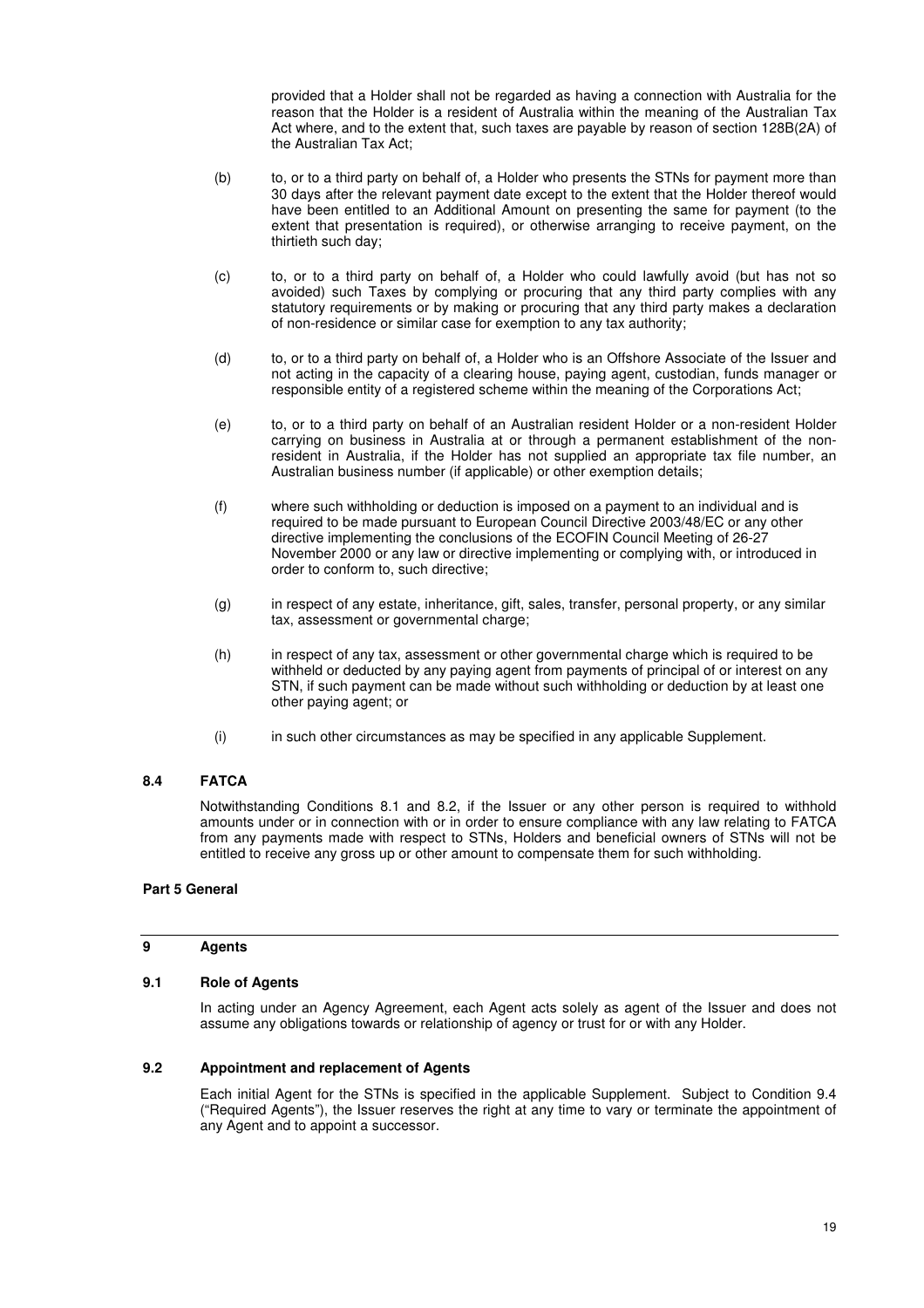## **9.3 Change of Agent**

Notice of any change of an Agent or its Specified Offices must promptly be given to the Holders by the Issuer or the Agent on its behalf.

#### **9.4 Required Agents**

The Issuer must at all times maintain a Registrar.

## **10 Variation**

Any STN Condition may be amended without the consent of the Holders if the amendment:

- (a) is of a formal, minor or technical nature;
- (b) is made to correct a manifest error;
- (c) is made to cure any ambiguity or correct or supplement any defective or inconsistent provision and, in the reasonable opinion of the Issuer, is not materially prejudicial to the interests of the Holders; or
- (d) only applies to STNs issued after the date of amendment.

## **11 Further issues**

The Issuer may from time to time, without the consent of the Holders, issue further STNs having the same STN Conditions as the STNs of any Series in all respects (or in all respects except for their denomination) so as to form a single series with the STNs of that Series.

## **12 Notices**

#### **12.1 Notices to Holders**

All notices and other communications to the Holders must be in writing and sent by prepaid post (airmail if appropriate) to or left at the address of the Holder (as shown in the Register at the close of business on the day which is 3 Business Days before the date of the notice or communication) and may also be:

- (a) given by an advertisement published in The Australian Financial Review or The Australian; or
- (b) if any applicable Supplement specifies an additional or alternate newspaper, given by an advertisement published in that newspaper.

## **12.2 Notices to the Issuer and the Agents**

All notices and other communications to the Issuer or an Agent must be in writing and may be sent by prepaid post (airmail if appropriate) to or left at the Specified Office of the Issuer or the Agent.

#### **12.3 When effective**

Notices and other communications take effect from the time they are taken to be received unless a later time is specified in them.

#### **12.4 Receipt - publication in newspaper**

If published in a newspaper, a notice or other communication is taken to be received on the first date that publication has been made in all the required newspapers.

#### **12.5 Deemed receipt - postal**

If sent by post, notices or other communications are taken to be received three days after posting (or seven days after posting if sent to or from a place outside Australia).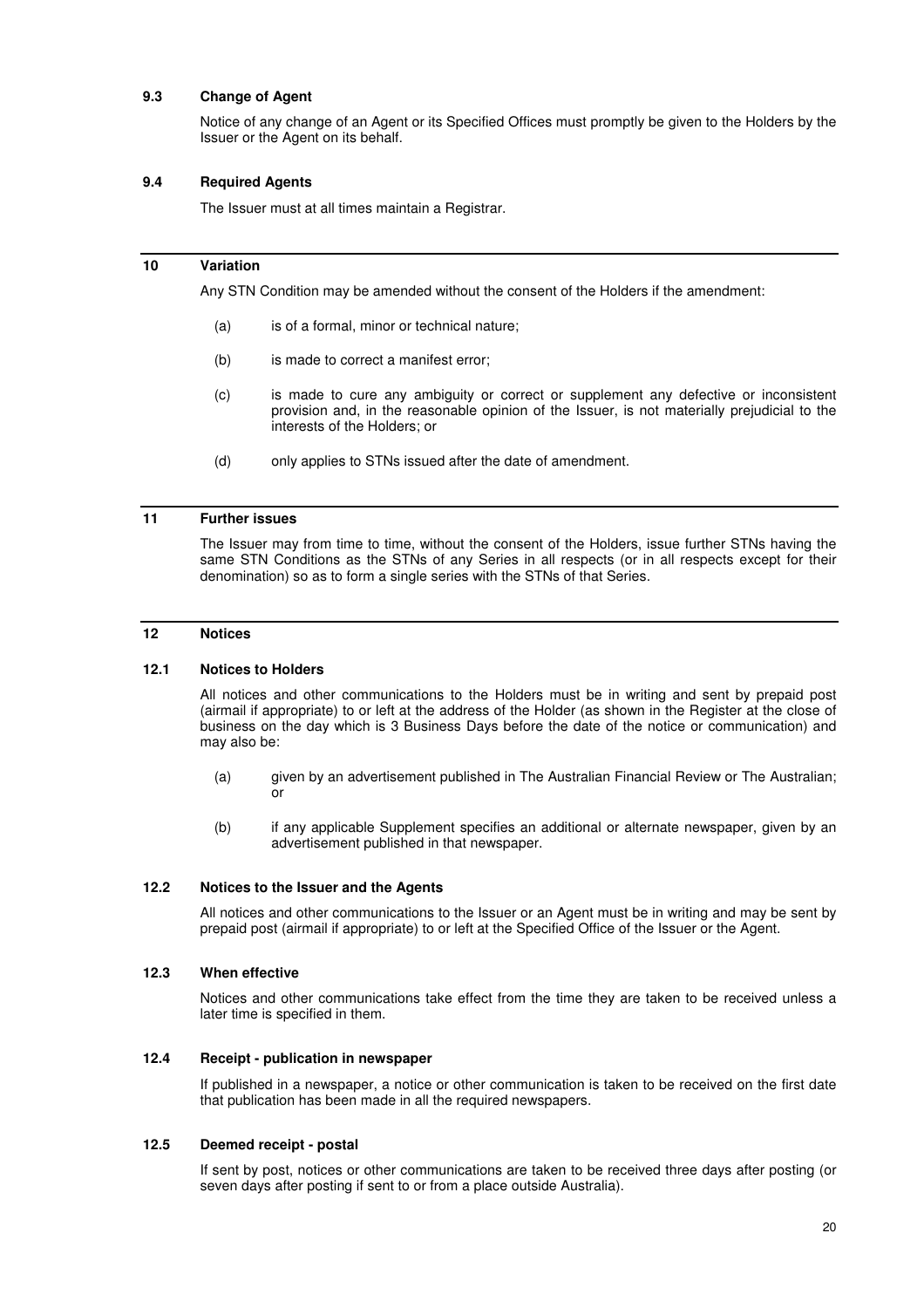## **12.6 Deemed receipt - general**

Despite Condition 12.5 ("Deemed receipt - postal"), if notices or other communications are received after 5.00 pm in the place of receipt or on a non-Business Day, they are taken to be received at 9.00 am on the next Business Day.

#### **13 Governing law**

#### **13.1 Governing law**

STNs are governed by the law in force in New South Wales.

#### **13.2 Jurisdiction**

The Issuer submits and each Holder is taken to have submitted to the non-exclusive jurisdiction of the courts of New South Wales and courts of appeal from them. The Issuer waives any right it has to object to an action being brought in those courts including by claiming that the action has been brought in an inconvenient forum or that those courts do not have jurisdiction.

## **13.3 Serving documents**

Without preventing any other method of service, any document in any action may be served on the Issuer or a Holder by being delivered or left at the person's registered office or principal place of business.

#### **14 Interpretation**

#### **14.1 Definitions**

Unless the contrary intention appears:

**Additional Amount** means an additional amount payable by the Issuer under Condition 8.2(b) ("Withholding tax").

#### **Agency Agreement** means:

- (a) the agreement between the Issuer and the Registrar in relation to the STNs;
- (b) another agreement between the Issuer and the Registrar specified in any applicable Supplement; or
- (c) another agency agreement between the Issuer and another Agent in relation to the STNs.

**Agent** means the Registrar and any additional agent appointed under an Agency Agreement.

**Aurizon Holdings** means Aurizon Holdings Limited (ABN 14 146 335 622).

**Austraclear** means Austraclear Limited (ABN 94 002 060 773).

**Austraclear Regulations** means the regulations known as "Austraclear System Regulations" established by Austraclear to govern the use of the Austraclear System.

**Austraclear System** means the system operated by Austraclear in Australia for holding securities and electronic recording and settling of transactions in those securities between members of the system.

**Australian Tax Act** means the Income Tax Assessment Act 1936 of Australia and, where applicable, the Income Tax Assessment Act 1997 of Australia.

**Borrowings** means, at any time, the aggregate at that time of the outstanding principal, capital or nominal account and any fixed or minimum premium payable on repayment, prepayment or redemption of any indebtedness for or in respect of Finance Debt.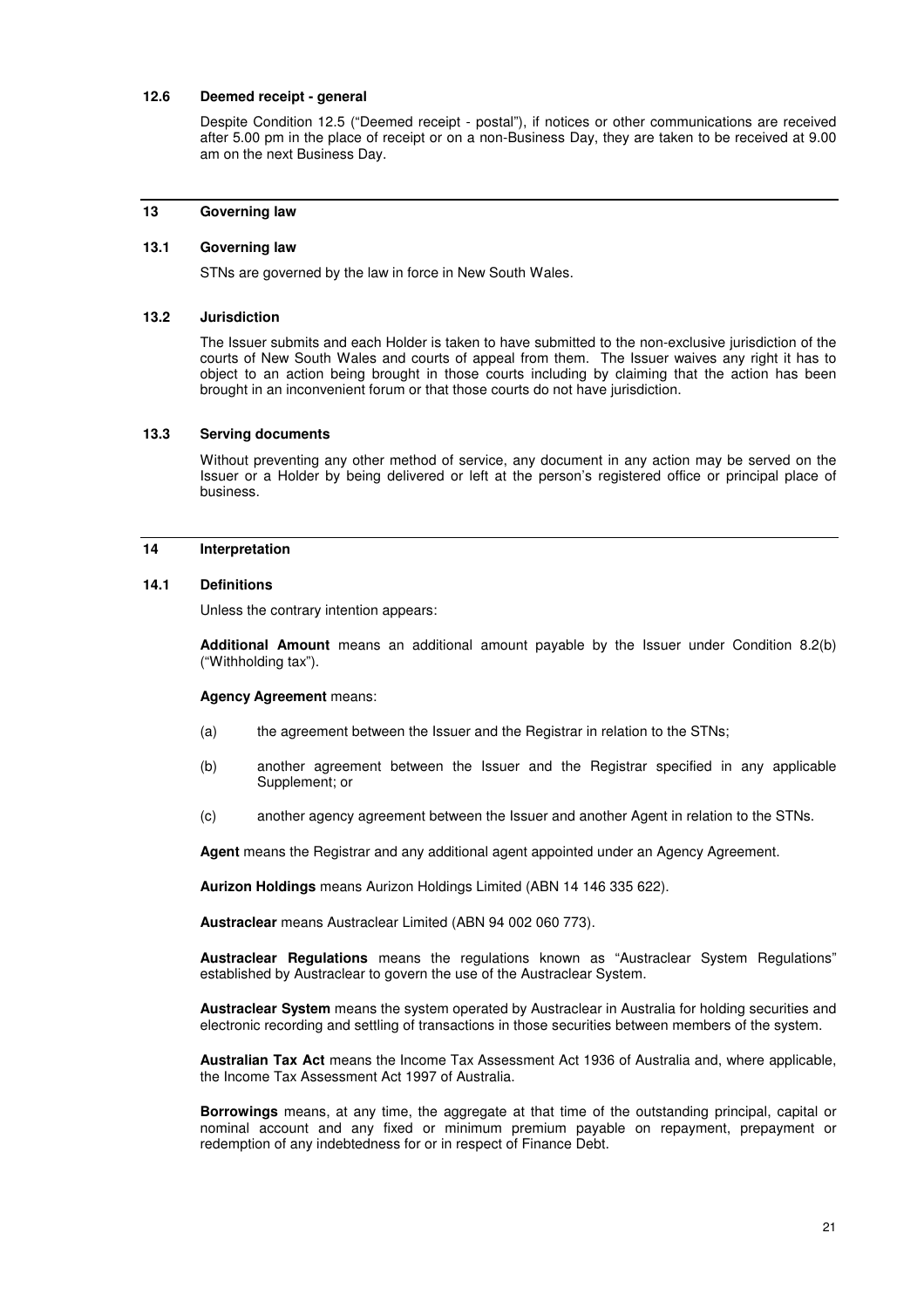**Business Day** means a day on which banks are open for general banking business in Sydney and any other place specified in any applicable Supplement and, if an STN is to be issued or paid on that day, a day on which each relevant Clearing System is operating.

**Business Day Convention** means a convention for adjusting any date if it would otherwise fall on a day that is not a Business Day and the following conventions, where specified in the Supplement in relation to any date applicable to any STN, have the following meanings:

- (a) **Following Business Day Convention** means that the date is postponed to the first following day that is a Business Day;
- (b) **Modified Following Business Day Convention** or **Modified Business Day Convention** means that the date is postponed to the first following day that is a Business Day unless that day falls in the next calendar month in which case that date is brought forward to the first preceding day that is a Business Day;
- (c) **Preceding Business Day Convention** means that the date is brought forward to the first preceding day that is a Business Day; and
- (d) **No Adjustment** means that the relevant date must not be adjusted in accordance with any Business Day Convention.

If no convention is specified in the Supplement, the Modified Following Business Day Convention applies. Different conventions may be specified in relation to, or apply to, different dates.

#### **Clearing System** means:

- (a) the Austraclear System; or
- (b) any other clearing system specified in any applicable Supplement.

**Corporations Act** means the Corporations Act 2001 of Australia.

**Deed Poll** means the deed entitled "Debt Instrument Deed Poll" executed by the Issuer and dated 4 October 2013.

**FATCA** means sections 1471 to 1474 of the United States Internal Revenue Code of 1986, as amended (or any consolidation, amendment, re-enactment or replacement of those provisions and including any regulations or official interpretations issued, agreements (including, without limitation, Intergovernmental Agreements) entered into or non-US laws enacted, with respect thereto).

**Finance Debt** means any indebtedness for or in respect of:

- (a) moneys borrowed;
- (b) any amount raised under any acceptance credit, or bill acceptance, discount or endorsement facility;
- (c) any amount raised pursuant to any note purchase facility or the issue of bonds, notes, debentures, loan stock or any similar instrument;
- (d) the amount of any liability in respect of any lease or hire purchase contract which would, in accordance with GAAP, be treated as a finance or capital lease;
- (e) receivables sold or discounted (other than any receivables to the extent they are sold on a non-recourse basis);
- (f) any redeemable shares where the holder has the right, or the right in certain conditions, to require redemption;
- (g) any amount raised under any other transaction (including any forward sale or purchase agreement) having the commercial effect of a borrowing;
- (h) consideration for the acquisition of assets or services payable more than 90 days after acquisition;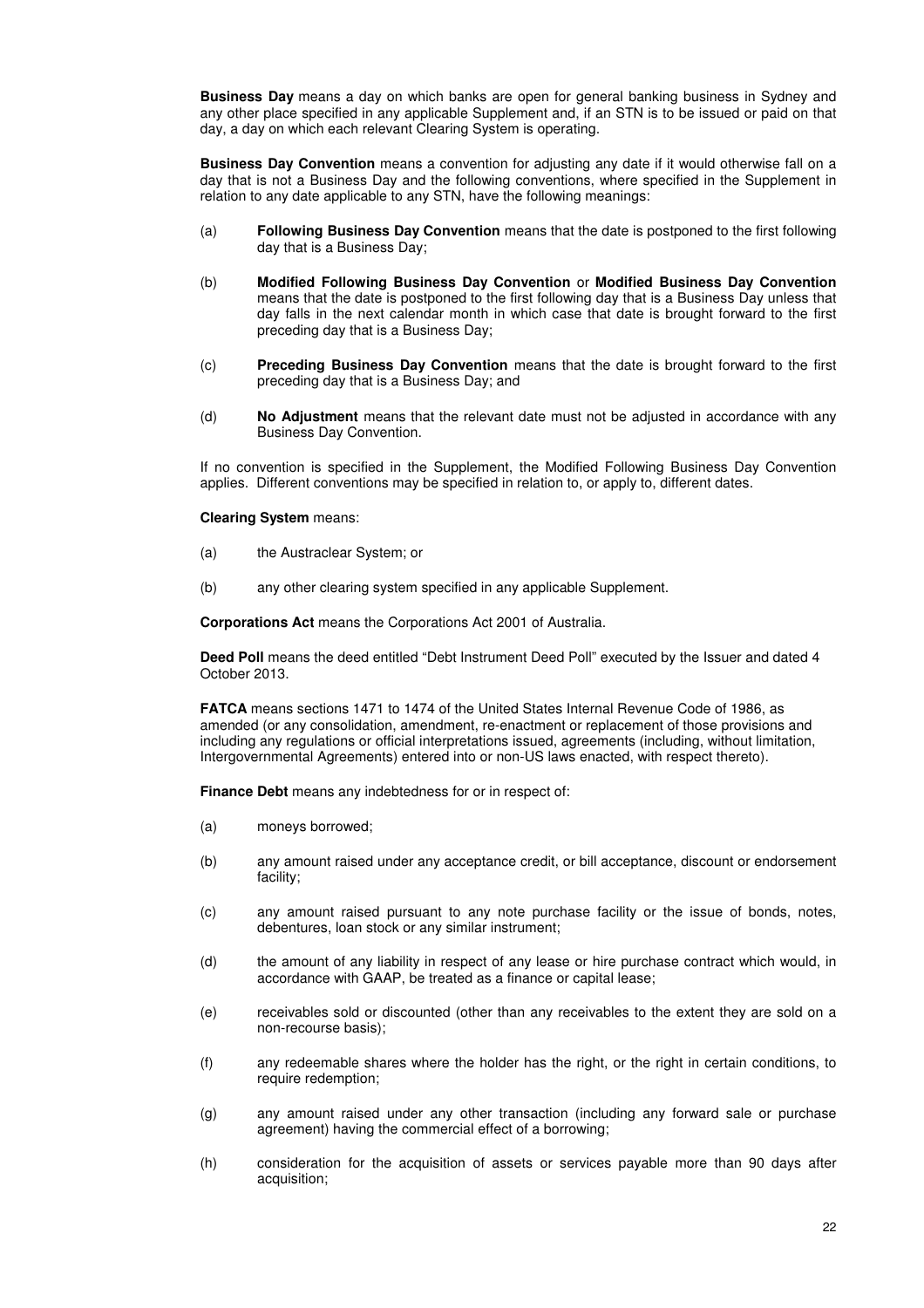- (i) any derivative transaction (and, when calculating the indebtedness for or in respect of any derivative transaction, only the marked to market value shall be taken into account);
- (j) any counter-indemnity obligation in respect of a guarantee, indemnity, bond, standby or documentary letter of credit or any other instrument issued by a bank or financial institution; and
- (k) the amount of any liability in respect of any guarantee or indemnity for any of the items referred to in paragraphs  $(a)$  to  $(i)$  above.

**Financial Statements** means:

- (a) a profit and loss statement;
- (b) a balance sheet; and
- (c) a statement of cash flows,

together with any notes to those documents and a directors' declaration as required under the Corporations Act.

**Group** means, at any time, the Issuer and its Subsidiaries at that time.

**Guarantee** means the guarantee and indemnity granted by the Guarantors pursuant to the deed poll entitled "Deed Poll Guarantee and Indemnity" dated 4 October 2013, and a reference to the "Guarantee" includes any guarantor accession deed poll entered into under, and in connection with the Guarantee, from time to time.

**Guarantors** means, at a particular time, the Issuer and those Subsidiaries of the Issuer who have acceded to and are "Guarantors" under the Guarantee at that time.

**Holder** means, in respect of an STN, the person whose name is entered in the Register as the holder of that STN.

*For the avoidance of doubt, where an STN is held in a Clearing System, references to a Holder include the operator of that system or a nominee for such operator or a common depository for one or more Clearing Systems (in each case acting in accordance with the rules and regulations of the Clearing System or Systems).* 

**Information Memorandum** in respect of an STN means the information memorandum, disclosure document (as defined in the Corporations Act) or other offering document referred to in any applicable Supplement or if there is no applicable Supplement, the most recent information memorandum, disclosure document or other offering document which describes the debt issuance programme referred to in Condition 1.1 ("Programme").

**Issue Date** means the date on which an STN is issued as recorded in the Register.

**Issuer** means Aurizon Network Pty Ltd (ABN 78 132 181 116) or such other person appointed under the Deed Poll as a new issuer and a reference to an Issuer in respect of an STN is to the individual Issuer of such STN or otherwise as the context requires.

**Maturity Date** means the date on which an STN matures as specified in the applicable Supplement.

**Offshore Associate** means an associate (as defined in section 128F of the Australian Tax Act) of the Issuer that is either:

- (a) a non-resident of Australia which does not acquire the STNs in carrying on a business at or through a permanent establishment in Australia; or
- (b) a resident of Australia that acquires the STNs in carrying on a business at or through a permanent establishment outside Australia.

**Payment Date** means the Maturity Date or other date agreed and recorded in the Register as the date on which the Issuer must make a payment under an STN issued by it.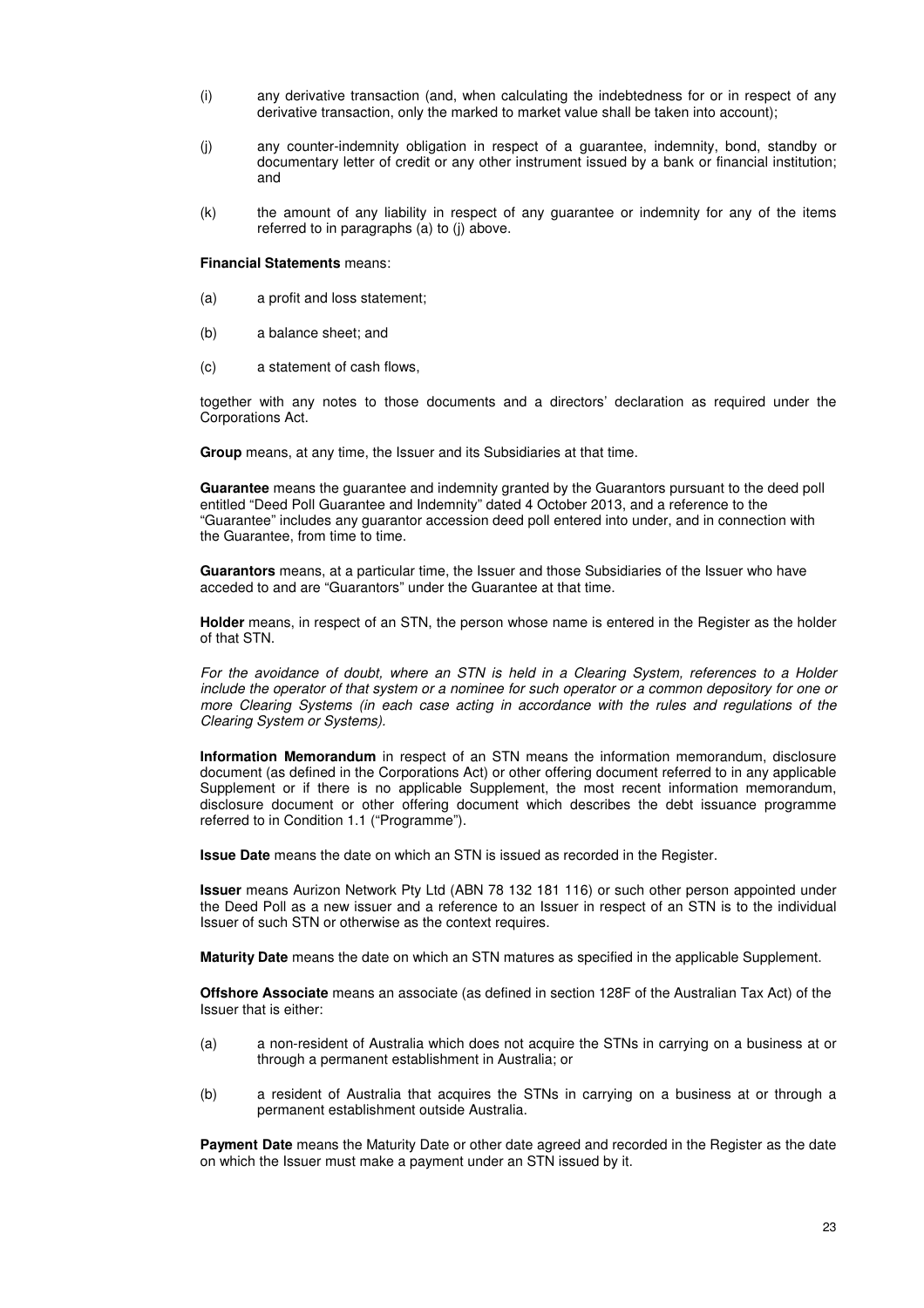**Register** means the register, including any branch register, of holders of STNs established and maintained by or on behalf of the Issuer under an Agency Agreement.

**Registrar** means the person appointed by the Issuer under an Agency Agreement to maintain the Register and perform any payment and other duties as specified in that agreement.

**Related Entity** has the meaning it has in the Corporations Act.

**Relevant Tax Jurisdiction** means the Commonwealth of Australia.

**Series** means an issue of STNs made up of one or more Tranches all of which form a single Series and are issued on the same STN Conditions except that the Issue Date may be different in respect of different Tranches of a Series.

**Specified Office** means the office specified in the Information Memorandum or any other address notified to Holders from time to time.

**STN** means a short term debt obligation issued or to be issued by the Issuer which is constituted by, and owing under the Deed Poll, the details of which are recorded in, and evidenced by entry in, the Register.

**Subsidiary** of an entity means another entity which is a subsidiary of the first entity within the meaning of Part 1.2 Division 6 of the Corporations Act or is a subsidiary of, or otherwise controlled by, the first entity within the meaning of any approved accounting standard.

**Supplement** means, in respect of a Tranche, the supplement specifying the relevant issue details in relation to that Tranche.

**Taxes** means taxes, levies, imposts, charges and duties (including stamp and transaction duties) imposed by any authority together with any related interest, penalties, fines and expenses in connection with them, except if imposed on, or calculated having regard to, the net income of the Holder.

**Tranche** means an issue of STNs specified as such in any applicable Supplement issued on the same Issue Date and on the same STN Conditions.

#### **14.2 References to certain general terms**

Unless the contrary intention appears, a reference to:

- (a) a group of persons is a reference to any two or more of them jointly and to each of them individually;
- (b) an agreement, representation or warranty in favour of two or more persons is for the benefit of them jointly and each of them individually;
- (c) anything (including any amount) is a reference to the whole and each part of it;
- (d) a document (including these STN Conditions) includes any variation or replacement of it;
- (e) a "law" includes common law, principles of equity and any law made by any parliament (and a law made by a parliament includes any regulation or other instrument under it, and any consolidation, amendment, re-enactment or replacement of it);
- (f) a "directive" includes a treaty, official directive, request, regulation, guideline or policy (whether or not in any such case having the force of law) with which responsible participants in the relevant market generally comply;
- (g) Australian dollars or A\$ is a reference to the lawful currency of Australia;
- (h) a time of day is a reference to Sydney time;
- (i) a "person" includes an individual, a firm, a body corporate, an unincorporated association and an authority;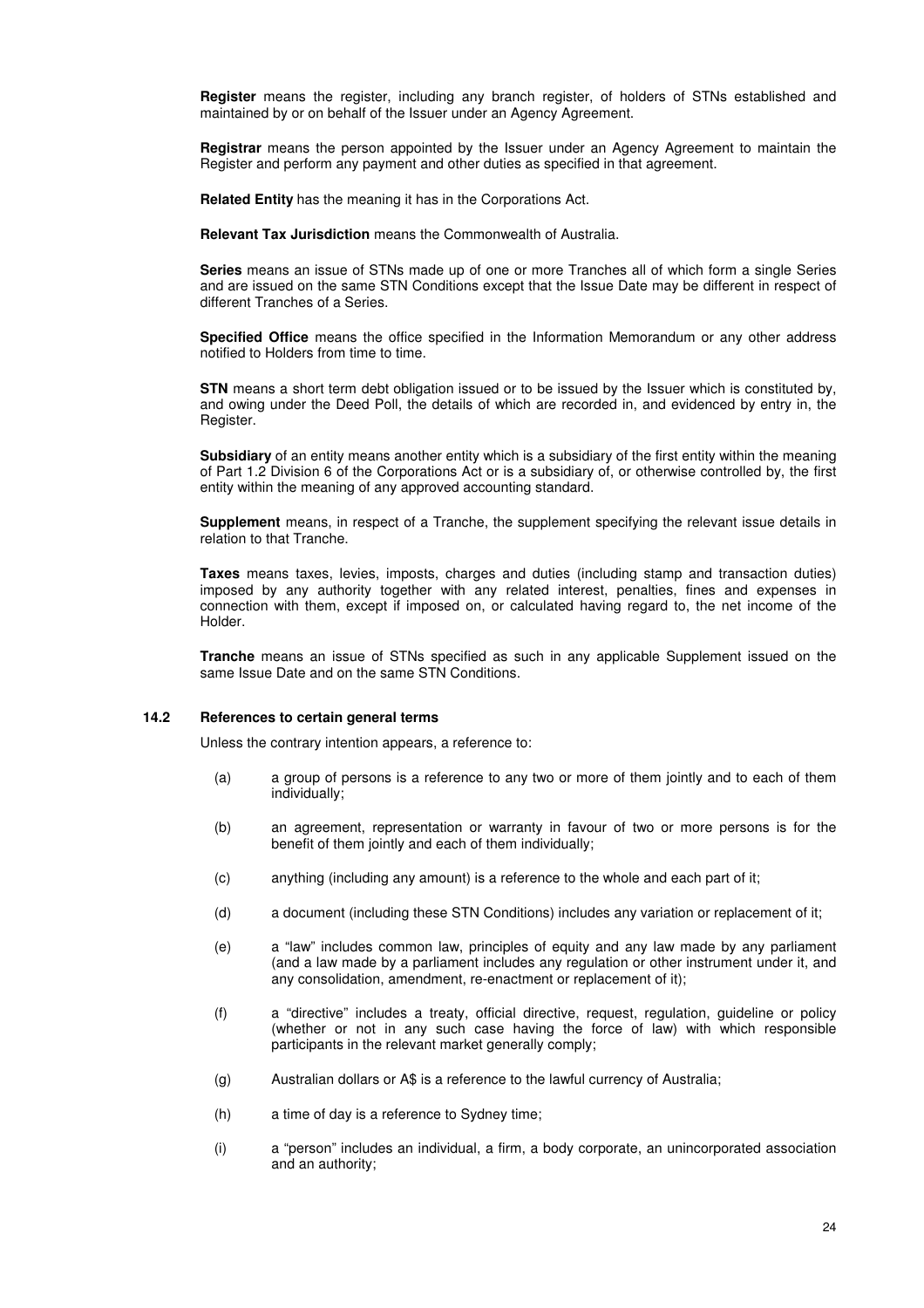- (j) a particular person includes a reference to the person's executors, administrators, successors, substitutes (including persons taking by novation) and assigns; and
- (k) the words "including", "for example" or "such as" when introducing an example, do not limit the meaning of the words to which the example relates to that example or examples of a similar kind.

## **14.3 Number**

The singular includes the plural and vice versa.

#### **14.4 Headings**

Headings (including those in brackets at the beginning of paragraphs) are for convenience only and do not affect the interpretation of these STN Conditions.

#### **14.5 References to particular terms**

Unless the contrary intention appears:

- (a) a reference to the Issuer, the Registrar or another Agent is a reference to the person so specified in the applicable Supplement or, if none, in the Register;
- (b) a reference to the Agency Agreement is a reference to the Agency Agreement applicable to the STNs of the relevant Series;
- (c) a reference to an STN is a reference to an STN of a particular Series issued by the Issuer;
- (d) a reference to a Holder is a reference to the holder of STNs of a particular Series; and
- (e) a reference to a particular date that is a reference to that date adjusted in accordance with the applicable Business Day Convention.

#### **14.6 References to principal**

Unless the contrary intention appears any reference to "principal" is taken to include any additional amounts in respect of principal which may be payable under Condition 8 ("Taxation") and any other amount in the nature of principal payable in respect of the STNs under these STN Conditions.

#### **14.7 Terms defined in Supplement**

Terms which are specified in any applicable Supplement as having a defined meaning have the same meaning when used in these STN Conditions, but if any applicable Supplement gives no meaning or specifies that the definition is "Not Applicable", then that definition is not applicable to the STNs.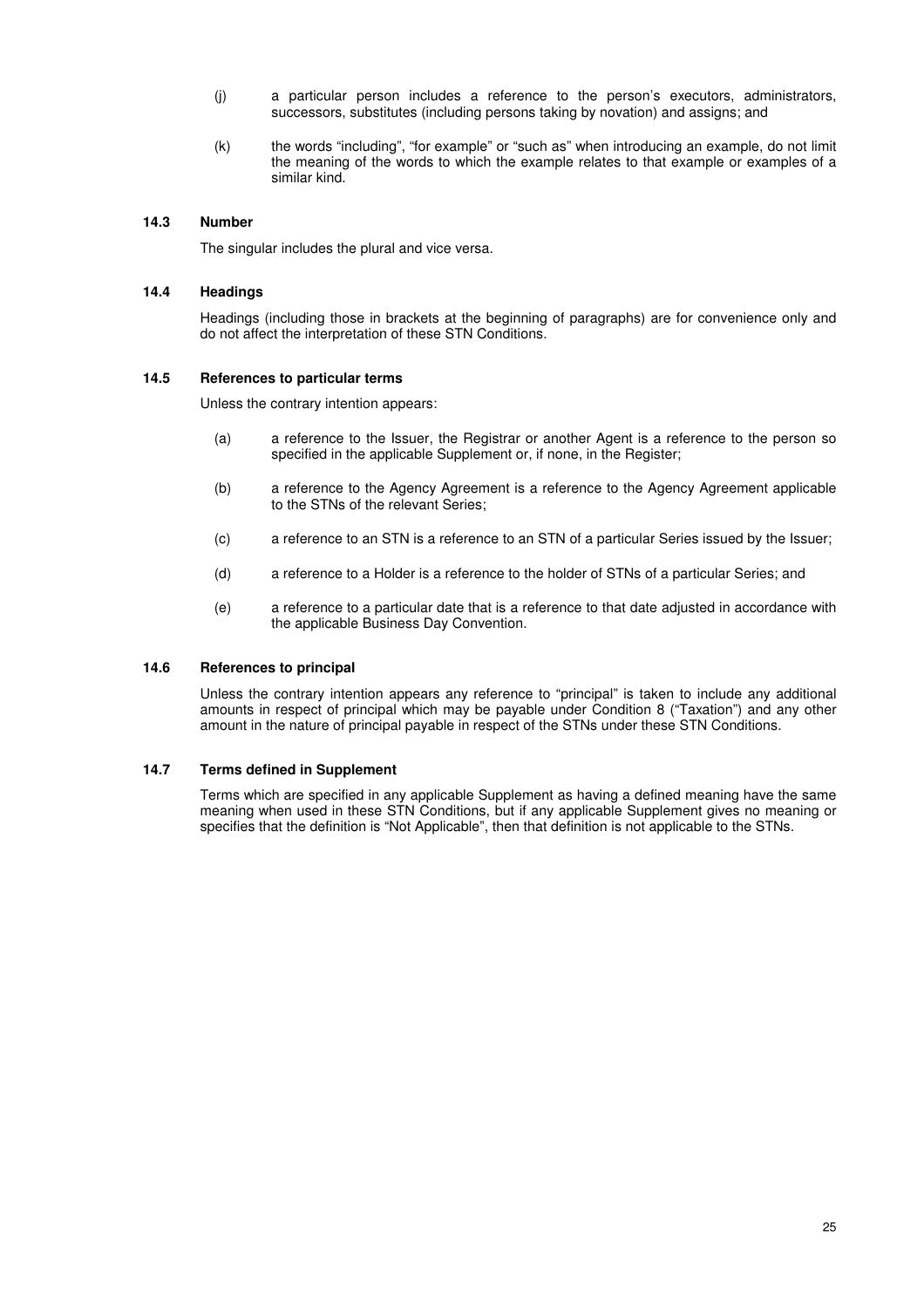# MTN Conditions

*The following are the MTN Conditions which, as supplemented, amended, modified or replaced in relation to any MTN by any relevant Supplement, will be applicable to each Series of MTNs constituted by the Deed Poll. References below to a Supplement are references to any Supplement applicable to the relevant Tranche of MTNs but do not limit the provisions which may be supplemented, amended, modified or replaced by a relevant Supplement in relation to that Tranche of MTNs.*

*Each Holder and any person claiming through or under a Holder is deemed to have notice of and is bound by these conditions, the Deed Poll, the Information Memorandum, any relevant Supplement and the Guarantee (if applicable). Copies of each of these documents (to the extent they relate to a Tranche of MTNs) are available for inspection by the holder of any MTN of such Tranche at the offices of the Issuer and the Registrar at their respective addresses specified herein.* 

*Definitions and interpretation provisions are set out in Condition 21 ("Interpretation") below.*

#### **Part 1 Introduction**

## **1 Introduction**

#### **1.1 Programme**

MTNs are issued under a debt issuance programme established by the Issuer.

### **1.2 Supplement**

MTNs are issued in Series. A Series may comprise one or more Tranches having one or more Issue Dates and on conditions otherwise identical (other than in respect of the first payment of interest). A Tranche is the subject of a Supplement which supplements, amends or replaces these MTN Conditions. In the event of any inconsistency between these MTN Conditions and the Supplement, that Supplement prevails.

Copies of the Supplement are available for inspection or upon request by a Holder or prospective Holder during normal business hours at the Specified Office of the Issuer or the Registrar.

## **1.3 Types of MTNs**

An MTN is either:

- (a) a Fixed Rate MTN;
- (b) a Floating Rate MTN;
- (c) a Zero Coupon MTN; or
- (d) a Structured MTN (being either an Index Linked MTN or an Instalment MTN),

or a combination of the above (or any other type of debt obligation including but not limited to any certificate of deposit), as specified in the Supplement.

#### **1.4 Denomination**

MTNs are issued in a single Denomination as specified in the Supplement.

#### **1.5 Currency**

MTNs are denominated in the currency specified in the Supplement.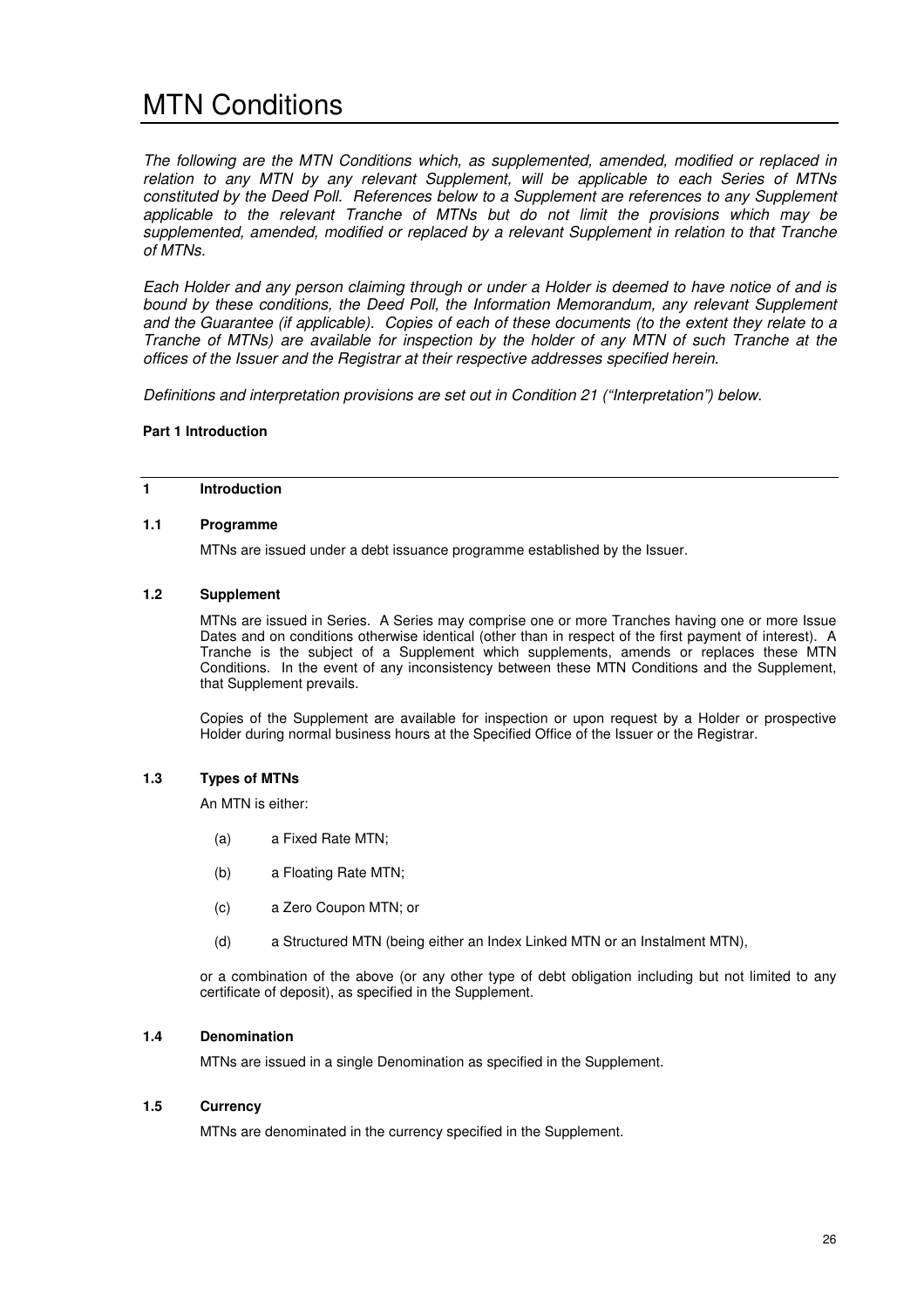## **1.6 Issue restrictions and tenor**

MTNs may only be offered (directly or indirectly) for issue, or applications invited for the issue of MTNs, if:

- (a) the aggregate consideration payable to the Issuer by the relevant Holder is at least A\$500,000 (or its equivalent in an alternative currency and, in either case, disregarding moneys lent by the Issuer or its associates to the subscriber or its associates) or if the offer or invitation (including any resulting issue) otherwise does not require disclosure to investors under Part 6D.2 or Chapter 7 of the Corporations Act; and
- (b) the offer or invitation is not made to a person who is a "retail client" within the meaning of section 761G of the Corporations Act;
- (c) the offer or invitation (including any resulting issue) complies with all other applicable laws and directives in the jurisdiction in which the offer, invitation or issue takes place,

unless otherwise specified in any applicable Supplement.

### **1.7 Clearing Systems**

MTNs may be held in a Clearing System, in which case the rights of a person holding an interest in the MTNs lodged in the Clearing System are subject to the rules and regulations of the Clearing System.

## **Part 2 The MTNs**

## **2 Form**

#### **2.1 Constitution under Deed Poll**

MTNs are debt obligations of the Issuer constituted by, and owing under, the Deed Poll.

#### **2.2 Form**

MTNs are issued in registered form by entry in the Register.

#### **2.3 No certificates**

No certificates will be issued to Holders unless the Issuer determines that certificates should be available or are required by any applicable law.

## **2.4 Status**

MTNs constitute direct, unconditional, unsubordinated and unsecured obligations of the Issuer.

## **2.5 Ranking**

MTNs shall, at all times, rank equally among themselves and at least equally with all other unsubordinated and unsecured obligations of the Issuer, except for liabilities mandatorily preferred by law.

## **3 Title and transfer of MTNs**

#### **3.1 Title**

Title to MTNs passes when details of the transfer are entered in the Register.

## **3.2 Effect of entries in Register**

Each entry in the Register in respect of an MTN constitutes: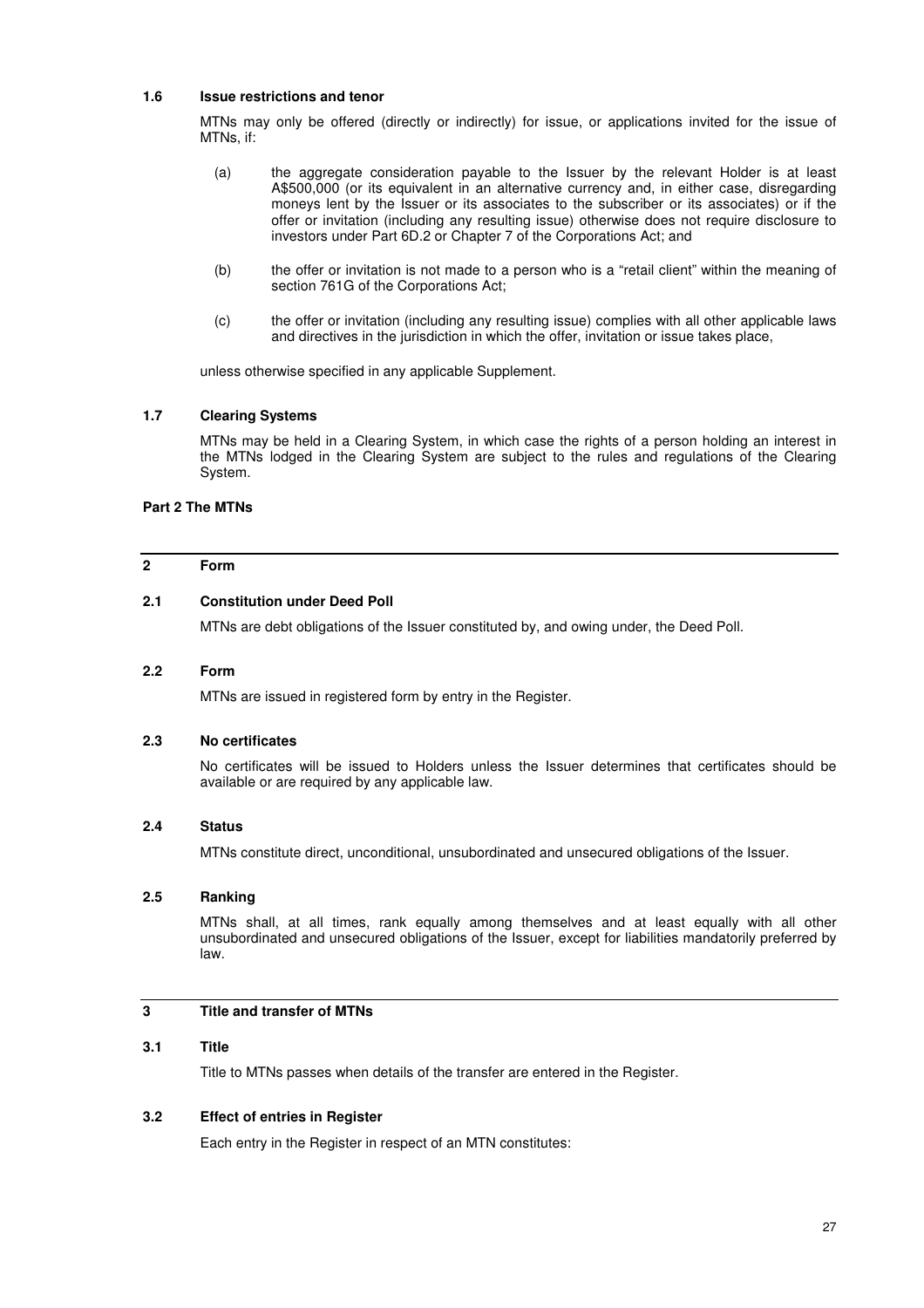- (a) an unconditional and irrevocable undertaking by the Issuer to the Holder to pay principal, (if applicable) interest and any other amount in accordance with these MTN Conditions; and
- (b) an entitlement to the other benefits given to Holders under these MTN Conditions (and, if applicable, the Guarantee) in respect of the MTN.

## **3.3 Register conclusive as to ownership**

Entries in the Register in relation to an MTN constitute conclusive evidence that the person so entered is the absolute owner of the MTN subject to correction for fraud or error.

#### **3.4 Non-recognition of interests**

Except as required by law, the Issuer (and, if applicable, the Guarantor) and the Registrar must treat the person whose name is entered in the Register as the holder of an MTN as the absolute owner of that MTN. This Condition 3.4 applies whether or not an MTN is overdue and despite any notice of ownership, trust or interest in the MTN.

## **3.5 Joint holders**

Where two or more persons are entered in the Register as the joint holders of an MTN then they are taken to hold the MTN as joint tenants with rights of survivorship, but the Registrar is not bound to register more than four persons as joint holders of an MTN.

## **3.6 Transfers in whole**

MTNs may be transferred in whole but not in part.

## **3.7 Compliance with law**

MTNs may only be transferred if:

- (a) the offer or invitation giving rise to the transfer does not constitute an offer or invitation for which disclosure is required to be made to investors under Parts 6D.2 or 7.9 of the Corporations Act; and
- (b) the transfer complies with any applicable law or directive of the jurisdiction where the transfer takes place.

## **3.8 Transfer procedures**

Interests in MTNs held in a Clearing System will be transferable only in accordance with the rules and regulations of that Clearing System.

Application for the transfer of MTNs not held in a Clearing System must be made by the lodgment of a transfer form with the Registrar at its Specified Office. Transfer forms must be in the form available from the Registrar. Each transfer form must be:

- (a) duly completed;
- (b) accompanied by any evidence the Registrar may require to establish that the transfer form has been duly executed; and
- (c) signed by or on behalf of both the transferor and the transferee.

Transfers will be registered without charge provided all applicable Taxes have been paid.

Transfers will not be registered later than close of business 8 calendar days prior to the Maturity Date of the MTNs.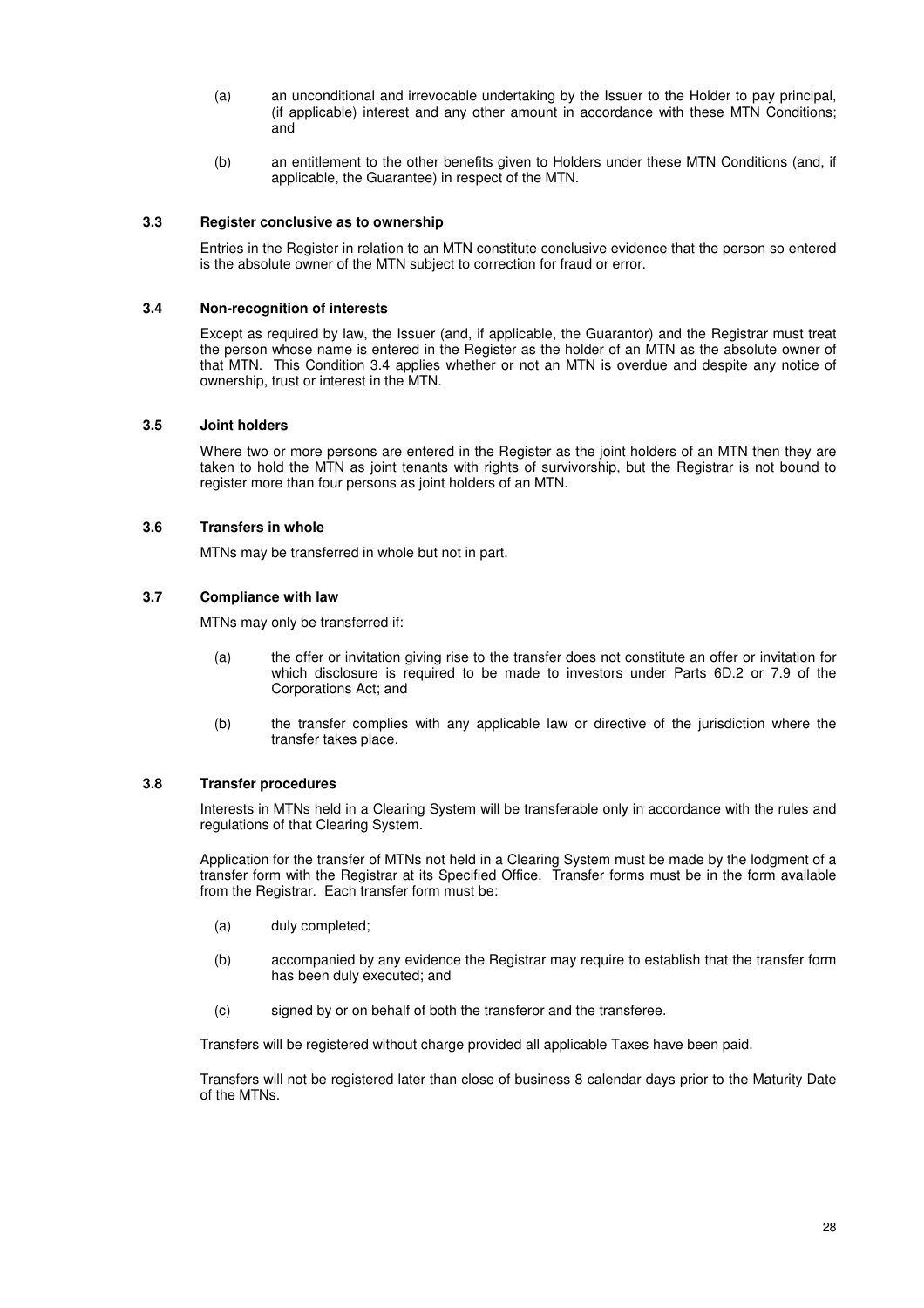## **3.9 Effect of transfer**

Upon registration and entry of the transferee in the Register the transferor ceases to be entitled to future benefits under these MTN Conditions in respect of the transferred MTNs and the transferee becomes so entitled in accordance with Condition 3.2 ("Effect of entries in Register").

#### **3.10 CHESS**

MTNs which are listed on the Australian Securities Exchange operated by ASX Limited (ABN 98 008 624 691) will not be transferred through, or registered on, the Clearing House Electronic Sub-register System operated by ASX Settlement Pty Limited (ABN 49 008 504 532) and will not be "Approved Financial Products" (as defined for the purposes of that System).

#### **3.11 Austraclear as Holder**

If Austraclear is recorded in the Register as the Holder, each person in whose Security Record (as defined in the Austraclear Regulations) an MTN is recorded is taken to acknowledge in favour of the Issuer, the Registrar and Austraclear that:

- (a) the Registrar's decision to act as the Registrar of that MTN is not a recommendation or endorsement by the Registrar or Austraclear in relation to that MTN, but only indicates that the Registrar considers that the holding of the MTN is compatible with the performance by it of its obligations as Registrar under the Agency Agreement; and
- (b) the Holder does not rely on any fact, matter or circumstance contrary to paragraph (a).

## **3.12 Estates**

A person becoming entitled to an MTN as a consequence of the death or bankruptcy of a Holder or of a vesting order or a person administering the estate of a Holder may, upon producing such evidence as to that entitlement or status as the Registrar considers sufficient, transfer the MTN or, if so entitled, become registered as the holder of the MTN.

#### **3.13 Unincorporated associations**

A transfer of an MTN to an unincorporated association is not permitted.

#### **3.14 Transfer of unidentified MTNs**

Where the transferor executes a transfer of less than all MTNs registered in its name, and the specific MTNs to be transferred are not identified, the Registrar may (subject to the limit on minimum holdings) register the transfer in respect of such of the MTNs registered in the name of the transferor as the Registrar thinks fit, provided the aggregate principal amount of the MTNs registered as having been transferred equals the aggregate principal amount of the MTNs expressed to be transferred in the transfer form.

#### **4 Guarantee**

#### **4.1 Guarantee**

MTNs issued by the Issuer may be issued with the benefit of the unconditional and irrevocable guarantee of the Guarantors constituted by the Guarantee. The MTNs will have the benefit of the guarantee if specified as such in the applicable Supplement and on the terms set out in that Supplement. By the Guarantee, the Guarantors unconditionally and irrevocably, and jointly and severally, guarantee to the applicable Holders, among other things, the payment by the Issuer of the face amount and other amounts due under the applicable MTNs.

#### **4.2 Status of the Guarantee**

The Guarantee constitutes direct, unconditional, unsubordinated and unsecured obligations of the Guarantors.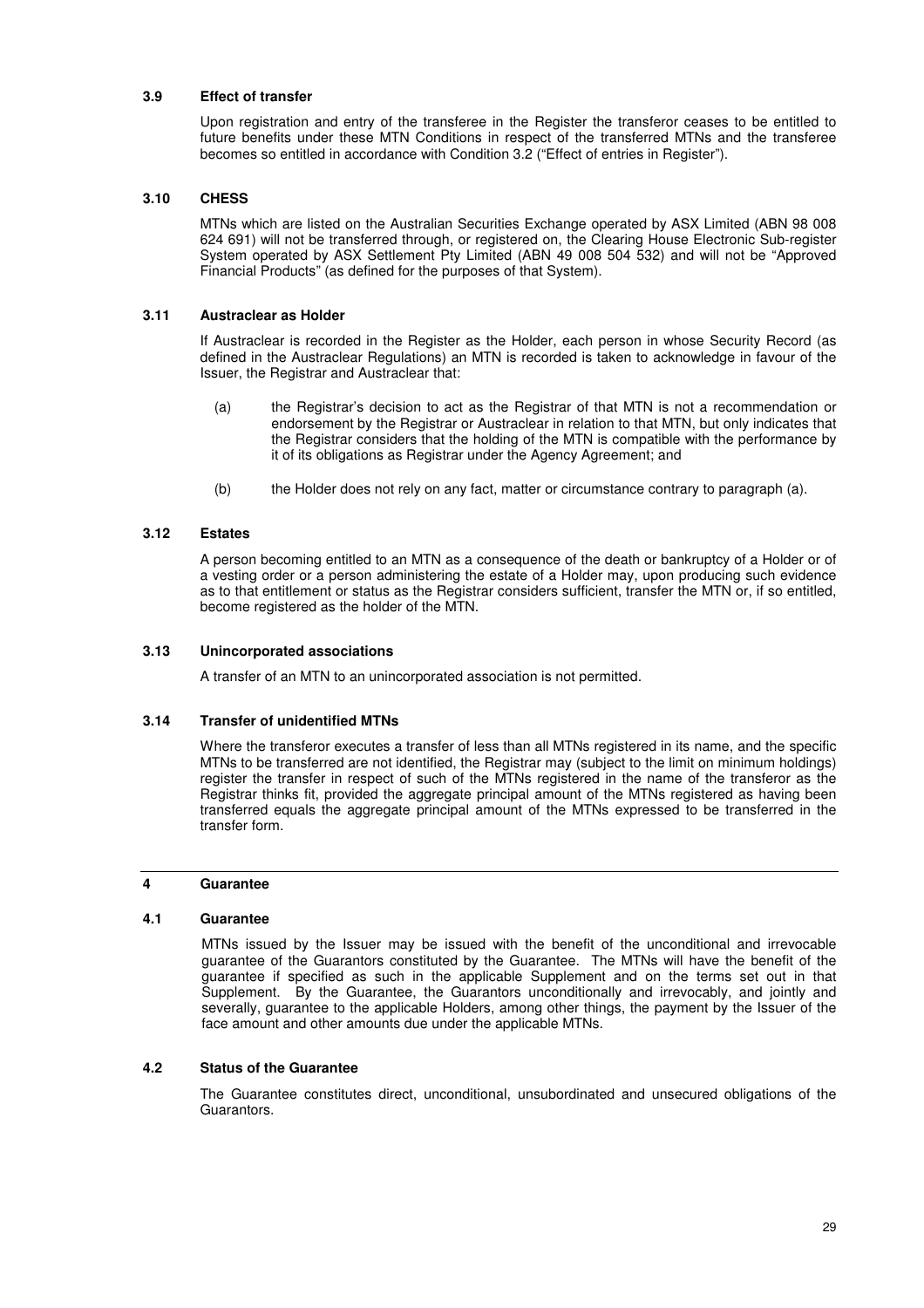## **4.3 Ranking of the Guarantee**

The obligations of each Guarantor under the Guarantee shall, at all times, rank at least *pari passu* with all other present and future unsecured and unsubordinated obligations of that Guarantor except liabilities mandatorily preferred by law.

#### **4.4 Availability of financial statements**

The Issuer undertakes to ensure that a copy of the Group's most recently available audited annual accounts is made available for access by Holders on Aurizon Holdings' public web page.

#### **4.5 Notice of additional guarantors**

The Issuer undertakes to ensure that promptly, and in any event within 10 Business Days, following the accession of a guarantor to the Guarantee that it will notify the Registrar of such appointment and use its reasonable endeavours to procure that the Registrar promptly notifies Holders, each other Agent and any stock exchange or other relevant authority on which the MTNs are listed of the accession of the guarantor.

#### **4.6 Release of Guarantors**

Any Guarantor (other than the Issuer as 'Original Guarantor') may be released at any time from the Guarantee without the consent of any Holder unless otherwise specified in the applicable Supplement and provided that the Issuer undertakes to ensure that at all times any Guarantor test contained in the applicable Supplement is satisfied.

### **5 Negative pledge**

So long as any MTNs remain outstanding, the Issuer will not, and will ensure that no other member of the Network Recourse Group will, create or permit or suffer to exist any Security Interest (other than any Permitted Security Interest) over all or any of its or their assets if the aggregate amount from time to time secured by members of the Network Recourse Group represents more than fifteen percent of the Total Assets at such time (excluding amounts secured pursuant to a Permitted Security Interest).

#### **Part 3 Interest**

## **6 Fixed Rate MTNs**

*This Condition 6 applies to the MTNs only if the Supplement states that it applies.* 

#### **6.1 Interest on Fixed Rate MTNs**

Each Fixed Rate MTN bears interest on its outstanding principal amount from (and including) its Interest Commencement Date to (but excluding) its Maturity Date at the Interest Rate. Interest is payable in arrears on each Interest Payment Date.

#### **6.2 Fixed Coupon Amount**

 Unless otherwise provided in the Supplement, the amount of interest payable on each Interest Payment Date in respect of the preceding Interest Period will be the Fixed Coupon Amount specified in the Supplement.

## **6.3 Calculation of interest payable**

The amount of interest payable in respect of a Fixed Rate MTN for any period for which a Fixed Coupon Amount is not specified in the Supplement is calculated by multiplying the Interest Rate for that period, the outstanding principal amount of the Fixed Rate MTN and the applicable Day Count **Fraction** 

#### **7 Floating Rate MTNs**

*This Condition 7 applies to the MTNs only if the Supplement states that it applies.*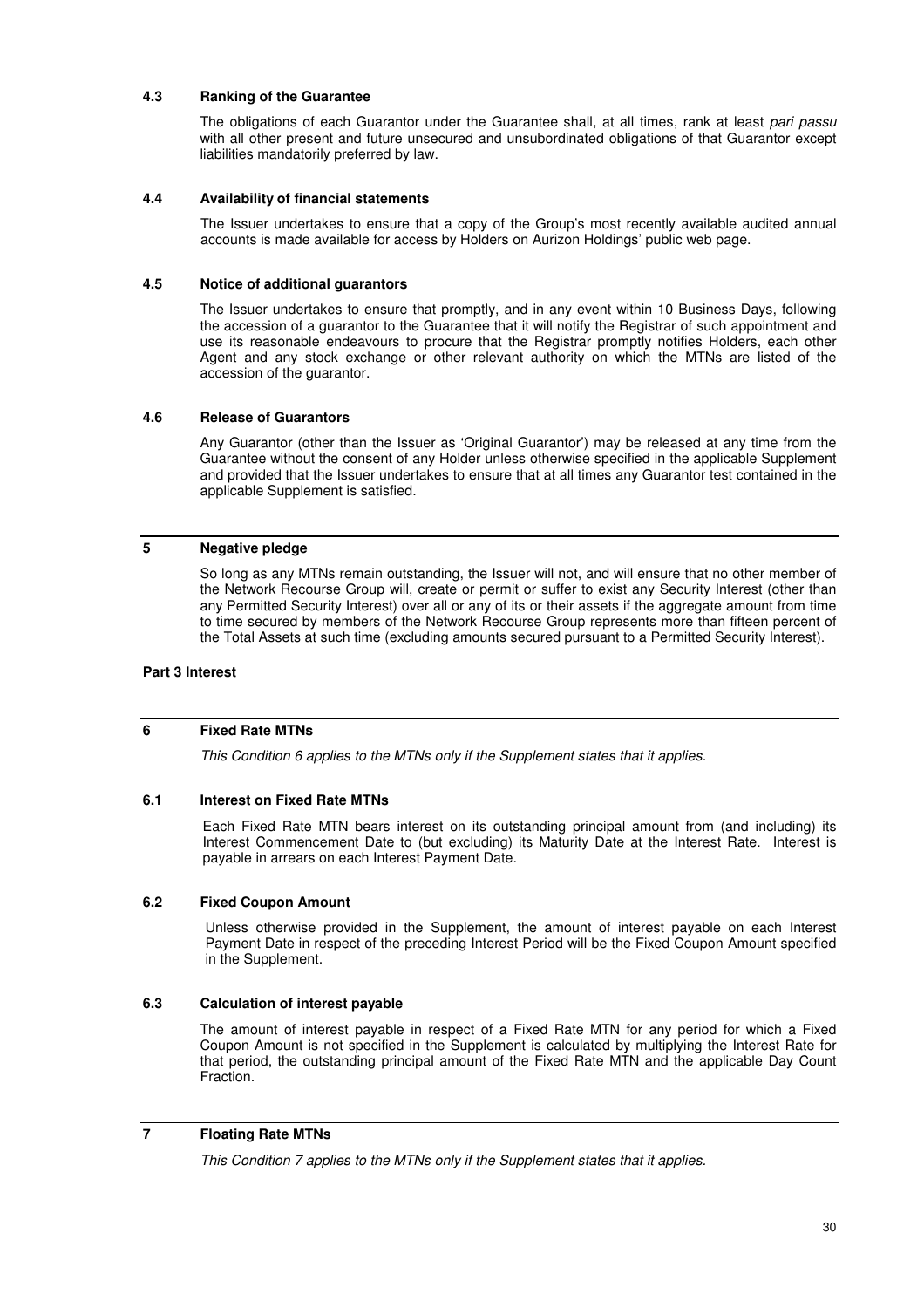## **7.1 Interest on Floating Rate MTNs**

Each Floating Rate MTN bears interest on its outstanding principal amount from (and including) its Interest Commencement Date to (but excluding) its Maturity Date at the Interest Rate.

Interest is payable in arrears:

- (a) on each Interest Payment Date; or
- (b) if no Interest Payment Date is specified in the Supplement, on each date which falls the number of months or other period specified as the Specified Period in the Supplement after the preceding Interest Payment Date, or in the case of the first Interest Payment Date, after the Interest Commencement Date.

## **7.2 Interest Rate determination**

The Interest Rate payable in respect of a Floating Rate MTN must be determined by the Calculation Agent in accordance with these MTN Conditions.

#### **7.3 Fallback Interest Rate**

Unless otherwise specified in the Supplement, if, in respect of an Interest Period, the Calculation Agent is unable to determine a rate in accordance with Condition 7.2 ("Interest Rate determination"), the Interest Rate for the Interest Period will be the Interest Rate applicable to the Floating Rate MTNs during the immediately preceding Interest Period.

#### **7.4 ISDA Determination**

If ISDA Determination is specified in the Supplement as the manner in which the Interest Rate is to be determined, the Interest Rate applicable to the Floating Rate MTNs for each Interest Period is the sum of the Margin and the ISDA Rate.

In this Condition 7:

- (a) "**ISDA Rate**" means for an Interest Period, a rate equal to the Floating Rate that would be determined by the Calculation Agent under a Swap Transaction if the Calculation Agent for the Floating Rate MTNs were acting as Calculation Agent for that Swap Transaction under the terms of an agreement incorporating the ISDA Definitions and under which:
	- (i) the Floating Rate Option, the Designated Maturity and the Reset Date are as specified in the Supplement; and
	- (ii) the Period End Dates are each Interest Payment Date, the Spread is the Margin and the Floating Rate Day Count Fraction is the Day Count Fraction; and
- (b) "**Swap Transaction**", "**Floating Rate**", "**Calculation Agent**" (except references to "Calculation Agent for the Floating Rate MTNs"), "**Floating Rate Option**", "**Designated Maturity**", "**Reset Date**", "**Period End Date**", "**Spread**" and "**Floating Rate Day Count Fraction**" have the meanings given to those terms in the ISDA Definitions.

## **7.5 Screen Rate Determination**

If Screen Rate Determination is specified in the Supplement as the manner in which the Interest Rate is to be determined, the Interest Rate applicable to the Floating Rate MTNs for each Interest Period is the sum of the Margin and the Screen Rate.

In this Condition 7, "**Screen Rate**" means, for an Interest Period, the quotation offered for the Reference Rate appearing on the Relevant Screen Page at the Relevant Time on the Interest Determination Date. However:

(a) if there is more than one offered quotation displayed on the Relevant Screen Page at the Relevant Time on the Interest Determination Date, the "**Screen Rate**" means the rate calculated by the Calculation Agent as the average of the offered quotations. If there are more than five offered quotations, the Calculation Agent must exclude the highest and lowest quotations (or in the case of equality, one of the highest and one of the lowest quotations) from its calculation;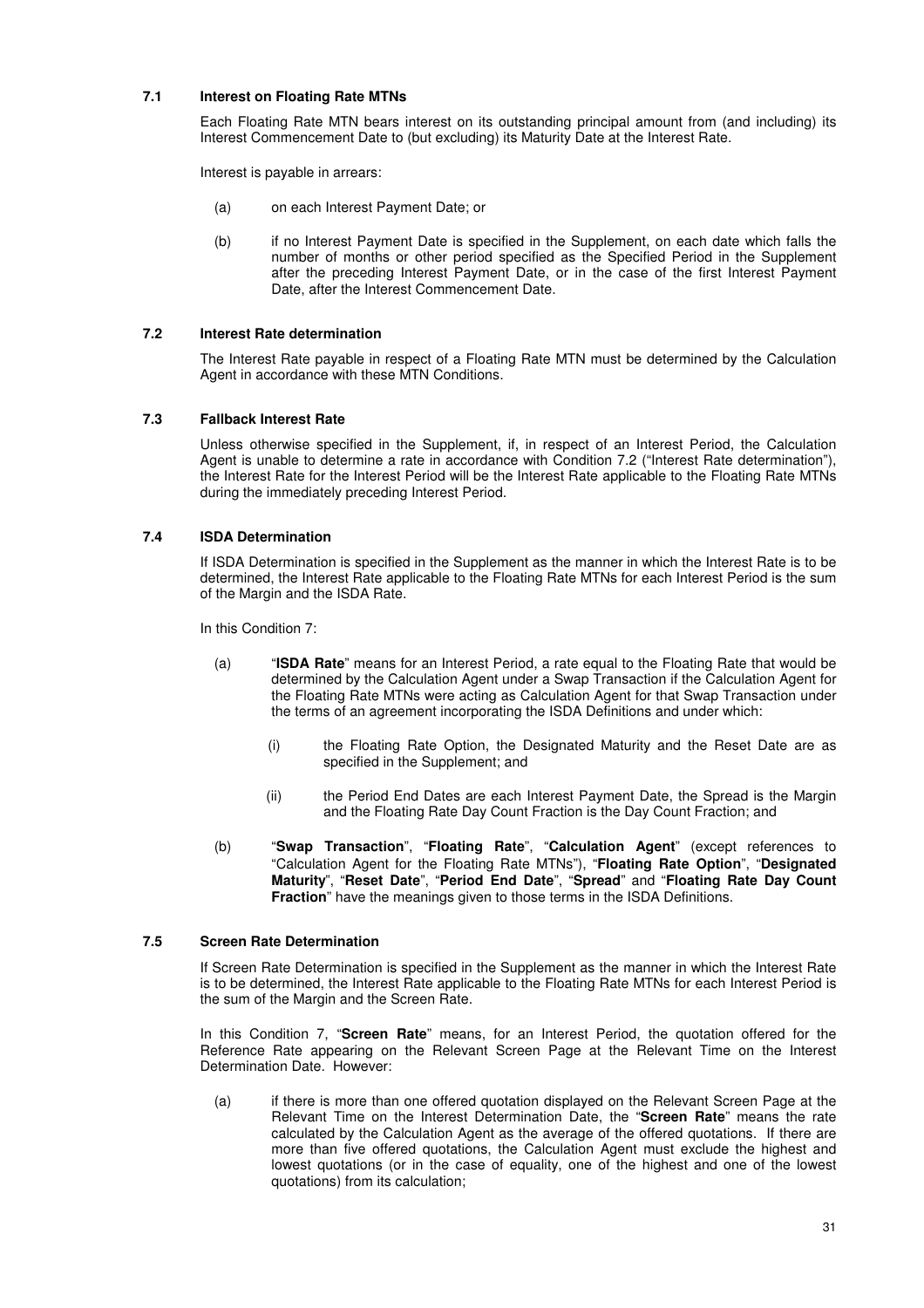- (b) if an offered quotation is not displayed by the Relevant Time on the Interest Determination Date or if it is displayed but the Calculation Agent determines that there is an obvious error in that rate, the "**Screen Rate**" means:
	- (i) the rate the Calculation Agent calculates as the average mean of the Reference Rates that each Reference Bank quoted to the leading banks in the Relevant Financial Centre specified in the Supplement at the Relevant Time on the Interest Determination Date for a period equivalent to the Interest Period; or
	- (ii) where the Calculation Agent is unable to calculate a rate under paragraph (i) because it is unable to obtain at least two quotes, the rate the Calculation Agent calculates as the average of the rates (being the nearest equivalent to the Reference Rate) quoted by two or more banks chosen in good faith by the Calculation Agent in the Relevant Financial Centre at approximately the Relevant Time on the Interest Determination Date for a period equivalent to the Interest Period to leading banks carrying on business in the Relevant Financial Centre in good faith; or
- (c) if the Supplement specifies an alternative method for the determination of the Screen Rate Determination, then that alternative method will apply.

## **7.6 Bank Bill Rate Determination**

If Bank Bill Rate Determination is specified in the Supplement as the manner in which the Interest Rate is to be determined, the Interest Rate applicable to the Floating Rate MTNs for each Interest Period is the sum of the Margin and the Bank Bill Rate.

In this Condition 7:

(a) **Bank Bill Rate** means, for an Interest Period, the average mid rate for Bills having a tenor closest to the Interest Period as displayed on the "BBSW" page of the Reuters Monitor System (or its successor page) on the first day of the Interest Period.

However, if the average mid rate is not displayed by 10:30 am on that day, or if it is displayed but the Calculation Agent determines that there is an obvious error in that rate, **Bank Bill Rate** means the rate determined by the Calculation Agent in good faith at approximately 10:30 am on that day, having regard, to the extent possible, to the rates otherwise bid and offered for bank accepted Bills of that tenor at or around that time (including any displayed on the "BBSY" or "BBSW" page of the Reuters Monitor System) (or any successor page); and

(b) **Bill** has the meaning it has in the Bills of Exchange Act 1909 of Australia and a reference to the acceptance of a Bill is to be interpreted in accordance with that Act.

## **7.7 Interpolation**

If the Supplement specifies that "Linear Interpolation" applies to an Interest Period, the Interest Rate for that Interest Period will be determined through the use of straight line interpolation by reference to two ISDA Rates, Screen Rates, Bank Bill Rates or other floating rates specified in the Supplement, one of which shall be determined as if the Interest Period were the period of time for which rates are available next shorter than the length of the Interest Period (or any alternative Interest Period specified in the Supplement) and the other of which shall be determined as if the Interest Period were the period of time for which rates are available next longer than the length of the Interest Period (or any alternative Interest Period specified in the Supplement).

## **8 Structured MTNs**

*This Condition 8 applies to the MTNs only if the Supplement states that it applies.* 

## **8.1 Interest on Structured MTNs**

Each interest bearing Structured MTN bears interest on its outstanding principal amount from (and including) its Interest Commencement Date to (but excluding) its Maturity Date at the Interest Rate.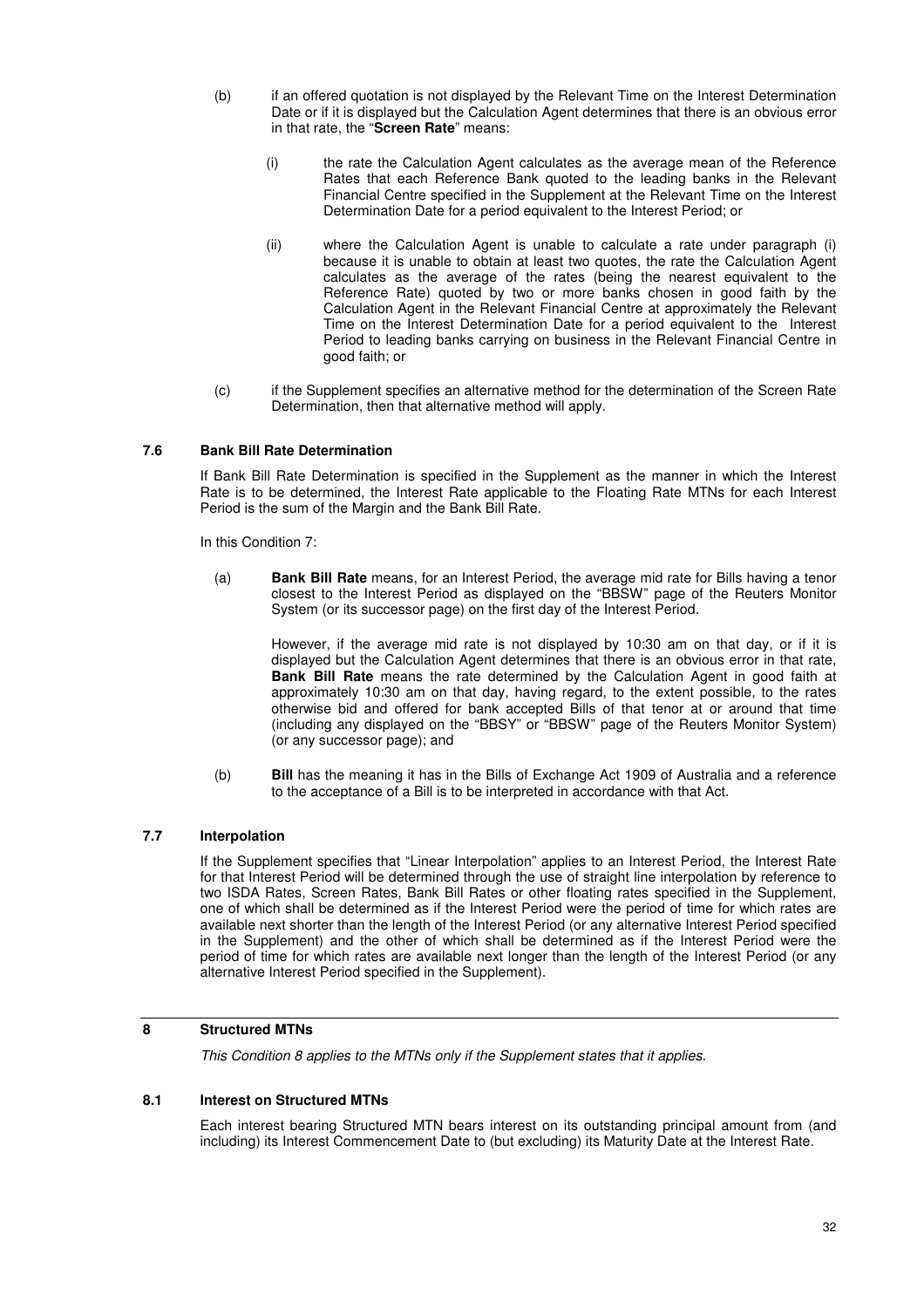Interest is payable in arrears:

- (a) on each Interest Payment Date; or
- (b) if no Interest Payment Date is specified in the Supplement, on each date which falls the number of months or other period specified as the Specified Period in the Supplement after the preceding Interest Payment Date (or in the case of the first Interest Payment Date, after the Interest Commencement Date).

#### **8.2 Interest Rate**

The Interest Rate payable in respect of an interest bearing Structured MTN must be determined in the manner specified in the Supplement.

#### **9 General provisions applicable to interest**

#### **9.1 Maximum or Minimum Interest Rate**

If the Supplement specifies a Maximum Interest Rate or Minimum Interest Rate for any Interest Period then, the Interest Rate for the Interest Period must not be greater than the maximum, or be less than the minimum, so specified.

#### **9.2 Calculation of Interest Rate and interest payable**

The Calculation Agent must, as soon as practicable after determining the Interest Rate in relation to each Interest Period for each Floating Rate MTN and interest bearing Structured MTN, calculate the amount of interest payable for the Interest Period in respect of the outstanding principal amount of each such MTN.

Unless otherwise specified in the Supplement, the amount of interest payable is calculated by multiplying the product of the Interest Rate for the Interest Period and the outstanding principal amount of the MTN by the applicable Day Count Fraction.

The rate determined by the Calculation Agent must be expressed as a percentage rate per annum.

#### **9.3 Calculation of other amounts**

If the Supplement specifies that any other amount is to be calculated by the Calculation Agent, the Calculation Agent must, as soon as practicable after the time at which the amount is to be determined, calculate the amount in the manner specified in the Supplement.

## **9.4 Notification of Interest Rate, interest payable and other items**

The Calculation Agent must notify the Issuer, the Registrar, the Holders, each other Agent and any stock exchange or other relevant authority on which the MTNs are listed of:

- (a) each Interest Rate, the amount of interest payable and each other amount, item or date calculated or determined by it together with the Interest Payment Date; and
- (b) any amendment to any amount, item or date referred to in paragraph (a) arising from any extension or reduction in any Interest Period or calculation period.

The Calculation Agent must give notice under this Condition as soon as practicable after it makes its determination. However, it must give notice of each Interest Rate, the amount of interest payable and each Interest Payment Date by the fourth day of the Interest Period.

The Calculation Agent may amend its determination of any amount, item or date (or make appropriate alternative arrangements by way of adjustment) as a result of the extension or reduction of the Interest Period or calculation period without prior notice but must notify the Issuer, the Registrar, the Holders, each other Agent and each stock exchange or other relevant authority on which the MTNs are listed after doing so.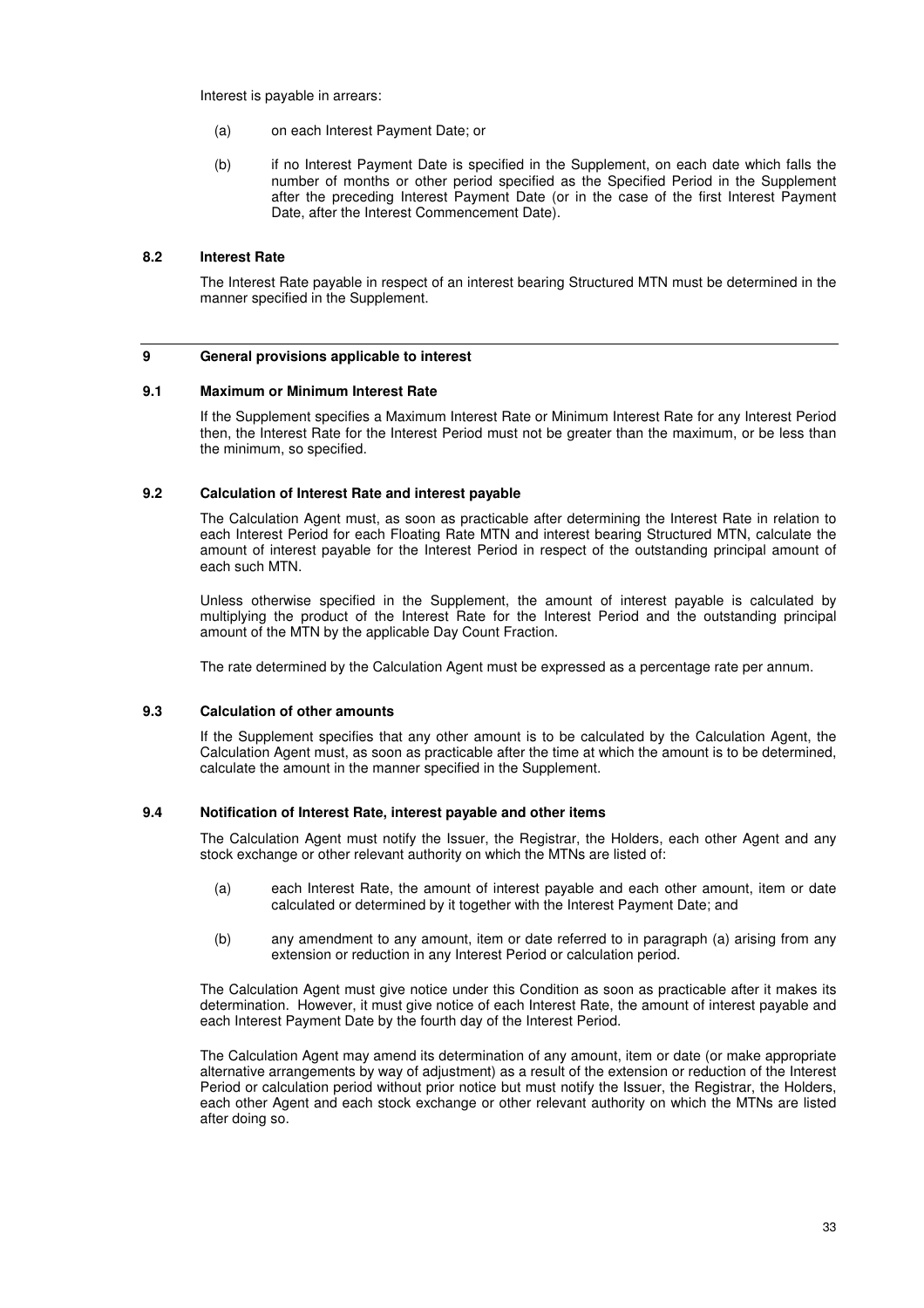### **9.5 Determination final**

The determination by the Calculation Agent of all amounts, rates and dates falling to be determined by it under these MTN Conditions is, in the absence of manifest error, final and binding on the Issuer, the Registrar, each Holder and each other Agent.

#### **9.6 Rounding**

For the purposes of any calculations required under these MTN Conditions (unless otherwise specified in the Supplement):

- (a) all percentages resulting from the calculations must be rounded, if necessary, to the nearest one hundred-thousandth of a percentage point (with 0.00005 being rounded up to 0.0001);
- (b) all figures must be rounded to four decimal places (with halves being rounded up); and
- (c) all amounts that are due and payable must be rounded (with halves being rounded up) to:
	- (i) in the case of Australian dollars, one cent; and
	- (ii) in the case of any other currency, the lowest amount of the currency available as legal tender in the country of the currency.

#### **Part 4 Redemption and purchase**

#### **10 Redemption and purchase**

#### **10.1 Scheduled redemption**

The Issuer must redeem each MTN on the Maturity Date at its Redemption Amount unless:

- (a) the MTN has been previously redeemed;
- (b) the MTN has been purchased and cancelled; or
- (c) the Supplement states that the MTN has no fixed maturity date.

#### **10.2 Partly Paid MTNs**

Partly Paid MTNs will be redeemed on the Maturity Date in accordance with the Supplement.

#### **10.3 Instalment MTNs**

Instalment MTNs will be partially redeemed in the Instalment Amounts and on the Instalment Dates specified in the Supplement. The principal amount of each Instalment MTN is reduced by the Instalment Amount with effect from the Instalment Date.

#### **10.4 Early redemption for taxation reasons**

The Issuer may redeem all (but not some) of the MTNs of a Series in whole before their Maturity Date at the Redemption Amount and any interest accrued on it to (but excluding) the redemption date if:

- (i) the Issuer is required under Condition 13.2 ("Withholding tax") to increase the amount of a payment in respect of an MTN; or
- (ii) any interest payable under the MTNs is not deductible, or a government authority (or a representative of such an authority) has indicated that it may not be deductible, for the purposes of determining the taxes imposed on the net income of the Issuer or the head company of any tax group of which the Issuer is a member.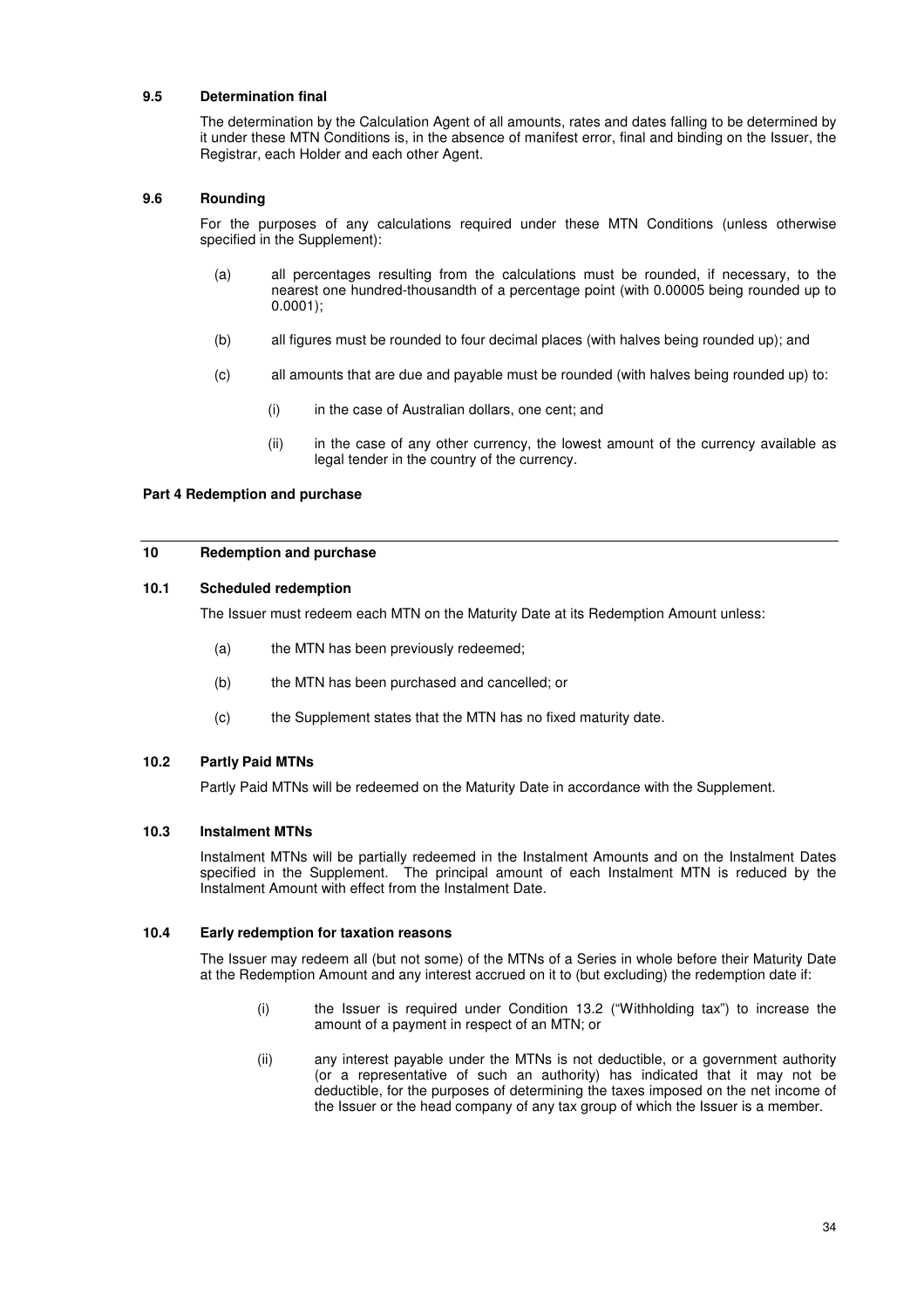However, the Issuer may only do so if:

- (a) the Issuer has given at least 15 days' (and no more than 60 days') (or any other period specified in the Supplement) notice to the Registrar, the Holders, each other Agent and any stock exchange or other relevant authority on which the MTNs are listed;
- (b) before the Issuer gives the notice under paragraph (a), the Registrar has received:
	- (i) a certificate signed by two directors of the Issuer; and
	- (ii) an opinion of independent legal advisers of recognised standing in the jurisdiction of incorporation of the Issuer,

that the Issuer would be required under Condition 13.2 ("Withholding tax") to increase the amount of the next payment due in respect of the MTNs;

- (c) in the case of Fixed Rate MTNs, no notice of redemption is given earlier than 90 days before the earliest date on which the Issuer would be obliged to pay Additional Amounts; and
- (d) in the case of Floating Rate MTNs and Structured MTNs bearing a floating rate of interest:
	- (i) the proposed redemption date is an Interest Payment Date; and
	- (ii) no notice of redemption is given earlier than 60 days before the Interest Payment Date occurring immediately before the earliest date on which the Issuer would be obliged to pay Additional Amounts.

## **10.5 Early redemption at the option of Holders (Holder put)**

If the Supplement states that a Holder may require the Issuer to redeem all or some of the MTNs of a Series held by the Holder before their Maturity Date, the Issuer must redeem the MTNs specified by the Holder at the Redemption Amount and any interest accrued on it to (but excluding) the redemption date if the following conditions are satisfied:

- (a) the amount of MTNs to be redeemed is a multiple of their Denomination;
- (b) the Holder has given at least 30 days' (and no more than 60 days') (or any other period specified in the Supplement) notice, to the Issuer and the Registrar by delivering to the Specified Office of the Registrar during normal business hours a completed and signed redemption notice in the form obtainable from the Registrar, together with any evidence the Registrar may require to establish title of the Holder to the MTN;
- (c) the notice referred to in paragraph (b) specifies an account in the country of the currency in which the MTN is denominated to which the payment should be made or an address to where a cheque for payment should be sent;
- (d) the redemption date is an Early Redemption Date (Put) specified in the Supplement; and
- (e) any other condition specified in the Supplement is satisfied.

A Holder may not require the Issuer to redeem any MTN under this Condition 10.5 if the Issuer has given notice that it will redeem the MTN under Condition 10.4 ("Early redemption for taxation reasons") or Condition 10.6 ("Early redemption at the option of the Issuer (Issuer call)").

## **10.6 Early redemption at the option of the Issuer (Issuer call)**

If the Supplement states that the Issuer may redeem all or some of the MTNs of a Series before their Maturity Date under this Condition, the Issuer may redeem so many of the MTNs specified in the Supplement at the Redemption Amount and any interest accrued on it to (but excluding) the redemption date.

However, the Issuer may only do so if:

(a) the amount of MTNs to be redeemed is a multiple of, their Denomination;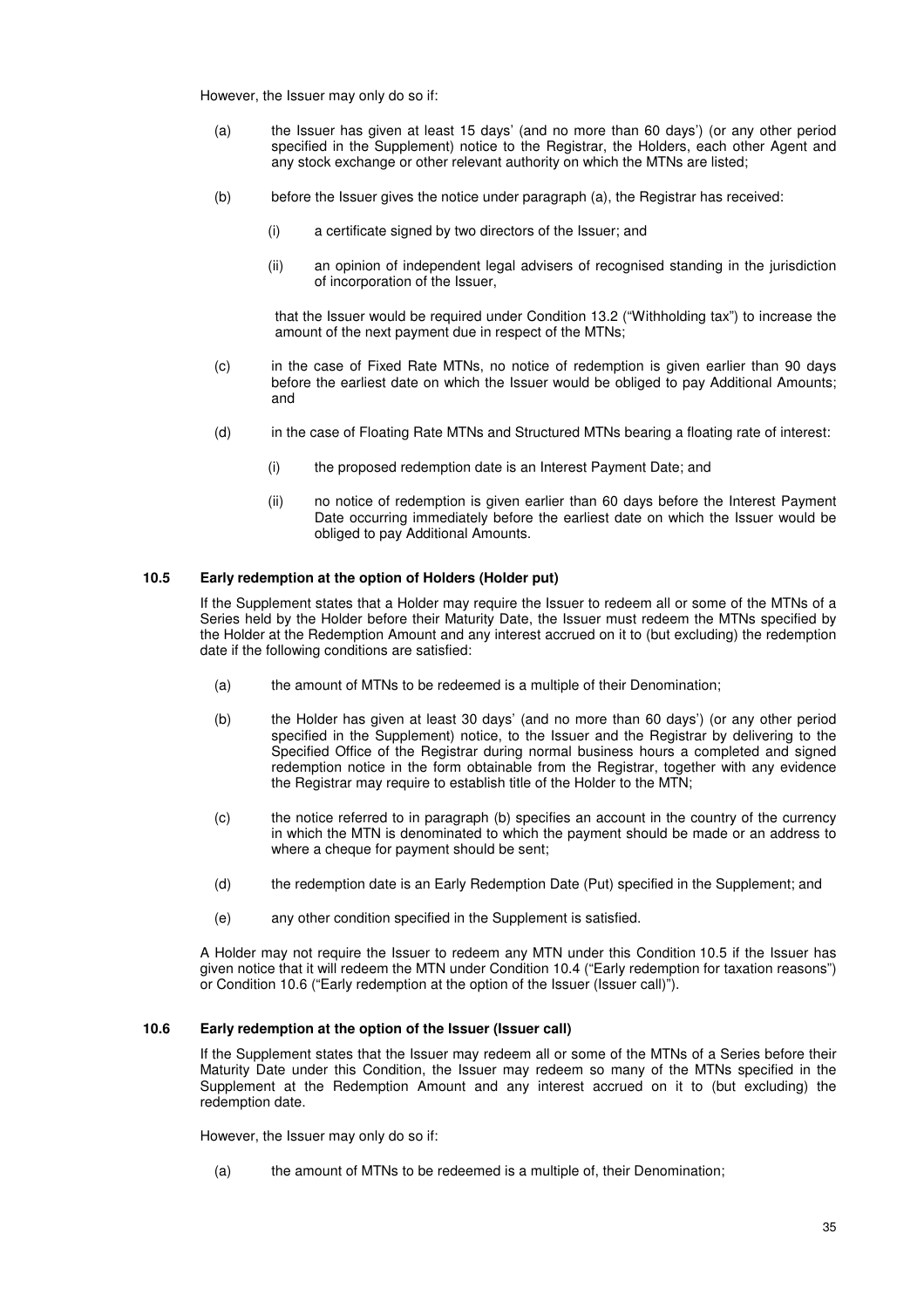- (b) the Issuer has given at least 30 days' (and no more than 60 days') (or any other period specified in the Supplement) notice to the Registrar, the Holders, each other Agent and any stock exchange or other relevant authority on which the MTNs are listed;
- (c) the proposed redemption date is an Early Redemption Date (Call) specified in the Supplement; and
- (d) any other condition specified in the Supplement is satisfied.

## **10.7 Partial redemptions**

If only some of the MTNs are to be redeemed under Condition 10.6 ("Early redemption at the option of the Issuer (Issuer call)"), the MTNs to be redeemed will be specified in the notice and selected:

- (a) in a fair and reasonable manner; and
- (b) in compliance with any applicable law, directive or requirement of any stock exchange or other relevant authority on which the MTNs are listed.

#### **10.8 Effect of notice of redemption**

Any notice of redemption given under this Condition 10 is irrevocable.

#### **10.9 Late payment**

If an amount is not paid under this Condition 10 when due, then:

- (a) for an MTN (other than a Zero Coupon MTN or a Structured MTN), interest continues to accrue on the unpaid amount (both before and after any demand or judgment) at the default rate specified in the Supplement (or, if no default rate is specified, the last applicable Interest Rate) until the date on which payment is made to the Holder;
- (b) for a Zero Coupon MTN, the obligation to pay the amount is replaced by an obligation to pay the Amortised Face Amount recalculated as at the date on which payment is made to the Holder; and
- (c) for a Structured MTN as specified in the Supplement:
	- (i) interest continues to accrue at the default rate specified in the Supplement (or, if no default rate is specified, the last applicable Interest Rate) until the date on which payment is made to the Holder; or
	- (ii) the obligation to pay the amount is replaced by an obligation to pay an amount determined in the manner specified in the Supplement.

## **10.10 Purchase**

The Issuer and any of its Related Entities may at any time purchase MTNs in the open market or otherwise and at any price. If purchases are made by tender, tenders must be available to all Holders alike. MTNs purchased under this Condition 10.10 may be held, resold or cancelled at the discretion of the purchaser and (if the MTNs are to be cancelled, the Issuer), subject to compliance with any applicable law, regulatory requirement or requirement of any stock exchange or other relevant authority on which the MTNs are listed.

#### **Part 5 Payments**

## **11 General provisions**

### **11.1 Summary of payment provisions**

Payments in respect of MTNs will be made in accordance with Condition 12 ("Payments on MTNs").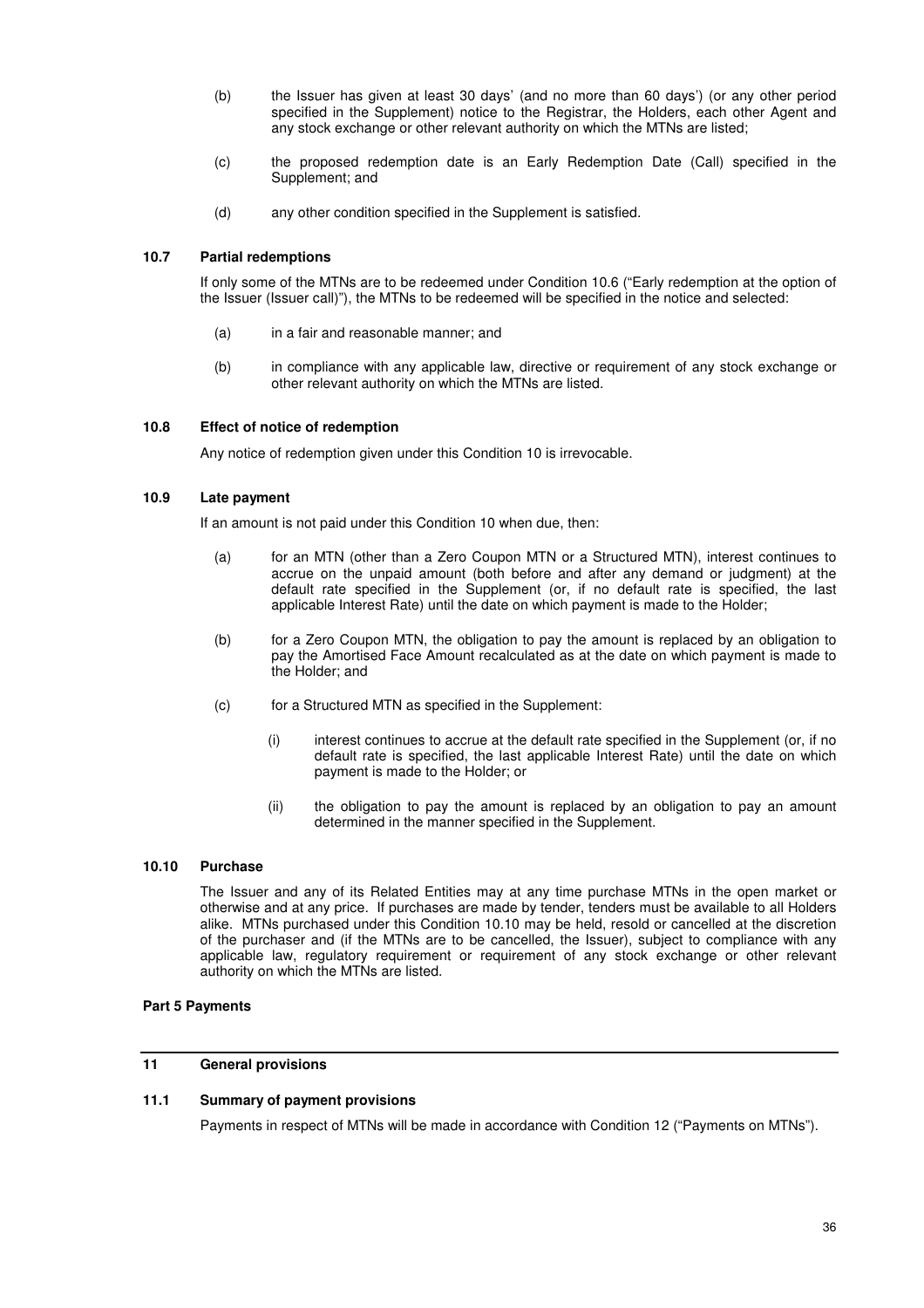## **11.2 Payments subject to law**

All payments are subject to applicable law but without prejudice to the provisions of Condition 13 ("Taxation").

## **11.3 Payments on Business Days**

If a payment:

- (a) is due on an MTN on a day which is not a Business Day then the due date for payment will be adjusted in accordance with the applicable Business Day Convention; or
- (b) is to be made to an account on a Business Day on which banks are not open for general banking business in the place in which the account is located, then the due date for payment will be the first following day on which banks are open for general banking business in that place,

and in either case, the Holder is not entitled to any additional payment in respect of that delay.

#### **11.4 Currency indemnity**

The Issuer waives any right it has in any jurisdiction to pay an amount other than in the currency in which it is due. However, if a Holder receives an amount in a currency other than the currency in which it is due:

- (a) it may convert the amount received into the due currency (even though it may be necessary to convert through a third currency to do so) on the day and at such rates (including spot rate, same day value rate or value tomorrow rate) as it reasonably considers appropriate. It may deduct its usual costs in connection with the conversion; and
- (b) the Issuer satisfies its obligation to pay in the due currency only to the extent of the amount of the due currency obtained from the conversion after deducting the costs of the conversion.

## **12 Payments on MTNs**

#### **12.1 Payment of principal**

Payments of principal and any final Instalment Amount will be made to each person registered in the Register at 10.00 am on the Payment Date as the holder of an MTN.

#### **12.2 Payment of interest**

Payments of interest and Instalment Amounts (other than the final Instalment Amount) in respect of an MTN will be made on the Payment Date to each person registered at the close of business on the Record Date as the holder of that MTN.

#### **12.3 Payments to accounts**

Payments in respect of MTNs will be made:

- (a) if the MTNs are held in the Austraclear System, by crediting on the Payment Date, the amount due to:
	- (i) the account of Austraclear (as the Holder) in the country of the currency in which the MTN is denominated previously notified to the Issuer and the Registrar; or
	- (ii) if requested by Austraclear, the accounts of the persons in whose Security Record (as defined in the Austraclear Regulations) an MTN is recorded in the country of the currency in which the MTN is denominated as previously notified by Austraclear to the Issuer and the Registrar in accordance with the Austraclear Regulations; and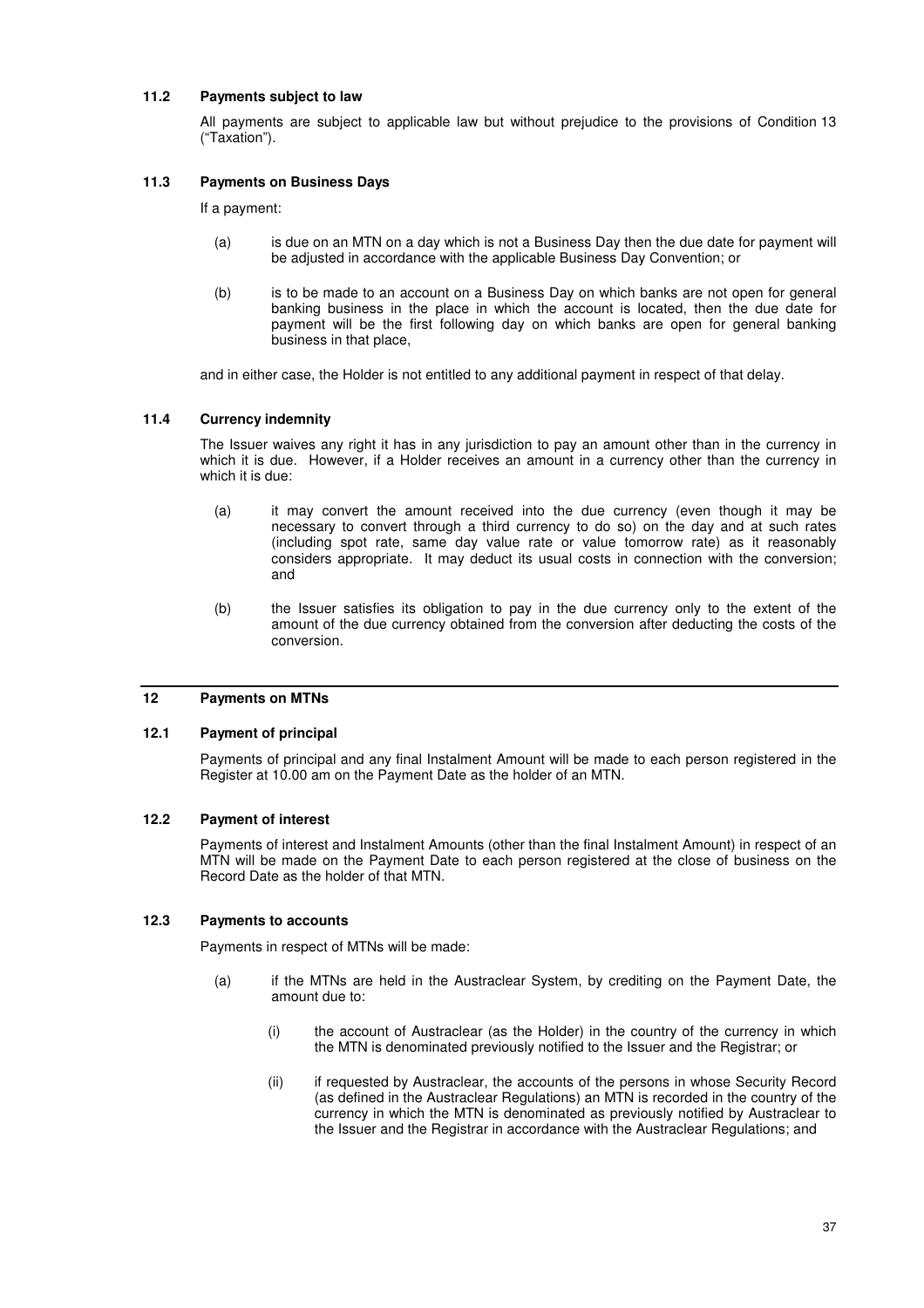(b) if the MTNs are not held in the Austraclear System, by crediting on the Payment Date, the amount then due under each MTN to an account in the country of the currency in which the MTN is denominated previously notified by the Holder to the Issuer and the Registrar.

## **12.4 Payments by cheque**

If a Holder has not notified the Registrar of an account to which payments to it must be made by the close of business on the Record Date, payments in respect of the MTN will be made by cheque sent by prepaid post on the Business Day immediately before the Payment Date, at the risk of the registered Holder, to the Holder (or to the first named joint holder of the MTN) at its address appearing in the Register at the close of business on the Record Date. Cheques sent to the nominated address of a Holder will be taken to have been received by the Holder on the Payment Date and no further amount will be payable by the Issuer in respect of the MTNs as a result of the Holder not receiving payment on the due date.

## **13 Taxation**

#### **13.1 No set-off, counterclaim or deductions**

All payments in respect of the MTNs must be made in full without set-off or counterclaim, and without any withholding or deduction in respect of Taxes, unless required by law.

#### **13.2 Withholding tax**

Subject to Condition 13.3 ("Withholding tax exemptions"), if a law requires the Issuer to withhold or deduct an amount in respect of Taxes from a payment in respect of the MTNs such that the Holder would not actually receive on the due date the full amount provided for under the MTNs, then:

- (a) the Issuer agrees to withhold or deduct the amount for the Taxes (and any further withholding or deduction applicable to any further payment due under paragraph (b) below); and
- (b) if the amount deducted or withheld is in respect of Taxes imposed by a Relevant Tax Jurisdiction, the amount payable is increased so that, after making the withholding or deduction and further withholding or deductions applicable to additional amounts payable under this Condition, each Holder is entitled to receive (at the time the payment is due) the amount it would have received if no deductions or withholdings had been required to be made.

#### **13.3 Withholding tax exemptions**

No Additional Amounts are payable under Condition 13.2(b) ("Withholding tax") in respect of any MTN:

- (a) to, or to a third party on behalf of, a Holder who is liable to such Taxes in respect of such MTN by reason of the person having some connection with a Relevant Tax Jurisdiction other than the mere holding of such MTN or receipt of payment in respect of the MTN provided that a Holder shall not be regarded as having a connection with Australia for the reason that the Holder is a resident of Australia within the meaning of the Australian Tax Act where, and to the extent that, such taxes are payable by reason of section 128B(2A) of the Australian Tax Act;
- (b) to, or to a third party on behalf of, a Holder who presents the MTN for payment more than 30 days after the relevant payment date except to the extent that the Holder thereof would have been entitled to an Additional Amount on presenting the same for payment (to the extent that presentation is required), or otherwise arranging to receive payment, on the thirtieth such day;
- (c) to, or to a third party on behalf of, a Holder who could lawfully avoid (but has not so avoided) such Taxes by complying or procuring that any third party complies with any statutory requirements or by making or procuring that any third party makes a declaration of non-residence or similar case for exemption to any tax authority;
- (d) to, or to a third party on behalf of, a Holder who is an Offshore Associate of the Issuer and not acting in the capacity of a clearing house, paying agent, custodian, funds manager or responsible entity of a registered scheme within the meaning of the Corporations Act;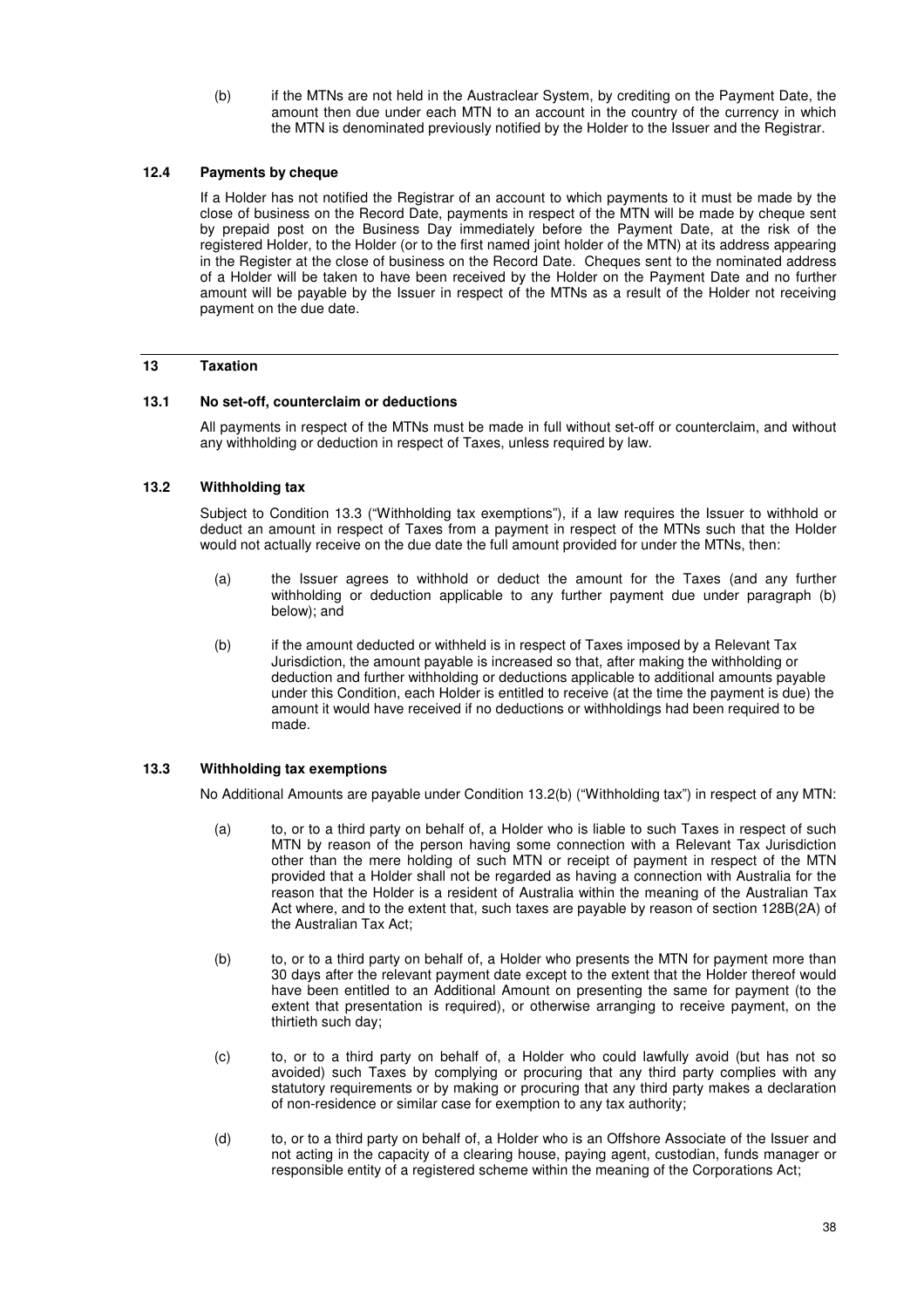- (e) to, or to a third party on behalf of an Australian resident Holder or a non-resident Holder carrying on business in Australia at or through a permanent establishment of the nonresident in Australia, if the Holder has not supplied an appropriate tax file number, an Australian business number (if applicable) or other exemption details before the relevant Record Date;
- (f) where such withholding or deduction is imposed on a payment to an individual and is required to be made pursuant to European Council Directive 2003/48/EC or any other directive implementing the conclusions of the ECOFIN Council Meeting of 26-27 November 2000 or any law or directive implementing or complying with, or introduced in order to conform to, such directive;
- (g) in respect of any estate, inheritance, gift, sales, transfer, personal property, or any similar tax, assessment or governmental charge;
- (h) in respect of any tax, assessment or other governmental charge which is required to be withheld or deducted by any paying agent from payments of principal of or interest on any MTN, if such payment can be made without such withholding or deduction by at least one other paying agent; or
- (i) in such other circumstances as may be specified in the Supplement.

## **13.4 FATCA**

Notwithstanding Conditions 13.1 and 13.2, if the Issuer or any other person is required to withhold amounts under or in connection with or in order to ensure compliance with any law relating to FATCA from any payments made with respect to MTNs, Holders and beneficial owners of MTNs will not be entitled to receive any gross up or other amount to compensate them for such withholding.

#### **13.5 Time limit for claims**

A claim against the Issuer for a payment under an MTN is void unless made within 10 years (in the case of principal) or 5 years (in the case of interest and other amounts) from the date on which payment first became due.

## **Part 6 Events of Default**

#### **14 Events of Default**

## **14.1 Events of Default**

An Event of Default occurs in relation to a Series of MTNs if:

- (a) (**non-payment of principal**) the Issuer fails to pay any principal in respect of the MTNs of the relevant Series when due or, if the failure to pay is caused by administrative or technical error beyond the control of the Issuer, within 2 Business Days of the due date;
- (b) (**non-payment of interest**) the Issuer fails to pay any interest in respect of the MTNs of the relevant Series when due and the failure to pay continues for a period of 30 Business Days;
- (c) (**other obligations**) the Issuer or (if the applicable MTNs have the benefit of the Guarantee) any Guarantor fails to comply with any of its material obligations under a MTN (other than in relation to the payment of money referred to in paragraph (a) or (b) above) or (if the applicable MTNs have the benefit of the Guarantee) the Guarantee and, if that failure is capable of remedy, it is not remedied within 60 days of the earlier to occur of:
	- (i) a Responsible Officer of the Issuer obtaining actual knowledge of such default; or
	- (ii) a notice requiring remedy from the Holder, having been delivered to the Issuer or relevant Guarantor;
- (d) (**invalidity**) a MTN ceases to have full force and effect (other than by reason of repayment or purchase by the Issuer and cancellation) or its validity or enforceability is denied or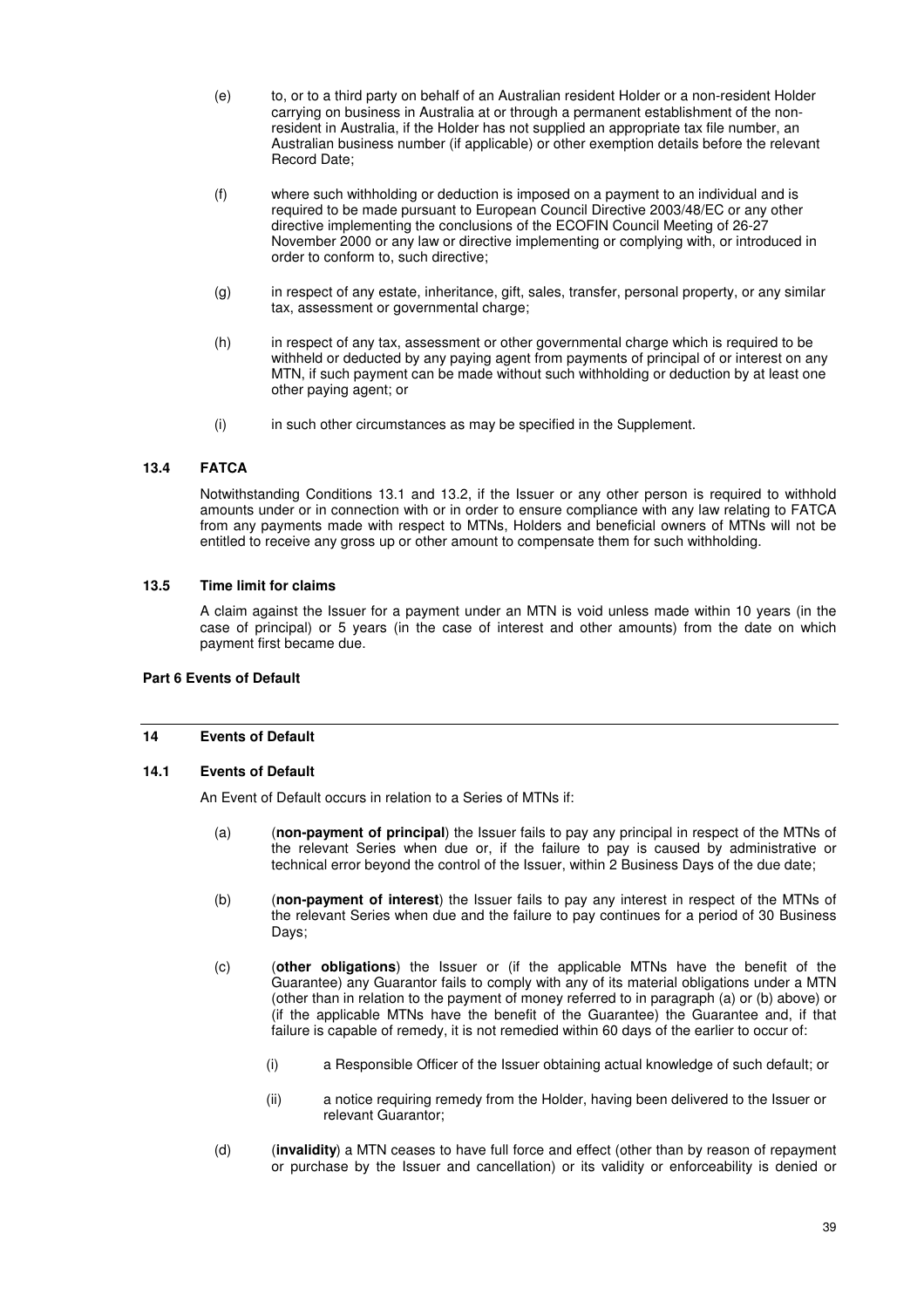disaffirmed by the Issuer or is declared by any court of competent jurisdiction to be void or unenforceable;

- (e) (**insolvency**) an order is made or an effective resolution passed for the liquidation or winding-up of the Issuer or (if the applicable MTNs have the benefit of the Guarantee) a Guarantor, an administrator, liquidator, receiver or other Controller (as defined in the Corporations Act) is appointed to the Issuer or (if the applicable MTNs have the benefit of the Guarantee) a Guarantor or an effective resolution is passed to do the same, or the Issuer or (if the applicable MTNs have the benefit of the Guarantee) a Guarantor becomes insolvent, is unable to pay its debts as they fall due, stops, suspends or threatens to stop or suspend payment of its debts generally;
- (f) (**change in role**) the Issuer or (if the applicable MTNs have the benefit of the Guarantee) any Guarantor ceases to carry on business generally and either:
	- (i) no other body corporate; or
	- (ii) a body corporate that:
		- (A) is not a related body corporate (as defined in the Corporations Act); or
		- (B) has not been consented to by an Extraordinary Resolution of the Holders (that consent not to be unreasonably withheld or delayed),

assumes the business of the Issuer (including the obligations of the Issuer under the MTNs) or the relevant Guarantor (including the Guarantor's obligations under the Guarantee);

- (g) (**arrangements with creditors**) except for the purpose of a solvent reconstruction or amalgamation, the Issuer or (if the applicable MTNs have the benefit of the Guarantee) any Guarantor enters into an arrangement, compromise or composition with or assignment for the benefit of its creditors or a class of them;
- (h) (**enforcement against assets**) a Security Interest securing an obligation exceeding in aggregate A\$50,000,000 (or its equivalent in another currency) is enforced, or a distress, attachment or other execution for an amount exceeding in aggregate A\$50,000,000 (or its equivalent in another currency) is enforced or levied (and not satisfied within 60 days), over all or any substantial part of the property, assets or revenues of the Issuer or (if the applicable MTNs have the benefit of the Guarantee) any Guarantor;
- (i) (**invalidity of Guarantee**) (if the applicable MTNs have the benefit of the Guarantee) the validity or enforceability of the Guarantee is denied or disaffirmed by any Guarantor or is declared by any court of competent jurisdiction to be void or unenforceable;
- (j) (**cross acceleration**) any Finance Debt of the Issuer or (if the applicable MTNs have the benefit of the Guarantee) any Guarantor in connection with moneys borrowed or raised or any letter of credit, interest rate swap, currency swap, financial option, futures contract, or currency exchange agreement to which it is a party, or any guarantee or indemnity of such an obligation exceeding in aggregate A\$50,000,000 (or its equivalent in another currency):
	- (i) is not paid when due (taking into account any grace period); or
	- (ii) becomes due and repayable before its scheduled maturity by reason of a default or event of default (howsoever described); or
- (k) (**authorisations**) any authorisation of a government agency which is essential to the performance by an Issuer of its obligations in respect of the MTNs or (if the applicable MTNs have the benefit of the Guarantee) by a Guarantor of its obligations under the Guarantee, is repealed, revoked, terminated or expires and is not replaced by another sufficient authorisation within 30 calendar days.

## **14.2 Consequences of an Event of Default**

If any Event of Default occurs and continues unremedied in relation to the MTNs, then a Holder may declare by notice to the Issuer (with a copy to the Registrar) that each MTN held by it is to be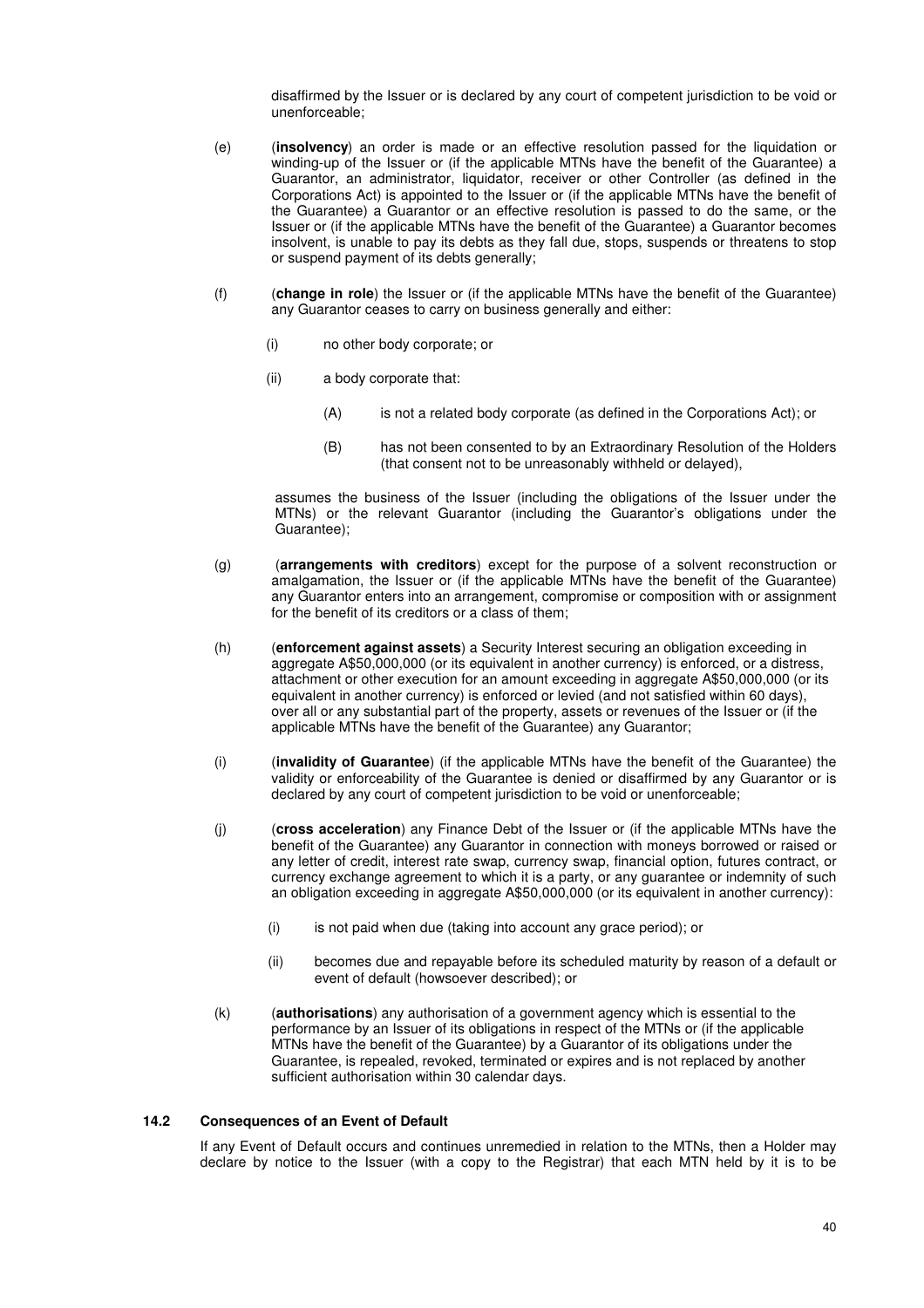redeemed at its Redemption Amount (together with any accrued interest) in which case such amounts become immediately due and payable.

#### **14.3 Notification**

If an Event of Default occurs, the Issuer must promptly (and in any event within five Business Days) after becoming aware of it notify the Registrar of the occurrence of the Event of Default (specifying details of it) and use its reasonable endeavours to procure that the Registrar promptly notifies Holders, each other Agent and any stock exchange or other relevant authority on which the MTNs are listed of the occurrence of the Event of Default.

### **Part 7 General**

#### **15 Agents**

#### **15.1 Role of Agents**

In acting under an Agency Agreement, each Agent acts solely as agent of the Issuer and does not assume any obligations towards or relationship of agency or trust for or with any Holder.

#### **15.2 Appointment and replacement of Agents**

Each initial Agent for the MTNs is specified in the Supplement. Subject to Condition 15.4 ("Required Agents"), the Issuer reserves the right at any time to vary or terminate the appointment of any Agent and to appoint a successor.

#### **15.3 Change of Agent**

Notice of any change of an Agent or its Specified Offices must promptly be given to the Holders by the Issuer or the Agent on its behalf.

#### **15.4 Required Agents**

The Issuer must:

- (a) at all times maintain a Registrar; and
- (b) if a Calculation Agent is specified in the Supplement, at all times maintain a Calculation Agent.

#### **16 Meetings of Holders**

The Meetings Provisions contain provisions (which have effect as if incorporated in these MTN Conditions) for convening meetings of the Holders of any Series to consider any matter affecting their interests, including any variation of these MTN Conditions by Extraordinary Resolution.

#### **17 Variation**

## **17.1 Variation with consent**

Unless Condition 17.2 ("Variation without consent") applies, any MTN Condition may be varied by the Holders of the Series by Extraordinary Resolution in accordance with the Meetings Provisions.

## **17.2 Variation without consent**

Any MTN Condition may be amended without the consent of the Holders if the amendment:

- (a) is of a formal, minor or technical nature;
- (b) is made to correct a manifest error;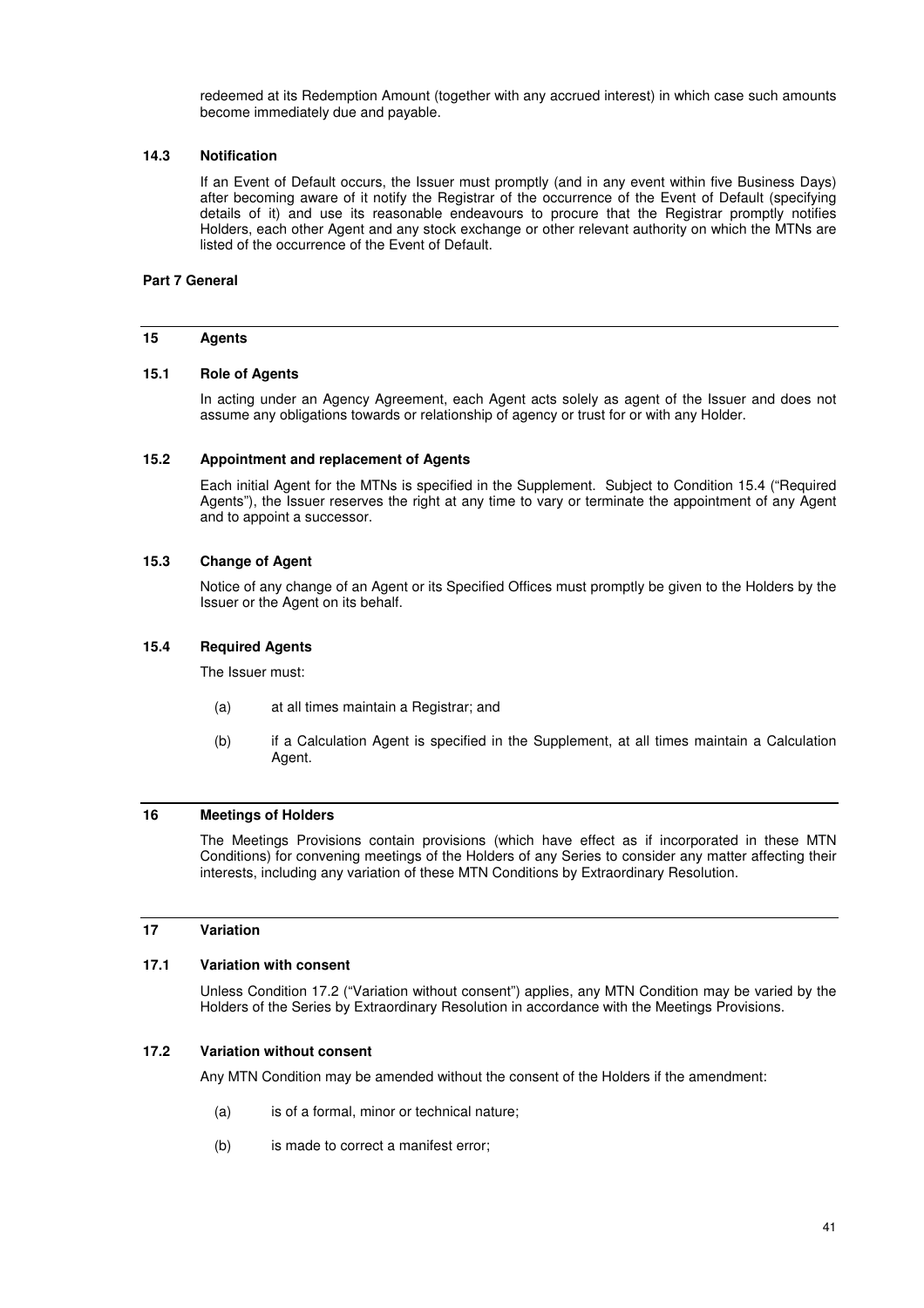- (c) is made to cure any ambiguity or correct or supplement any defective or inconsistent provision and, in the reasonable opinion of the Issuer, is not materially prejudicial to the interests of the Holders; or
- (d) only applies to MTNs issued after the date of amendment.

#### **18 Further issues**

The Issuer may from time to time, without the consent of the Holders, issue further MTNs having the same MTN Conditions as the MTNs of any Series in all respects (or in all respects except for the first payment of interest, if any, on them) so as to form a single series with the MTNs of that Series.

#### **19 Notices**

#### **19.1 Notices to Holders**

All notices and other communications to the Holders must be in writing and sent by prepaid post (airmail if appropriate) to or left at the address of the Holder (as shown in the Register at the close of business on the day which is 3 Business Days before the date of the notice or communication) and may also be:

- (a) given by an advertisement published in The Australian Financial Review or The Australian; or
- (b) if the Supplement specifies an additional or alternate newspaper, given by an advertisement published in that newspaper.

## **19.2 Notices to the Issuer and the Agents**

All notices and other communications to the Issuer or an Agent must be in writing and may be sent by prepaid post (airmail if appropriate) to or left at the Specified Office of the Issuer or the Agent.

#### **19.3 When effective**

Notices and other communications take effect from the time they are taken to be received unless a later time is specified in them.

#### **19.4 Receipt - publication in newspaper**

If published in a newspaper, a notice or other communication is taken to be received on the first date that publication has been made in all the required newspapers.

#### **19.5 Deemed receipt - postal**

If sent by post, notices or other communications are taken to be received three days after posting (or seven days after posting if sent to or from a place outside Australia).

## **19.6 Deemed receipt - general**

Despite Condition 19.5 ("Deemed receipt - postal"), if notices or other communications are received after 5.00 pm in the place of receipt or on a non-Business Day, they are taken to be received at 9.00 am on the next Business Day.

## **20 Governing law**

## **20.1 Governing law**

MTNs are governed by the law in force in New South Wales.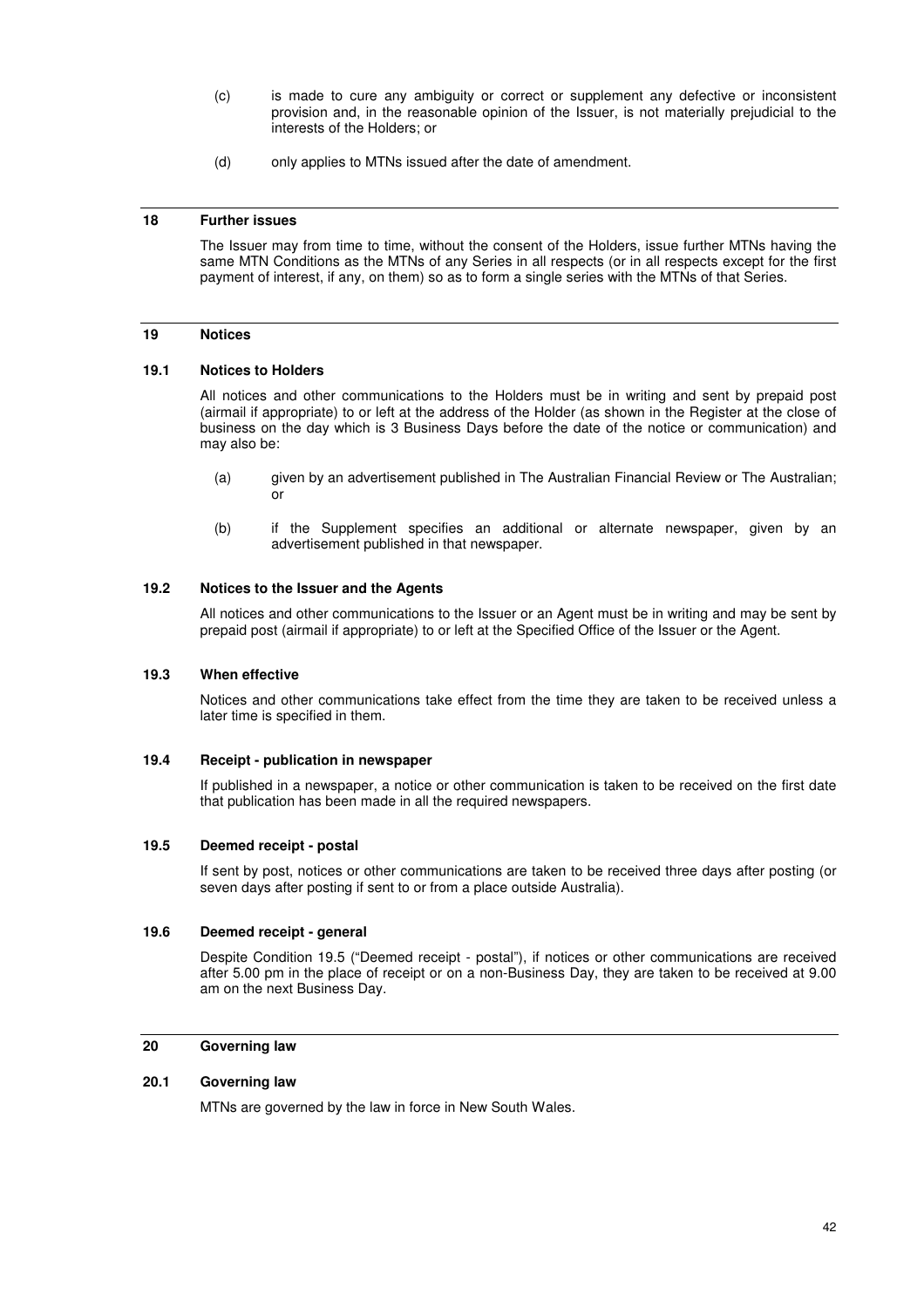#### **20.2 Jurisdiction**

The Issuer submits and each Holder is taken to have submitted to the non-exclusive jurisdiction of the courts of New South Wales and courts of appeal from them. The Issuer waives any right it has to object to an action being brought in those courts including by claiming that the action has been brought in an inconvenient forum or that those courts do not have jurisdiction.

#### **20.3 Serving documents**

Without preventing any other method of service, any document in any action may be served on the Issuer or a Holder by being delivered or left at the person's registered office or principal place of business.

#### **21 Interpretation**

#### **21.1 Definitions**

Unless the contrary intention appears:

**Acquisition** means an acquisition of:

- (a) below-rail assets from Aurizon Holdings (or a Subsidiary thereof) or a third party; or
- (b) an Aurizon Holdings Expansion Entity.

**Additional Amount** means an additional amount payable by the Issuer under Condition 13.2(b) ("Withholding tax").

#### **Agency Agreement** means:

- (a) the agreement between the Issuer and the Registrar in relation to the MTNs;
- (b) another agreement between the Issuer and the Registrar specified in the Supplement; or
- (c) another agency agreement between the Issuer and another Agent in relation to the MTNs.

**Agent** means the Registrar, the Calculation Agent and any additional agent appointed under an Agency Agreement.

**Amortised Face Amount** means, in relation to a Zero Coupon MTN or a Structured MTN, an amount equal to the sum of:

- (a) the Reference Price specified in the Supplement; and
- (b) the amount resulting from the application of the Accrual Yield specified in the Supplement (compounded annually) to the Reference Price from (and including) the Issue Date to (but excluding) the later of:
	- (i) the date fixed for redemption or (as the case may be) the earlier date the MTN becomes due and repayable; and
	- (ii) the date on which payment is made to Holders under Condition 10.9 ("Late payment"),

as further adjusted, if applicable, in the manner specified in the Supplement.

If the calculation is to be made for a period which is not a whole number of years, the calculation in respect of the period of less than a full year must be made on the basis of the Day Count Fraction specified in the Supplement.

**Aurizon Consolidated Group** means a Tax Consolidated Group of which Aurizon Holdings is the Head Company.

**Aurizon Group** means Aurizon Holdings and each of its Subsidiaries.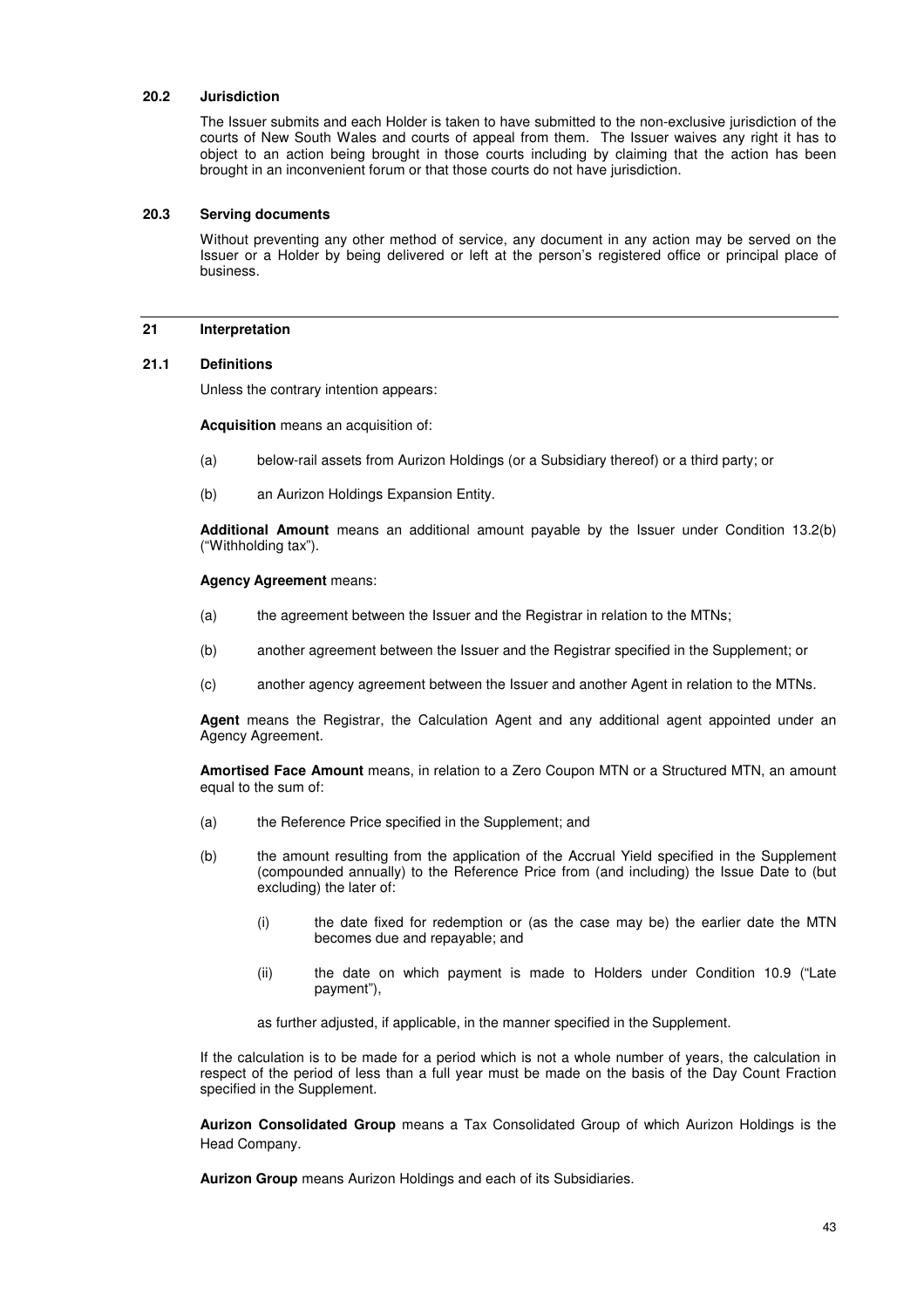**Aurizon Holdings** means Aurizon Holdings Limited (ABN 14 146 335 622).

**Aurizon Holdings Expansion** means:

- (a) an enhancement, expansion, augmentation, duplication or replacement of all or part of Aurizon Holdings' assets;
- (b) the development of new assets; or
- (c) the enhancement, expansion, augmentation, duplication or replacement of the existing assets of another person connected to Aurizon Holdings' assets.

**Aurizon Holdings Expansion Entity** means an entity established by a member of the Aurizon Holdings Group to undertake an Aurizon Holdings Expansion.

**Aurizon Holdings Group** means Aurizon Holdings and its Subsidiaries (other than the Network Group).

**Austraclear** means Austraclear Limited (ABN 94 002 060 773).

**Austraclear Regulations** means the regulations known as "Austraclear System Regulations" established by Austraclear to govern the use of the Austraclear System.

**Austraclear System** means the system operated by Austraclear in Australia for holding securities and electronic recording and settling of transactions in those securities between members of the system.

**Australian Tax Act** means the Income Tax Assessment Act 1936 of Australia and, where applicable, the Income Tax Assessment Act 1997 of Australia.

**Borrowings** means, at any time, the aggregate at that time of the outstanding principal, capital or nominal account and any fixed or minimum premium payable on repayment, prepayment or redemption of any indebtedness for or in respect of Finance Debt.

**Business Day** means a day on which banks are open for general banking business in each place specified in the Supplement and, if an MTN is to be issued or paid on that day, a day on which each relevant Clearing System is operating.

**Business Day Convention** means a convention for adjusting any date if it would otherwise fall on a day that is not a Business Day and the following conventions, where specified in the Supplement in relation to any date applicable to any MTN, have the following meanings:

- (a) **Floating Rate Convention** means that the date is postponed to the next following day which is a Business Day unless that day falls in the next calendar month, in which event:
	- (i) such date is brought forward to the first preceding day that is a Business Day; and
	- (ii) each subsequent Interest Payment Date is the last Business Day in the month which falls the number of months or other period specified as the Interest Period in the Supplement after the preceding applicable Interest Payment Date occurred;
- (b) **Following Business Day Convention** means that the date is postponed to the first following day that is a Business Day;
- (c) **Modified Following Business Day Convention** or **Modified Business Day Convention** means that the date is postponed to the first following day that is a Business Day unless that day falls in the next calendar month in which case that date is brought forward to the first preceding day that is a Business Day;
- (d) **Preceding Business Day Convention** means that the date is brought forward to the first preceding day that is a Business Day; and
- (e) **No Adjustment** means that the relevant date must not be adjusted in accordance with any Business Day Convention.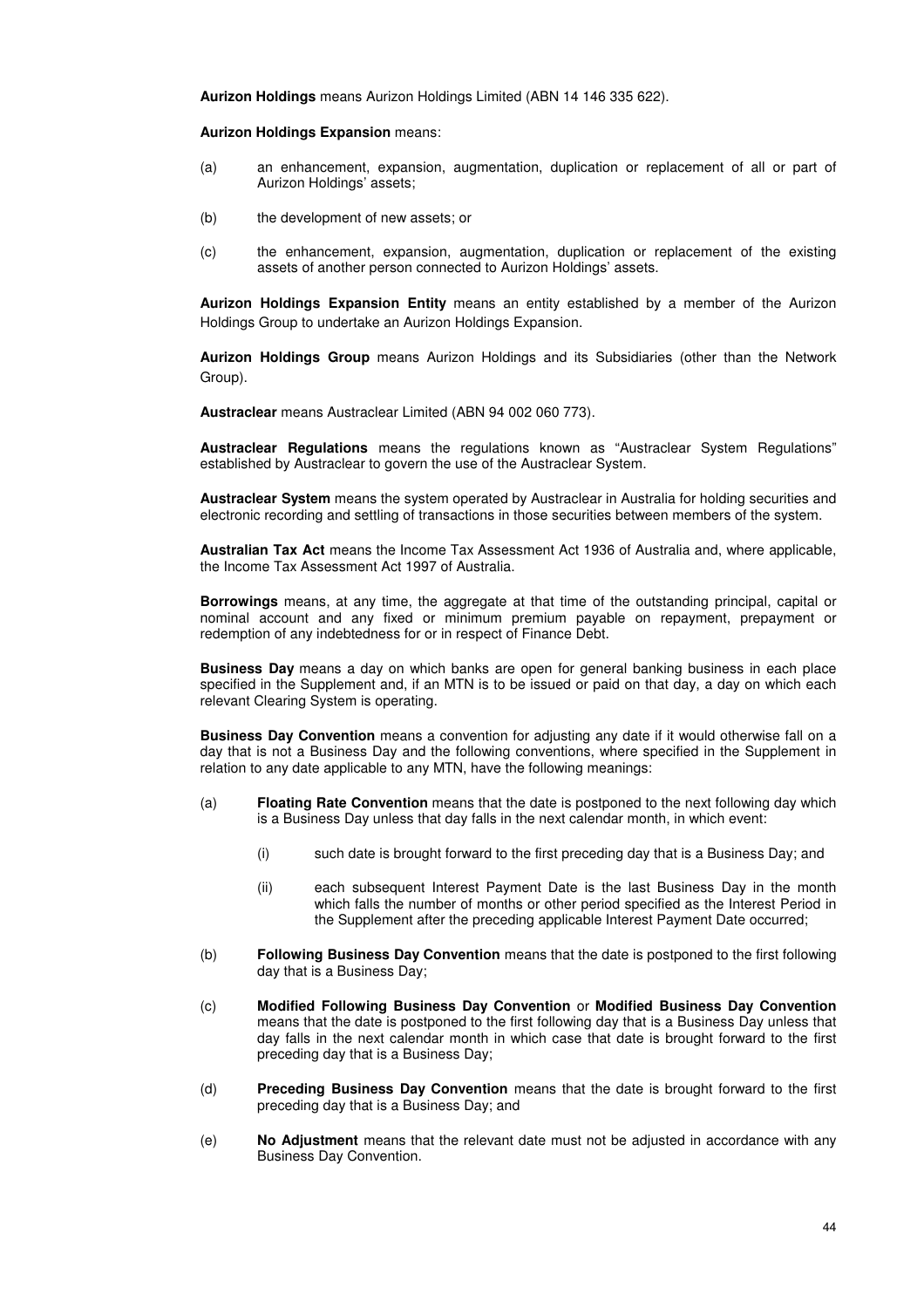If no convention is specified in the Supplement, the Modified Following Business Day Convention applies. Different conventions may be specified in relation to, or apply to, different dates.

**Calculation Agent** means the Registrar or any other person specified in the Supplement as the party responsible for calculating the Interest Rate and other amounts required to be calculated under these MTN Conditions.

**Clearing System** means:

- (a) the Austraclear System; or
- (b) any other clearing system specified in the Supplement.

**Consolidated Group** has the same meaning as in Part 3-90 of the Australian Tax Act.

**Corporations Act** means the Corporations Act 2001 of Australia.

**Day Count Fraction** means, in respect of the calculation of interest for any period of time ("**Calculation Period**"), the day count fraction specified in the Supplement and:

- (a) if **"Actual/Actual (ICMA)"** is so specified, means:
	- (i) where the Calculation Period is equal to or shorter than the Regular Period during which it falls, the actual number of days in the Calculation Period divided by the product of (1) the actual number of days in such Regular Period and (2) the number of Regular Periods normally ending in any year; and
	- (ii) where the Calculation Period is longer than one Regular Period, the sum of:
		- (A) the actual number of days in such Calculation Period falling in the Regular Period in which it begins divided by the product of (1) the actual number of days in such Regular Period and (2) the number of Regular Periods in any year; and
		- (B) the actual number of days in such Calculation Period falling in the next Regular Period divided by the product of (1) the actual number of days in such Regular Period and (2) the number of Regular Periods normally ending in any year;
- (b) if **"Actual/365" or "Actual/Actual (ISDA)"** is so specified, means the actual number of days in the Calculation Period divided by 365 (or, if any portion of the Calculation Period falls in a leap year, the sum of:
	- (i) the actual number of days in that portion of the Calculation Period falling in a leap year divided by 366; and
	- (ii) the actual number of days in that portion of the Calculation Period falling in a non-leap year divided by 365);
- (c) if **"Actual/365 (Fixed)"** is so specified, means the actual number of days in the Calculation Period divided by 365;
- (d) if **"Actual/360"** is so specified, means the actual number of days in the Calculation Period divided by 360;
- (e) if **"30/360"** is so specified, means the number of days in the Calculation Period divided by 360 (the number of days to be calculated on the basis of a year of 360 days with twelve 30-day months unless:
	- (i) the last day of the Calculation Period is the 31st day of a month but the first day of the Calculation Period is a day other than the 30th or 31st day of a month, in which case the month that includes that last day is not considered to be shortened to a 30-day month; or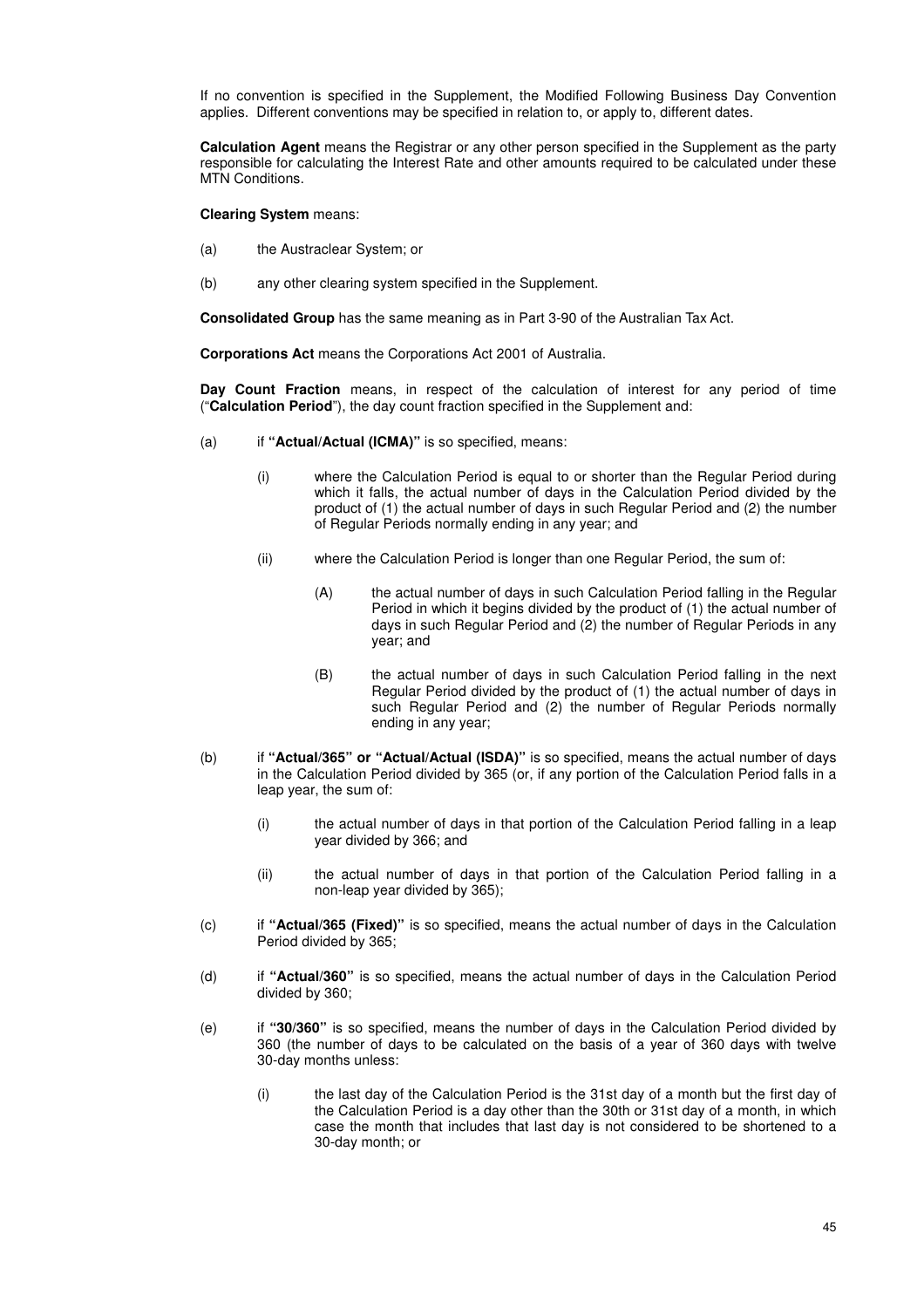- (ii) the last day of the Calculation Period is the last day of the month of February, in which case the month of February is not considered to be lengthened to a 30-day month);
- (f) if **"30E/360" or "Eurobond Basis"** is so specified means, the number of days in the Calculation Period divided by 360 (the number of days to be calculated on the basis of a year of 360 days with twelve 30-day months, without regard to the date of the first day or last day of the Calculation Period unless, in the case of a Calculation Period ending on the Maturity Date, the Maturity Date is the last day of the month of February, in which case the month of February is not considered to be lengthened to a 30-day month);
- (g) if "**RBA Bond Basis**" or "**Australian Bond Basis**" is so specified, means one divided by the number of Interest Payment Dates in a year; and
- (h) any other day count fraction specified in the Supplement.

**Deed Poll** means the deed entitled "Debt Instrument Deed Poll" executed by the Issuer and the Issuer and dated 4 October 2013.

**Denomination** means the notional face value of an MTN specified in the Supplement.

**Event of Default** means the happening of any event set out in Condition 14 ("Events of Default").

#### **Excluded Subsidiary** means:

- (a) a SUFA Trustee; and
- (b) any SPV nominated by the Issuer in writing to be an "Excluded Subsidiary" and which is financed and operated on a Limited Recourse Basis.

#### **Expansion** means:

- (a) an enhancement, expansion, augmentation, duplication or replacement of all or part of the Issuer's assets;
- (b) the development of new assets; or
- (c) the enhancement, expansion, augmentation, duplication or replacement of the existing assets of another person connected to or using the Aurizon Group's assets.

**Extraordinary Resolution** has the meaning given in the Meetings Provisions.

**FATCA** means sections 1471 to 1474 of the United States Internal Revenue Code of 1986, as amended (or any consolidation, amendment, re-enactment or replacement of those provisions and including any regulations or official interpretations issued, agreements (including, without limitation, Intergovernmental Agreements) entered into or non-US laws enacted, with respect thereto).

**Finance Debt** means any indebtedness for or in respect of:

- (a) moneys borrowed;
- (b) any amount raised under any acceptance credit, or bill acceptance, discount or endorsement facility;
- (c) any amount raised pursuant to any note purchase facility or the issue of bonds, notes, debentures, loan stock or any similar instrument;
- (d) the amount of any liability in respect of any lease or hire purchase contract which would, in accordance with GAAP, be treated as a finance or capital lease;
- (e) receivables sold or discounted (other than any receivables to the extent they are sold on a non-recourse basis);
- (f) any redeemable shares where the holder has the right, or the right in certain conditions, to require redemption;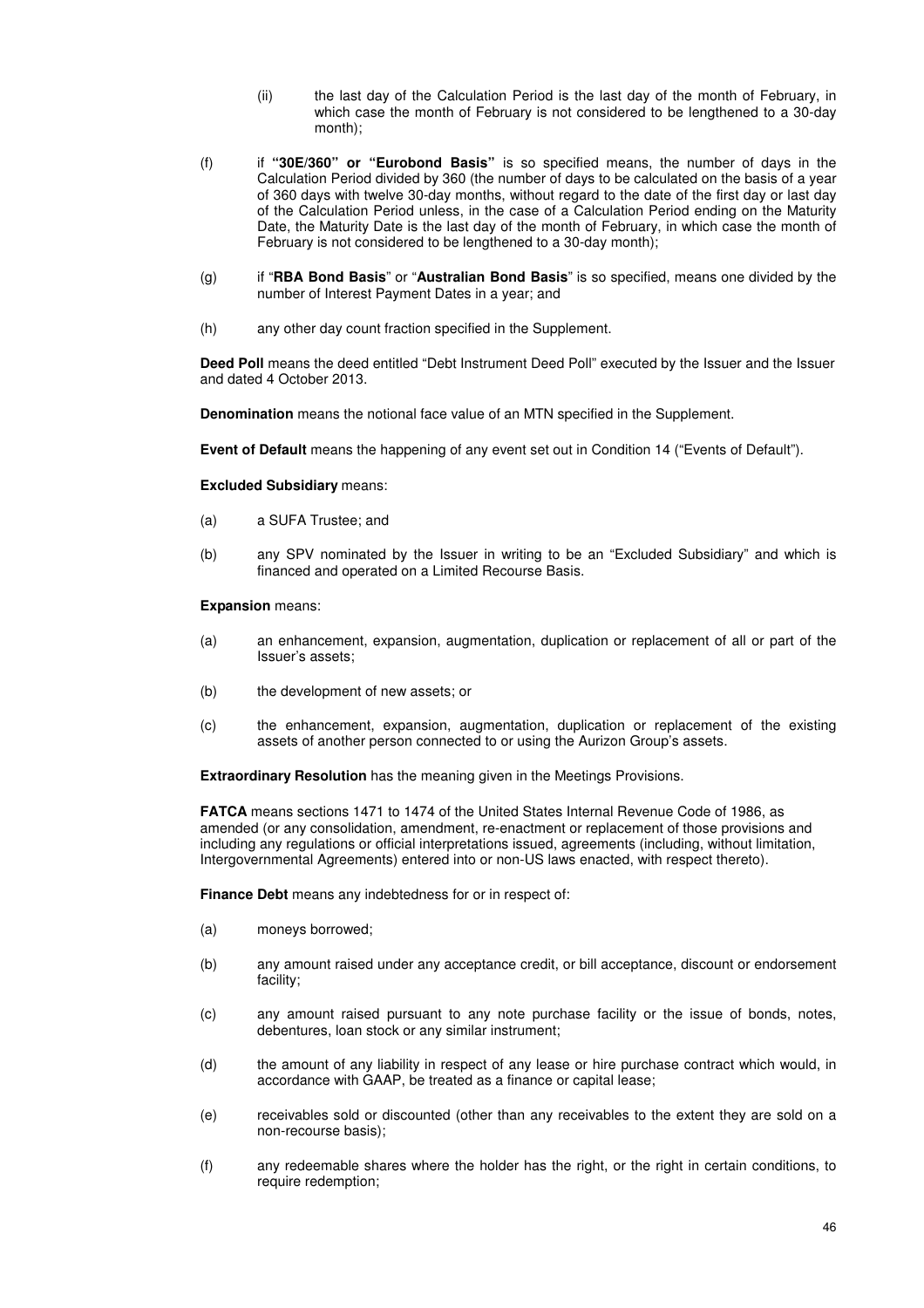- (g) any amount raised under any other transaction (including any forward sale or purchase agreement) having the commercial effect of a borrowing;
- (h) consideration for the acquisition of assets or services payable more than 90 days after acquisition;
- (i) any derivative transaction (and, when calculating the indebtedness for or in respect of any derivative transaction, only the marked to market value shall be taken into account);
- (j) any counter-indemnity obligation in respect of a guarantee, indemnity, bond, standby or documentary letter of credit or any other instrument issued by a bank or financial institution; and
- (k) the amount of any liability in respect of any guarantee or indemnity for any of the items referred to in paragraphs (a) to (j) above.

**Financial Statements** means:

- (a) a profit and loss statement;
- (b) a balance sheet; and
- (c) a statement of cash flows,

together with any notes to those documents and a directors' declaration as required under the Corporations Act.

**Fixed Rate MTN** means an MTN on which interest is calculated at a fixed rate payable in arrears on a fixed date or fixed dates in each year and on redemption (or on any other dates specified in the Supplement).

**Floating Rate MTN** means an MTN on which interest is calculated at a floating rate payable 1, 2, 3, 6, or 12 monthly or in respect of any other period (or on any date specified in the Supplement).

**Group** means, at any time, the Issuer and its Subsidiaries at that time.

**Guarantee** means the guarantee and indemnity granted by the Guarantors pursuant to the deed poll entitled "Deed Poll Guarantee and Indemnity" dated 4 October 2013, and a reference to the "Guarantee" includes any guarantor accession deed poll entered into under, and in connection with the Guarantee, from time to time.

**Guarantors** means at a particular time, the Issuer and those Subsidiaries of the Issuer who have acceded to and are "Guarantors" under the Guarantee at that time.

**Head Company** means the head company (as defined in the Australian Tax Act) of a Tax Consolidated Group.

**Holder** means, in respect of an MTN, the person whose name is entered in the Register as the holder of that MTN.

*For the avoidance of doubt, where an MTN is held in a Clearing System, references to a Holder include the operator of that system or a nominee for such operator or a common depository for one or more Clearing Systems (in each case acting in accordance with the rules and regulations of the Clearing System or Systems).* 

**Index Linked MTN** means an MTN in respect of which the amount payable in respect of interest is calculated by reference to an index or a formula or both as specified in the Supplement.

**Information Memorandum** in respect of an MTN means the information memorandum, disclosure document (as defined in the Corporations Act) or other offering document referred to in the Supplement.

**Instalment Amounts** has the meaning given in the Supplement.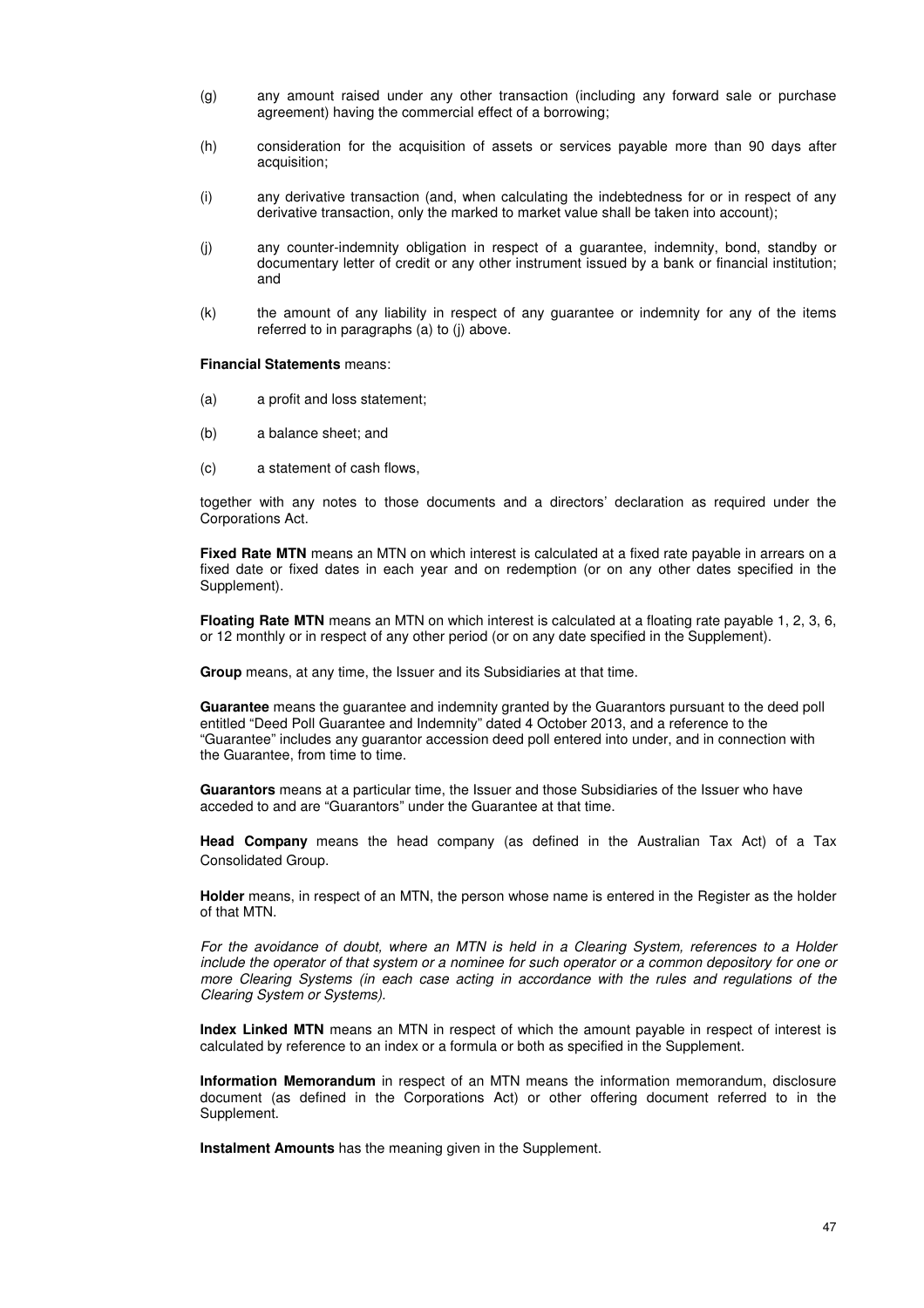**Instalment MTN** means an MTN which is redeemable in one or more instalments as specified in the Supplement.

**Interest Commencement Date** means, for an MTN, the Issue Date of the MTN or any other date so specified in the Supplement.

**Interest Determination Date** has the meaning given in the relevant Supplement.

**Interest Payment Date** means each date so specified in, or determined in accordance with, the Supplement.

**Interest Period** means each period beginning on (and including) an Interest Payment Date and ending on (but excluding) the next Interest Payment Date. However:

- (a) the first Interest Period commences on (and includes) the Interest Commencement Date; and
- (b) the final Interest Period ends on (but excludes) the Maturity Date.

**Interest Rate** means, for an MTN, the interest rate (expressed as a percentage per annum) payable in respect of that MTN specified in the Supplement or calculated or determined in accordance with these MTN Conditions and the Supplement.

**ISDA Definitions** means the 2002 ISDA Definitions published by the International Swaps and Derivatives Association, Inc. (as supplemented, amended, modified or replaced as at the Issue Date of the first Tranche of the MTNs of a Series).

**Issue Date** means the date on which an MTN is, or is to be issued, as specified in, or determined in accordance with, the Supplement.

**Issuer** means Aurizon Network Pty Ltd (ABN 78 132 181 116) or such other person appointed under the Deed Poll as a new issuer and a reference to an Issuer in respect of an MTN is to the individual Issuer of such MTN or otherwise as the context requires.

**JV Entity** means any joint venture entity (whether incorporated or unincorporated) in which a member of the Group and a third party investor that is not a member of the Group holds an equity, ownership or participating interest.

**Limited Recourse Basis** means, in respect of an SPV, it:

- (a) is financed and operated on the basis that recourse is limited to that SPV and there is no recourse to the Issuer or any Guarantor, other than where that recourse is pursuant to:
	- (i) a Permitted Security Interest in which recourse is limited to the shares or other marketable securities (or any associated rights) held by the Issuer or Guarantor (as the case may be) in that SPV or any shareholder loans the Issuer or Guarantor (as the case may be) to that SPV; and/or
	- (ii) certain tax funding and sharing arrangements as set out in any tax funding agreement between the members of the Aurizon Consolidated Group and any tax sharing agreement between the members of the Aurizon Consolidated Group in respect of that SPV forming part of the Aurizon Consolidated Group; and
- (b) does not have any Finance Debt or other liabilities guaranteed by the Issuer or any Guarantor and does not otherwise benefit from financial, credit or surety support provided by the Issuer or any Guarantor, other than:
	- (i) any guarantee or support under which recourse is limited to the shares or other marketable securities (or any associated rights) held by the Issuer or Guarantor (as the case may be) in that SPV or any shareholder loans by the Issuer or Guarantor (as the case may be) to that SPV and where all obligations of the Issuer or Guarantor (as the case may be) in relation to any such guarantee, financial, credit or surety support can be fully and finally satisfied by the exercise of rights in respect of those shares or marketable securities and/or shareholder loans; and/or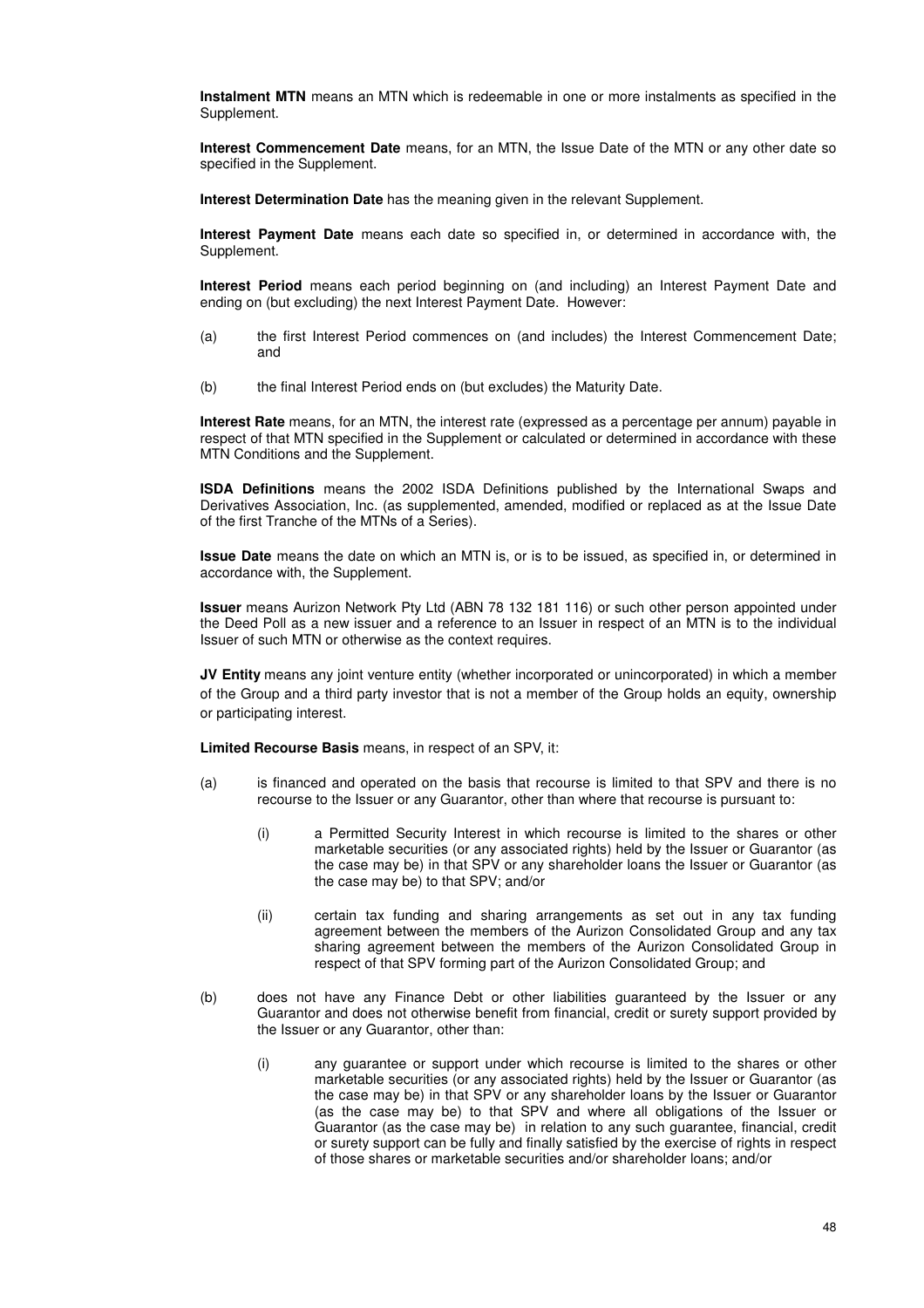(ii) pursuant to certain tax funding and sharing arrangements as set out in any tax funding agreement between the members of the Aurizon Consolidated Group and any tax sharing agreement between the members of the Aurizon Consolidated Group in respect of that SPV forming part of the Aurizon Consolidated Group.

**Margin** means the margin specified in, or determined in accordance with, the Supplement.

**Maturity Date** means the date so specified in, or determined in accordance with, the Supplement.

**Meetings Provisions** means the provisions relating to meetings of Holders set out in schedule 1 of the Deed Poll.

**MTN** means a debt obligation issued or to be issued by the Issuer which is constituted by, and owing under the Deed Poll, the details of which are recorded in, and evidenced by entry in, the Register.

**Multiple Entry Consolidated Group** has the same meaning given in Part 3-90 of the Australian Tax Act.

**Network Recourse Group** means the Issuer and its Subsidiaries (other than any Excluded Subsidiaries).

**Offshore Associate** means an associate (as defined in section 128F of the Australian Tax Act) of the Issuer that is either:

- (a) a non-resident of Australia which does not acquire the MTNs in carrying on a business at or through a permanent establishment in Australia; or
- (b) a resident of Australia that acquires the MTNs in carrying on a business at or through a permanent establishment outside Australia.

**Partly Paid MTN** means an MTN in relation to which the initial subscription moneys are payable to the Issuer in two or more instalments.

**Payment Date** means the Maturity Date, an Interest Payment Date or other relevant date on which the Issuer must make a payment under an MTN issued by it.

#### **Permitted Security Interest means:**

- (a) any Security Interest granted by a member of the Network Recourse Group under which the MTNs are secured at least rateably with all other Finance Debt that is secured by that Security Interest;
- (b) any Security Interests existing at the date of the issuance of the Notes;
- (c) any Security Interest existing at the time of acquisition on any asset acquired by it after the date of this Information Memorandum and not created in contemplation of the acquisition provided that there is no increase in the amount of the principal moneys secured by that Security Interest;
- (d) any Security Interest existing on or over any asset of an entity at the time that entity became a member of the Group and not created in contemplation of that entity becoming a member of the Group provided that there is no increase in the amount of the principal moneys secured by that Security Interest;
- (e) any Security Interest created on any property acquired or developed for the sole purpose of financing or refinancing the acquisition or development of such property and securing principal moneys not exceeding the cost of that acquisition or development together with interest and other costs related thereto;
- (f) a Security Interest arising by operation of law and in the ordinary course of business, for sums not yet due that are being contested in good faith by appropriate proceedings;
- (g) any carriers', warehousemen's and mechanics liens or similar Security Interest, in each case for sums not yet due or that are being contested in good faith by appropriate proceedings;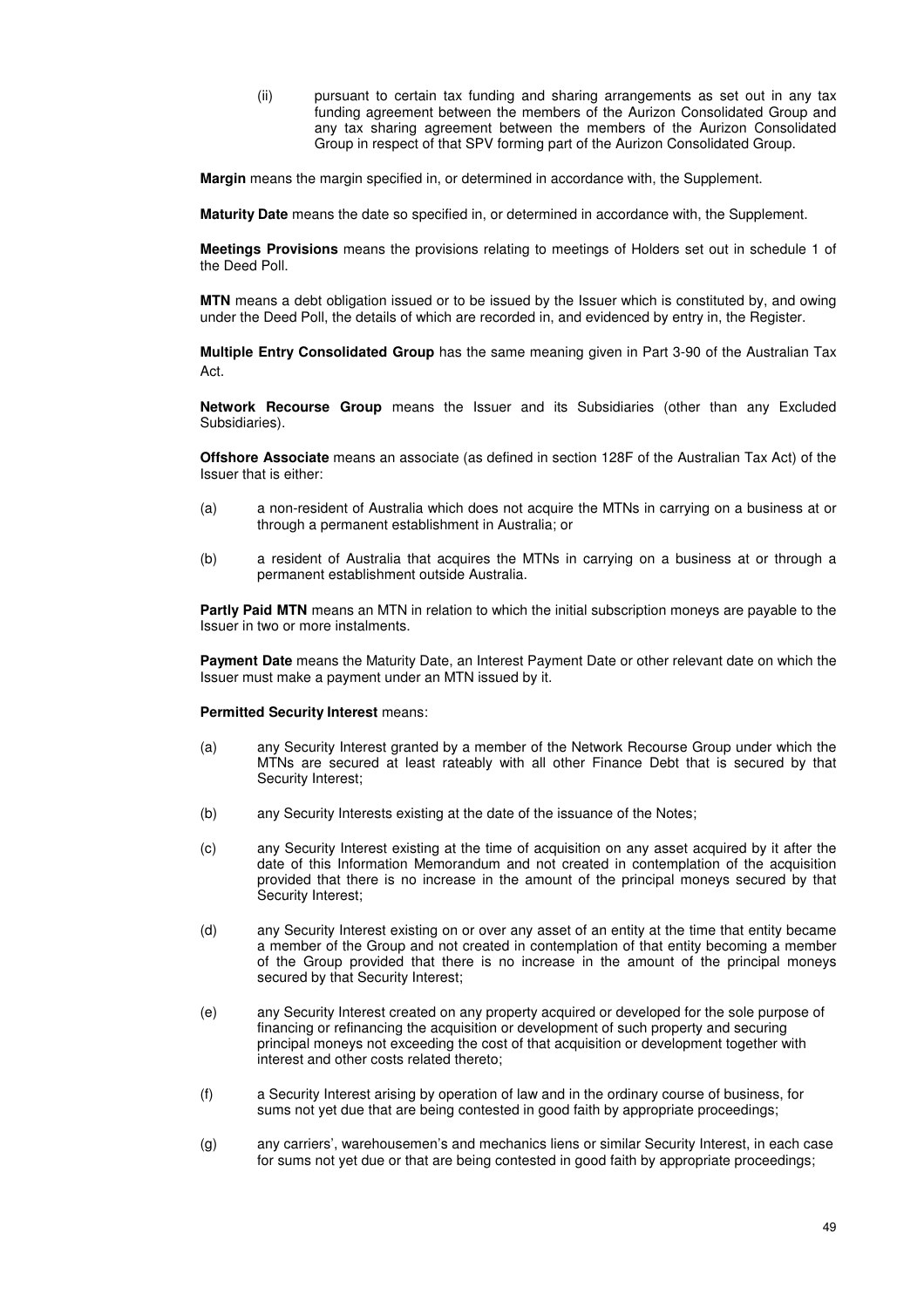- (h) a Security Interest over shares or other marketable securities of an Excluded Subsidiary, provided that recourse of the holder of that Security Interest under that Security Interest is limited to those assets;
- (i) a Security Interest created by a member of the Group over its interest in any joint venture entity (whether incorporated or unincorporated) in which a member of the Group and a third party investor that is not a member of the Group holds an equity, ownership or participating interest, to secure:
	- (i) its obligations under the joint venture to any other party to the joint venture;
	- (ii) its obligations, or the obligations of the joint venture, or the obligations of any entity formed for the purpose of the joint venture, under any agreement relating to financial accommodation for the purposes of the joint venture; or
	- (iii) its obligations, or the obligations of the joint venture, or the obligations of any entity formed for the purpose of the joint venture, under any other agreement relating to the joint venture;
- (j) any rights by way of reservation or retention of title which are required by the supplier of any property to a member of the Group in the ordinary course of business;
- (k) any Security Interest which a member of the Group is required to create by any applicable law or is required or considers it necessary to create in order to obtain any governmental or regulatory consent, approval, authority, licence, permission or exemption;
- (l) any Security Interest that arises by operation of law and not as a result of any default or omission by any member of the Group so long as there is no default in the obligations secured;
- (m) a right of set off, right to combine accounts, or other similar right or arrangement arising in the ordinary course of business or by operation of law;
- (n) any Security Interests created to secure Finance Debt owing by a Guarantor to the Issuer or any other Guarantor;
- (o) any Security Interests in the form of minor survey exceptions, minor encumbrances, easements or reservations of, or rights of others for, licenses, rights-of-way, sewers, electric lines, telegraph and telephone lines and other similar purposes, or zoning or other restrictions as to real property or Security Interests incidental to the conduct of the business or the ownership of the assets that were incurred in connection with the Finance Debt;
- (p) any Security Interest by way of cash cover in favour of an entity which has issued a performance bond, bank guarantee or letter of credit for the account of a member of the Group in each case, issued or incurred in the ordinary course of business;
- (q) a Security Interest provided by one of the following transactions if the transaction does not secure payment or performance of an obligation:
	- (i) a transfer of an account or chattel paper; or
	- (ii) a commercial consignment; or
	- (iii) a PPS Lease which is not a capital lease,

where the terms "account", "chattel paper", "commercial consignment" and "PPS Lease" have the respective meanings given to them in the PPSA; or

(r) any extension, renewal or replacement in whole or in part of any Security Interest referred to above so long as such extension, renewal or replacement Security Interest is limited to all or a part of the same property (or improvements on such property) shares of stock or indebtedness that secured the Security Interest so extended, renewed or replaced.

**PPSA** means the Personal Property Securities Act 2009 of Australia, as amended.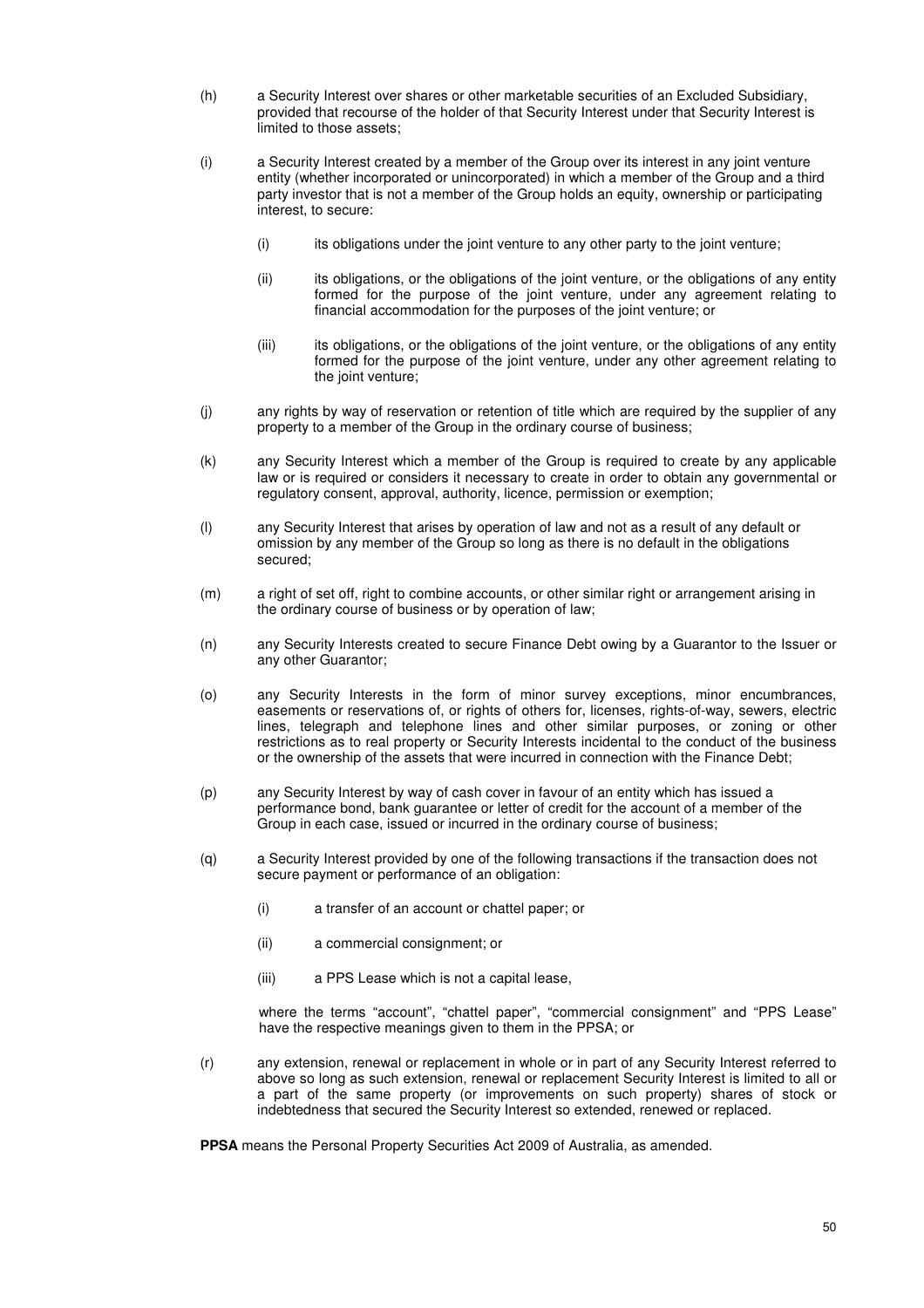**Record Date** means the close of business in the place where the Register is maintained on the eighth calendar day before the Payment Date or any other date so specified in the Supplement.

**Redemption Amount** means:

- (a) for an MTN (other than a Zero Coupon MTN or a Structured MTN), the outstanding principal amount as at the date of redemption;
- (b) for a Zero Coupon MTN, the Amortised Face Amount calculated as at the date of redemption; and
- (c) for a Structured MTN, the amount determined by the Calculation Agent in the manner specified in the Supplement,

and also includes any final instalment and any other amount in the nature of a redemption amount specified in, or determined in accordance with, the relevant Supplement or these MTN Conditions.

**Reference Banks** means the institutions so described in the Supplement or, if none, four major banks selected in good faith by the Calculation Agent in the market that is most closely connected with the Reference Rate.

**Reference Rate** has the meaning given in the Supplement.

**Register** means the register, including any branch register, of holders of MTNs established and maintained by or on behalf of the Issuer under an Agency Agreement.

**Registrar** means the person appointed by the Issuer under an Agency Agreement to maintain the Register and perform any payment and other duties as specified in that agreement.

**Regular Period** means:

- (a) in the case of MTNs where interest is scheduled to be paid only by means of regular payments, each Interest Period;
- (b) in the case of MTNs where, apart from the first Interest Period, interest is scheduled to be paid only by means of regular payments, each period from and including a Regular Date falling in any year to but excluding the next Regular Date, where **"Regular Date"** means the day and month (but not the year) on which any Interest Payment Date falls; and
- (c) in the case of MTNs where, apart from one Interest Period other than the first Interest Period, interest is scheduled to be paid only by means of regular payments, each period from and including a Regular Date falling in any year to but excluding the next Regular Date, where **"Regular Date"** means the day and month (but not the year) on which any Interest Payment Date falls other than the Interest Payment Date falling at the end of the irregular Interest Period.

**Related Entity** has the meaning it has in the Corporations Act.

**Relevant Period** means each period of 12 months ending on each Reporting Date.

**Relevant Screen Page** means:

- (a) the page, section or other part of a particular information service (including the Reuters Monitor Money Rates Service and the Dow Jones Telerate Service) specified as the Relevant Screen Page in the Supplement; or
- (b) any other page, section or other part as may replace it on that information service or such other information service, in each case, as may be nominated by the person providing or sponsoring the information appearing there for the purpose of displaying rates or prices comparable to the Reference Rate.

**Relevant Tax Jurisdiction** means the Commonwealth of Australia.

**Relevant Time** has the meaning given in the Supplement.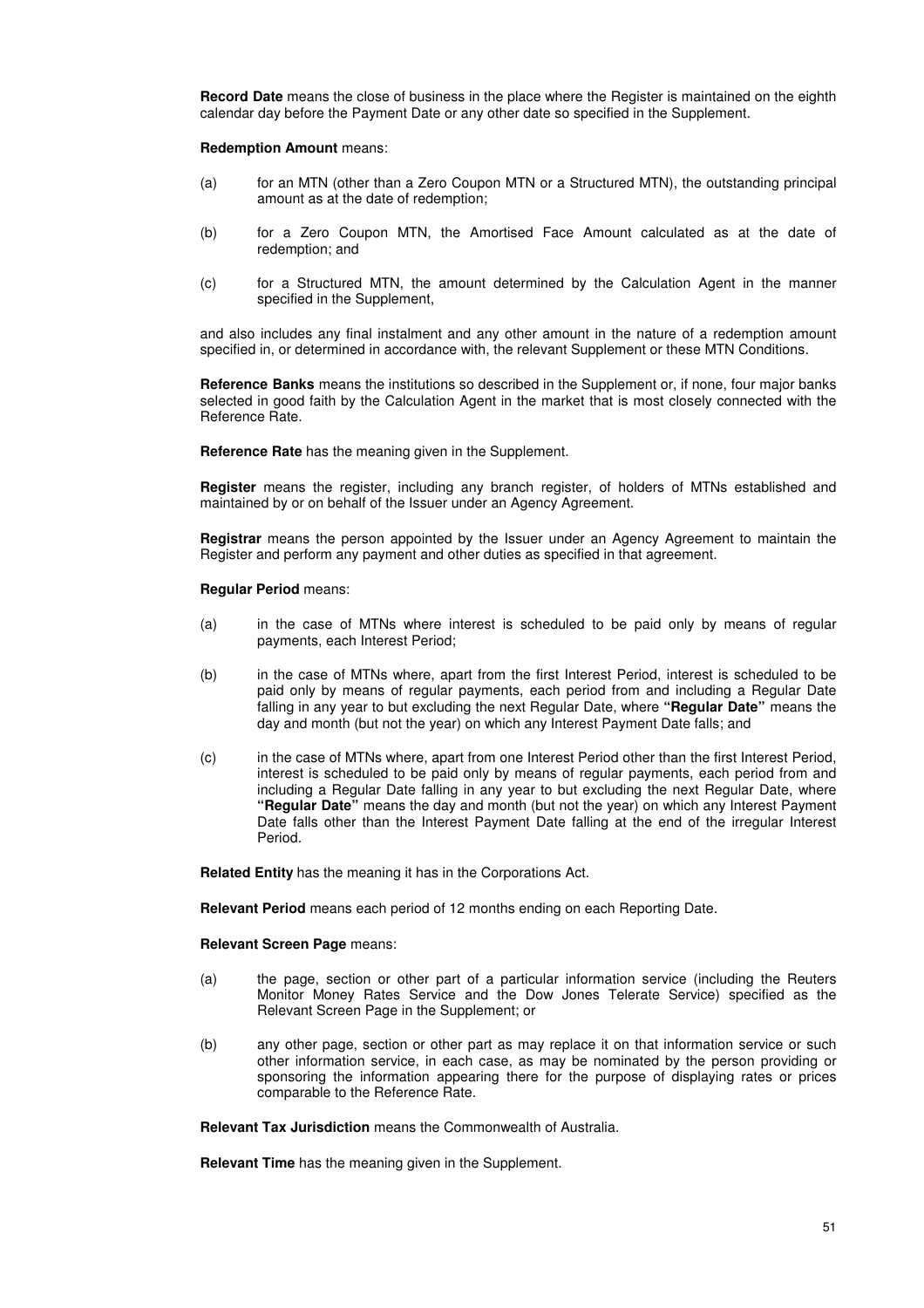**Reporting Date** means 30 June in each year.

#### **Security Interest** means:

- (a) a "security interest" as defined in sections 12(1) and 12(2) of the PPSA or a mortgage, charge, pledge, lien or other security interest securing any obligation of any person;
- (b) any title retention arrangement;
- (c) any right, interest, agreement, notice or arrangement which has the effect of giving another person a preference, priority or advantage over creditors including any arrangement under which money or the benefit of a bank or other account may be applied, set-off or made subject to a combination of accounts or not repayable in certain circumstances;
- (d) any third party right or interest or any right arising as a consequence of the enforcement of a judgment; or
- (e) any other agreement, notice or arrangement having a similar effect,

or any agreement or arrangement to create any of them or allow them to exist.

**Series** means an issue of MTNs made up of one or more Tranches all of which form a single Series and are issued on the same MTN Conditions except that the Issue Date and Interest Commencement Date may be different in respect of different Tranches of a Series.

The Issuer is **Solvent** if:

- (a) it is able to pay its debts when they fall due; and
- (b) its total consolidated gross assets (as shown by its latest published audited financial statements) exceed its total consolidated gross liabilities (as shown by its latest published audited financial statements), in each case adjusted for events subsequent to the date of such financial statements in such manner and to such extent as its directors, its auditors or, as the case may be, its liquidator may determine to be appropriate.

**Specified Office** means the office specified in the Information Memorandum or any other address notified to Holders from time to time.

**SPV** means a special purpose vehicle (including a JV Entity) that is established:

- (a) as a Subsidiary of the Issuer or a Guarantor for the purpose of undertaking an Expansion or an Acquisition or for any other specific purpose (either in its personal capacity or as trustee of a trust); or
- (b) for the purpose of holding (directly or indirectly) an interest in a Subsidiary referred to in paragraph (a).

It includes, at the date of the Information Memorandum, Aurizon Surat Basin Pty Ltd (ACN 122 385 568) and Surat Basin Rail Pty Limited (ACN 122 652 626).

#### **Structured MTN** means:

- (a) an Index Linked MTN; or
- (b) an Instalment MTN.

**Subsidiary** of an entity means another entity which is a subsidiary of the first within the meaning of Part 1.2 Division 6 of the Corporations Act or is a subsidiary or otherwise controlled by the first within the meaning of any applicable approved accounting standard.

**SUFA Trustee** means any newly incorporated (direct or indirect) wholly owned Subsidiary of the Issuer which acts solely as trustee of a trust established to carry out a transaction under the 'Standard User Funding Agreements' agreed between the Issuer and Queensland Competition Authority and pursuant to which (among other things) users fund the design, construction and commissioning of new rail infrastructure and/or the modification or upgrade of, and/or additions to, existing rail infrastructure.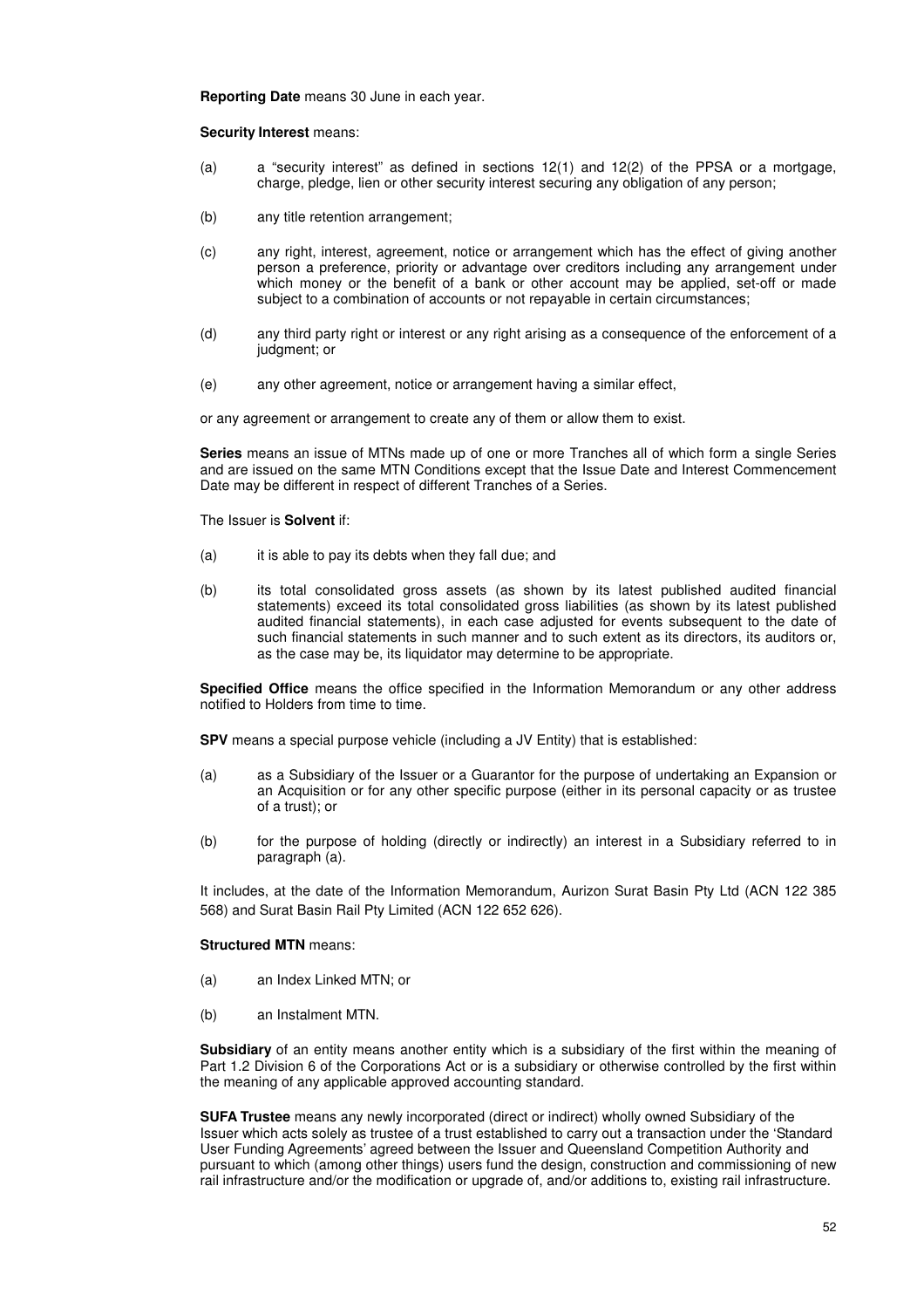**Supplement** means, in respect of a Tranche, the pricing supplement specifying the relevant issue details in relation to that Tranche.

**Tax Consolidated Group** means a Consolidated Group or a Multiple Entry Consolidated Group.

**Taxes** means taxes, levies, imposts, charges and duties (including stamp and transaction duties) imposed by any authority together with any related interest, penalties, fines and expenses in connection with them, except if imposed on, or calculated having regard to, the net income of a Holder.

**Total Assets** means at any time the total book value of all assets of the Network Recourse Group on a consolidated basis shown by the Financial Statements prepared as at the Reporting Date for the twelve or six month period ending on the Reporting Date.

**Tranche** means an issue of MTNs specified as such in the Supplement issued on the same Issue Date and on the same MTN Conditions.

**Zero Coupon MTN** means an MTN which does not carry entitlement to periodic payment of interest before the redemption date of the MTN and which is issued at a discount to its principal amount.

#### **21.2 References to certain general terms**

Unless the contrary intention appears, a reference to:

- (a) a group of persons is a reference to any two or more of them jointly and to each of them individually;
- (b) an agreement, representation or warranty in favour of two or more persons is for the benefit of them jointly and each of them individually;
- (c) anything (including any amount) is a reference to the whole and each part of it;
- (d) a document (including these MTN Conditions) includes any variation or replacement of it;
- (e) a "law" includes common law, principles of equity and any law made by any parliament (and a law made by a parliament includes any regulation or other instrument under it, and any consolidation, amendment, re-enactment or replacement of it);
- (f) a "directive" includes a treaty, official directive, request, regulation, guideline or policy (whether or not in any such case having the force of law) with which responsible participants in the relevant market generally comply;
- (g) Australian dollars or A\$ is a reference to the lawful currency of Australia;
- (h) a time of day is a reference to Sydney time;
- (i) a "person" includes an individual, a firm, a body corporate, an unincorporated association and an authority;
- (j) a particular person includes a reference to the person's executors, administrators, successors, substitutes (including persons taking by novation) and assigns; and
- (k) the words "including", "for example" or "such as" when introducing an example, do not limit the meaning of the words to which the example relates to that example or examples of a similar kind.

#### **21.3 Number**

The singular includes the plural and vice versa.

## **21.4 Headings**

Headings (including those in brackets at the beginning of paragraphs) are for convenience only and do not affect the interpretation of these MTN Conditions.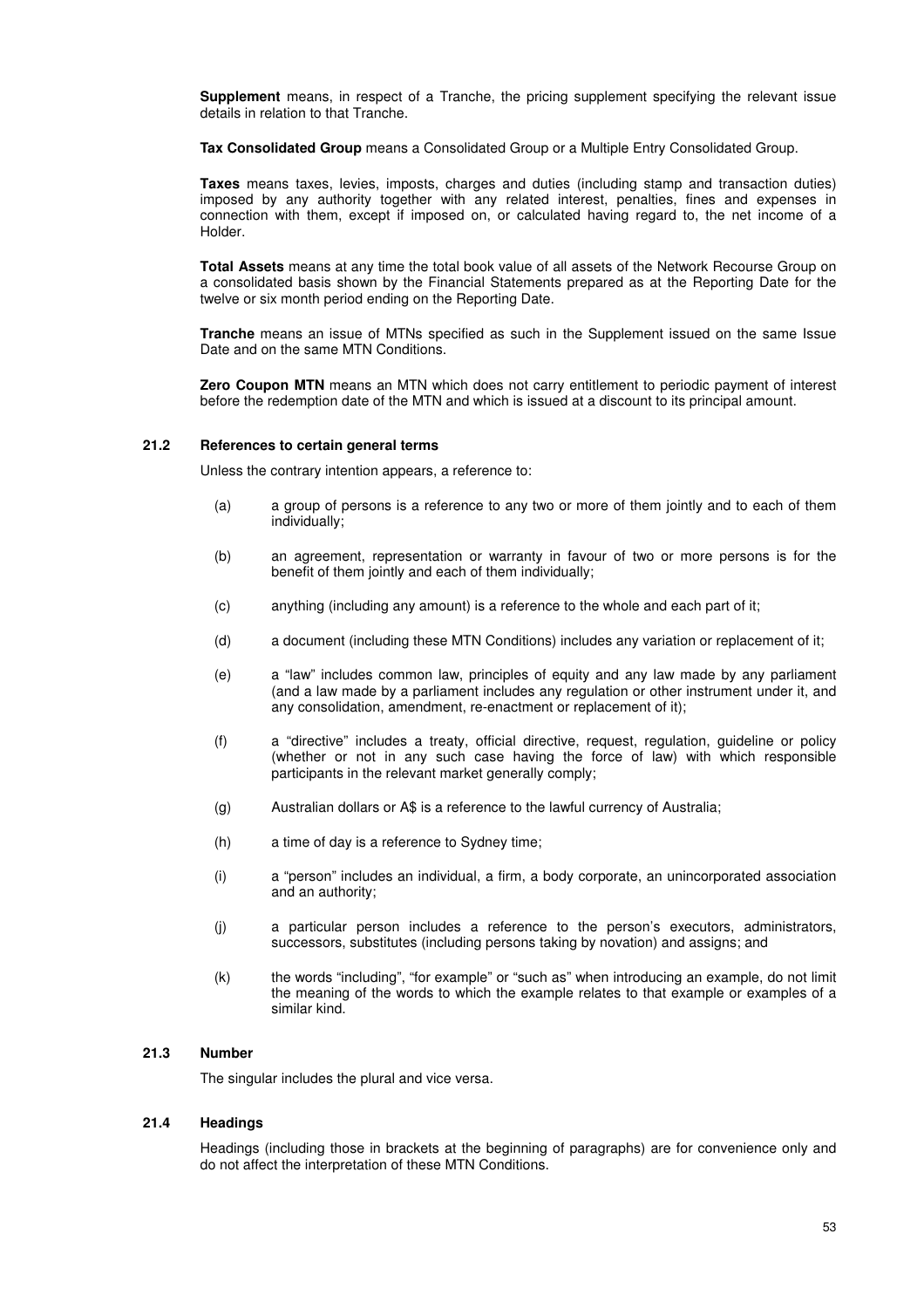### **21.5 References to particular terms**

Unless the contrary intention appears:

- (a) a reference to the Issuer, the Registrar, the Calculation Agent or another Agent is a reference to the person so specified in the Supplement;
- (b) a reference to the Agency Agreement is a reference to the Agency Agreement applicable to the MTNs of the relevant Series;
- (c) a reference to an MTN is a reference to an MTN of a particular Series issued by the Issuer specified in the Supplement;
- (d) a reference to a Holder is a reference to the holder of MTNs of a particular Series;
- (e) if the MTNs are Zero Coupon MTNs or Structured MTNs which do not bear interest, references to interest are not applicable; and
- (f) a reference to a particular date is a reference to that date adjusted in accordance with the applicable Business Day Convention.

#### **21.6 References to principal and interest**

Unless the contrary intention appears:

- (a) any reference to "principal" is taken to include the Redemption Amount, any additional amounts in respect of principal which may be payable under Condition 13 ("Taxation"), any premium payable by the Issuer in respect of an MTN and any other amount in the nature of principal payable in respect of the MTNs under these MTN Conditions;
- (b) the principal amount of an MTN issued at a discount is to be taken as at any time to equal the lesser of:
	- (i) its Denomination; and
	- (ii) if specified in the Supplement, its Amortised Face Amount at that time;
- (c) the principal amount of an MTN which is to vary by reference to a schedule or formula (where such determination has been previously made in accordance with these MTN Conditions) is to be taken as at any time to equal its varied amount;
- (d) the principal amount of a Partly Paid MTN is to be taken to equal its paid up principal amount;
- (e) the principal amount of an Instalment MTN at any time is to be taken to be its Denomination less the total instalments repaid to the extent that such instalments relate to a repayment of principal; and
- (f) any reference to "interest" is taken to include any Additional Amounts and any other amount in the nature of interest payable in respect of the MTNs under these MTN Conditions.

#### **21.7 Terms defined in Supplement**

Terms which are specified in the Supplement as having a defined meaning have the same meaning when used in these MTN Conditions, but if the Supplement gives no meaning or specifies that the definition is "Not Applicable", then that definition is not applicable to the MTNs.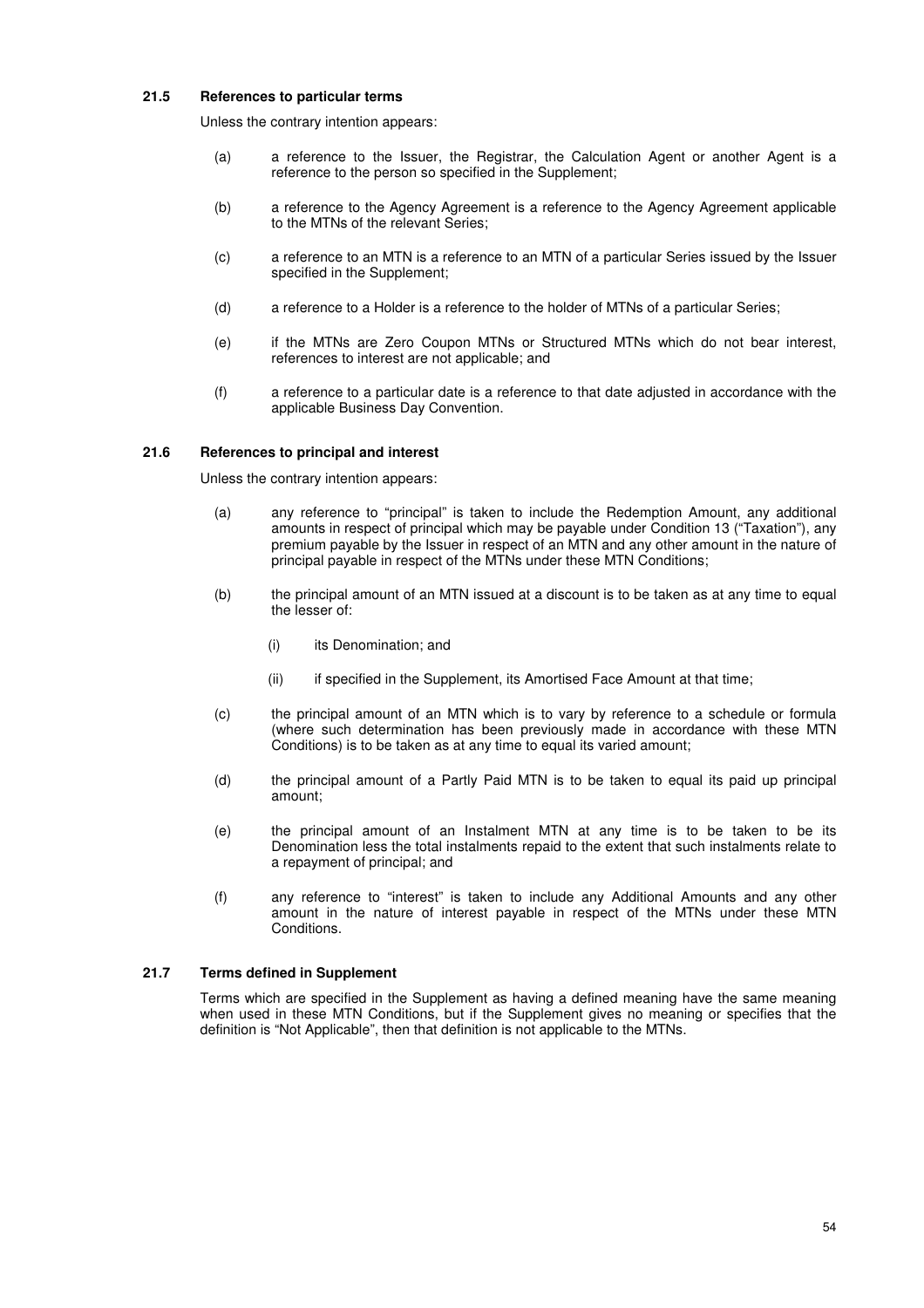*The Supplement that will be issued in respect of each Tranche will be substantially in the form set out below.* 

**Series No.: []** 

**Tranche No.: []** 



**AURIZON NETWORK PTY LTD**  (ABN 78 132 181 116) **("Issuer")** 

**Debt Issuance Programme ("Programme")** 

## **[guaranteed by AURIZON NETWORK PTY LTD**  ABN 78 132 181 116

and certain of its subsidiaries]

**SUPPLEMENT**  in connection with the issue of [fully paid] A\$[<sup>o</sup>] [Debt Instruments] ("[**Debt Instruments**]")

The date of this Supplement is  $[•]$ .

This Supplement is issued to give details of the Tranche of [fully paid] [Debt Instruments] referred to above. It is supplementary to, and should be read in conjunction with the Information Memorandum dated [●] ("IM") and the Debt Instrument Deed Poll dated [<sup>●</sup>] ("Deed Poll") each issued in relation to the Programme.

This Supplement does not constitute, and may not be used for the purposes of, an offer or solicitation by anyone in any jurisdiction in which such offer or solicitation is not authorised or to any person to whom it is unlawful to make such offer or solicitation, and no action is being taken to permit an offering of the [Debt Instruments] or the distribution of this Supplement in any jurisdiction where such action is required.

Terms used but not otherwise defined in this Supplement have the meaning given in the Deed Poll. A reference to a "condition" in this Supplement is a reference to the corresponding Condition as set out in the Deed Poll.

## **TERMS**

The terms of the Tranche of [Debt Instruments] are as follows:

**Issuer:** Aurizon Network Pty Ltd.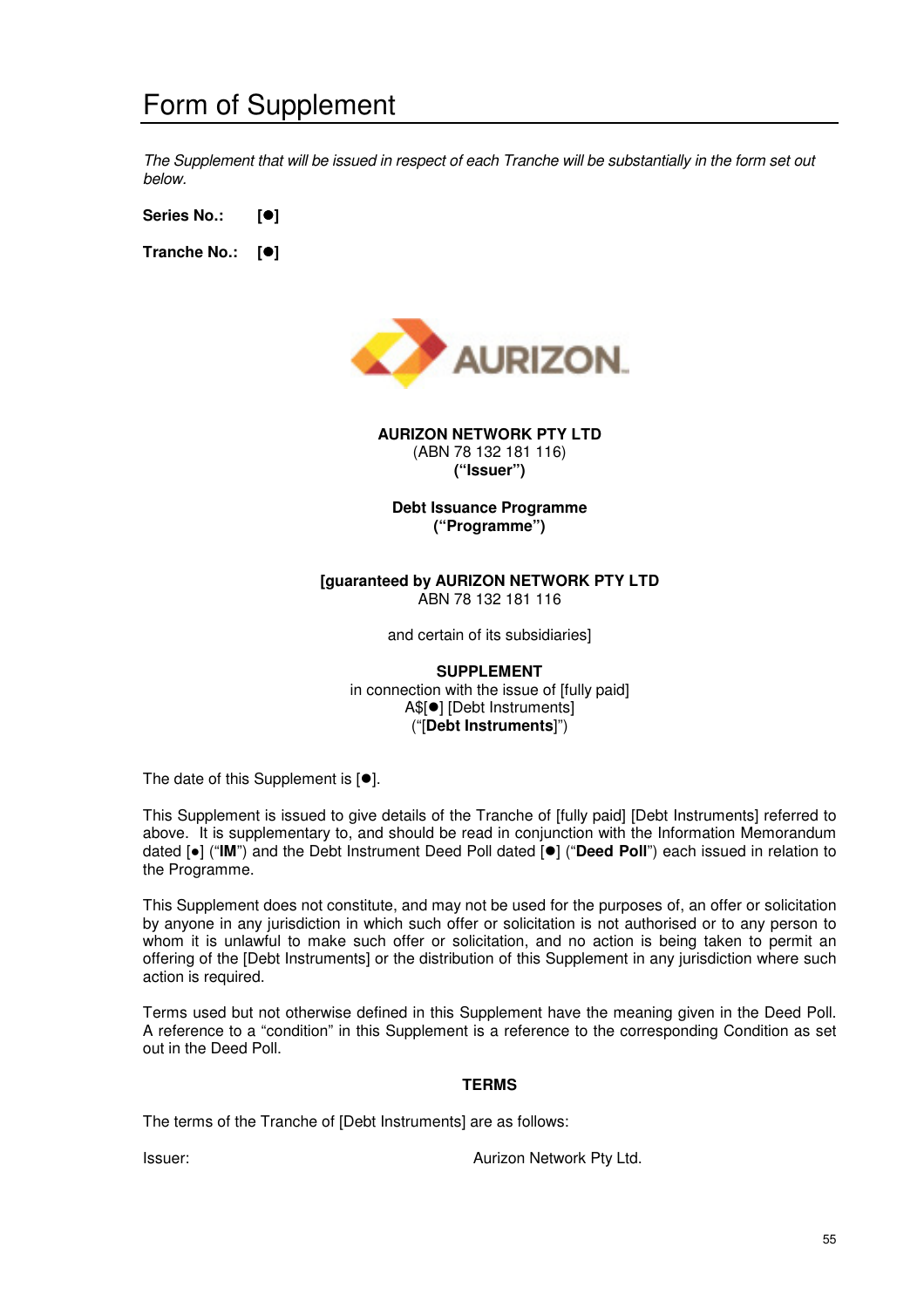| Guarantors:                                                                                                                              | The Issuer and such subsidiaries of the Issuer as<br>have acceded to and are Guarantors under the<br>Guarantee (as defined below) from time to time<br>being as at the date of this Supplement [.] / Not<br>applicable.]                                                                                      |
|------------------------------------------------------------------------------------------------------------------------------------------|---------------------------------------------------------------------------------------------------------------------------------------------------------------------------------------------------------------------------------------------------------------------------------------------------------------|
| Guarantee:                                                                                                                               | [The guarantee and indemnity granted by the Issuer<br>and certain subsidiaries pursuant to the deed poll<br>titled "Deed Poll Guarantee and Indemnity" dated<br>[ <sup>o</sup> ]. The Guarantee is supplementary to, and should<br>be read in conjunction with the IM and the Deed Poll<br>/ Not applicable.] |
| $Dealer(s)$ :                                                                                                                            | $[•]$ .                                                                                                                                                                                                                                                                                                       |
| Place of initial offering:                                                                                                               | [Inside Australia.]                                                                                                                                                                                                                                                                                           |
| Issuing Agent and Paying Agent:                                                                                                          | $[•]$ .                                                                                                                                                                                                                                                                                                       |
| <b>Calculation Agent:</b>                                                                                                                | $[•]$ .                                                                                                                                                                                                                                                                                                       |
| <b>Additional Paying Agents:</b>                                                                                                         | $[•]$ .                                                                                                                                                                                                                                                                                                       |
| Registrar:                                                                                                                               | $[•]$ .                                                                                                                                                                                                                                                                                                       |
| Status of the [Debt Instruments]:                                                                                                        | Unsubordinated.                                                                                                                                                                                                                                                                                               |
| Currency:                                                                                                                                | Australian Dollars.                                                                                                                                                                                                                                                                                           |
| Aggregate principal amount of Tranche:                                                                                                   | $A$[•]$ .                                                                                                                                                                                                                                                                                                     |
| [If to form a single Series with existing]<br>Series, specify date on which all<br>[Debt Instruments] of the Series become<br>fungible]: | [All [Debt Instruments] of this Tranche are to form a<br>single Series with Series [ <sup>•</sup> ] and become fungible<br>from [ <sup>o</sup> ] immediately following issue / Not<br>Applicable.]                                                                                                            |
| <b>Issue Date:</b>                                                                                                                       | $[\bullet]$ .                                                                                                                                                                                                                                                                                                 |
| <b>Maturity Date:</b>                                                                                                                    | $[•]$ .                                                                                                                                                                                                                                                                                                       |
| <b>Issue Price:</b>                                                                                                                      | $[•]$ .                                                                                                                                                                                                                                                                                                       |
| [Type of Debt Instrument:]                                                                                                               | [Unsubordinated Fixed Rate [Debt Instrument] /<br>Floating Rate [Debt Instrument] / Index Linked [Debt<br>Instrument] /Instalment [Debt Instrument] / other.]]                                                                                                                                                |
| Form of Debt Instrument:                                                                                                                 | Registered.                                                                                                                                                                                                                                                                                                   |
| Denomination(s):                                                                                                                         | $A$[•]$ .                                                                                                                                                                                                                                                                                                     |
| <b>Business Days:</b>                                                                                                                    | [specificity place(s)].                                                                                                                                                                                                                                                                                       |
| Interest:                                                                                                                                | [Fixed Rate [Debt Instruments]:]                                                                                                                                                                                                                                                                              |
|                                                                                                                                          | [Condition [ <sup>•</sup> ] will apply.]                                                                                                                                                                                                                                                                      |
|                                                                                                                                          | [Interest Commencement Date: [Issue Date / [ <sup>●</sup> ].]                                                                                                                                                                                                                                                 |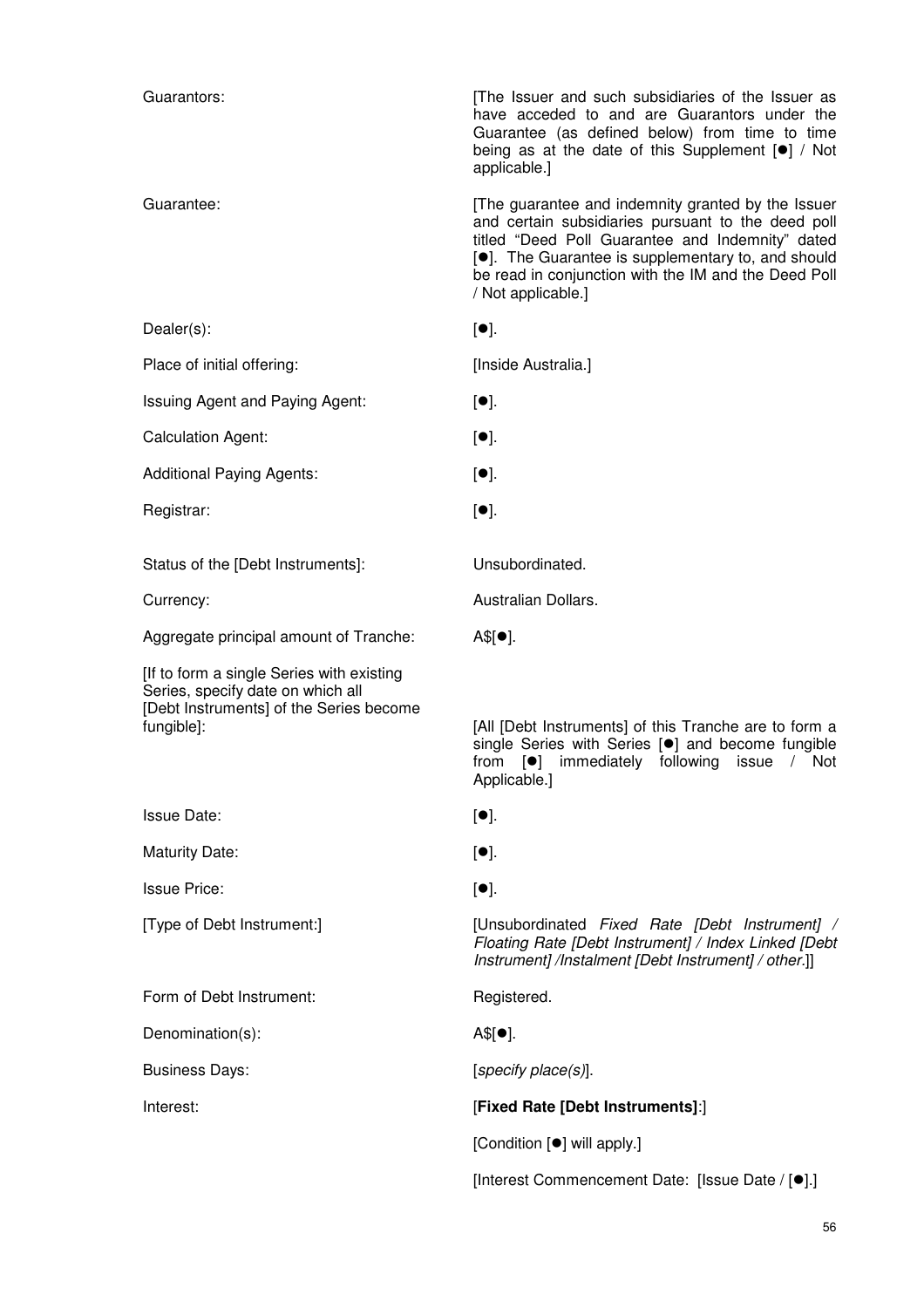[Interest Payment Dates: [ $\bullet$ ].]

[Interest Rate:  $[•]$  per cent. per annum / Not Applicable].]

[Fixed Coupon Amount: \$[<sup>o]</sup> per A\$[<sup>o</sup>] / Not Applicable.]

[If the Issuer's call option referred to in [condition  $[•]$ ] [(Early redemption at the option of the Issuer (Issuer's Call)]] is not exercised, then with effect from [*insert date*] [Interest Rate shall be increased by [[ $\bullet$ ] per cent. per annum] / Fixed Coupon Amount shall be increased by  $$[•]$  per A\$ $[•]$ .]

**[Business Day Convention: [** $\bullet$ **].]** 

[Day Count Fraction: [<sup>0</sup>].]

## **[Floating Rate [Debt Instruments]:**]

[Condition [●] will apply.]

[Interest Commencement Date: Issue Date / [ $\bullet$ ].]

[Interest Payment Dates: [ $\bullet$ ].]

[Specified Period: [<sup>0</sup>].]

[Interest Rate: [ $\bullet$ ] / Not Applicable.]

[ISDA Determination: Applicable / Not Applicable.]

[Floating Rate Option: [ $\bullet$ ].]

[Designated Maturity: [ $\bullet$ ].]

[Reset Date: [ $\bullet$ ].]

[Screen Rate Determination: Applicable / Not Applicable.]

[Relevant Financial Centre: [ $\bullet$ ].]

[Relevant Time: [ $\bullet$ ].]

**Interest Determination Date: [0].]** 

[Reference Banks: [ $\bullet$ ].]

[Reference Rate: [<sup>0</sup>].]

[Relevant Screen Page: [ $\bullet$ ].]

[Bank Bill Rate Determination: Applicable / Not Applicable.]

 $[Margin: [①].]$ 

[Business Day Convention: [ $\bullet$ ].]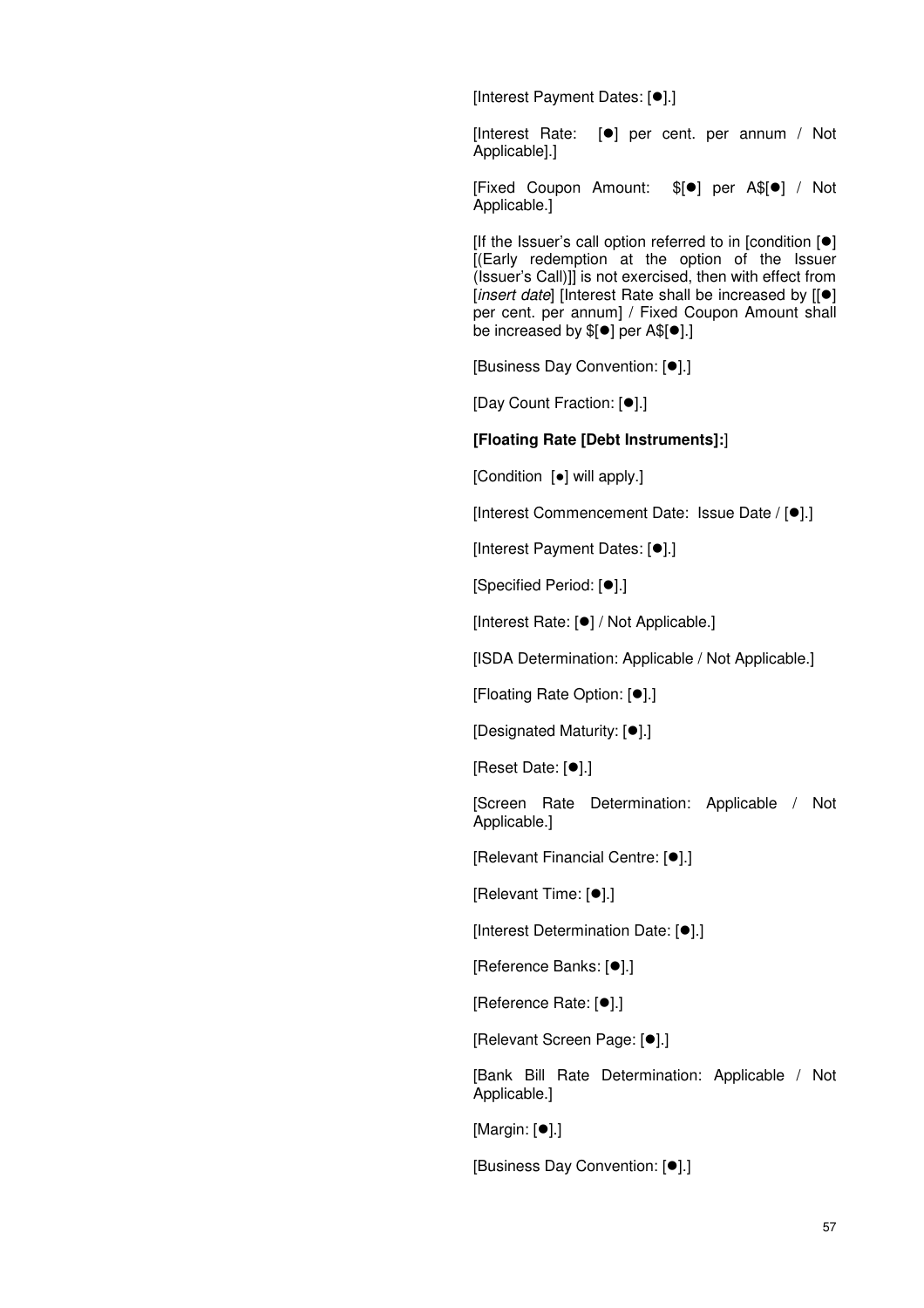[Day Count Fraction: [ $\bullet$ ].]

[Linear Interpolation: Applicable / Not Applicable.]

 $I$ If the Issuer's call referred to in  $I$ condition  $[•]$   $I$  (Early redemption at the option of the Issuer (Issuer's Call)]] is not exercised, then with effect from [*insert date*] [*relevant rate*] shall be increased by [[ $\bullet$ ] per cent. per annum.]]

## **[Index Linked [Debt Instruments] / Instalment [Debt Instruments]:]**

[Condition [ $\bullet$ ] will apply.]

[Interest Commencement Date: Issue Date /  $[•]$ .]

[Interest Payment Dates: [ $\bullet$ ].]

[Interest Rate: [<sup>•</sup>] / Not Applicable.]

[]. [*Insert other details*]

- Default Rate:  $[[\bullet]/\text{ Not Applicable.}]$
- Calculation Agent Obligations:  $[•]$ . [*if any see condition*  $[•]$ ]
- Rounding:  $[•]$ . [*see condition* [•]]

[Early Redemption Date (Call):] [9] [*insert date*]. [Thereafter, the Issuer may redeem the [Debt Instruments] on  $[•]$ .]

Instrument Holders' option / Issuer's option the [Debt Instruments] and, if so, any minimum aggregate principal amount: $]$  [ $\bullet$ ].

[Minimum notice period for early redemption for taxation reasons]: [15 days / other.]

Minimum / Maximum Interest Rate: [ $\bullet$ ] / Not Applicable.]

[Early redemption at the option of Debt Instrument Holders (Debt Instrument Holder put): [Applicable / Not Applicable.]

[Early Redemption Date (Put):] [[●] / Not Applicable.]

[Early redemption at the option of the Issuer (Issuer's call):] [Applicable / Not Applicable.]

[Minimum notice period for the exercise of the [put option / call option]:] [30 days / other.]

[Maximum notice period for the exercise of the [put option / call option]:] [60 days /other.]

[Specify any relevant conditions to exercise of [put option / call option]: [[ $\bullet$ ] / Not Applicable.]

[Specify whether redemption at Debt is permitted in respect of some only of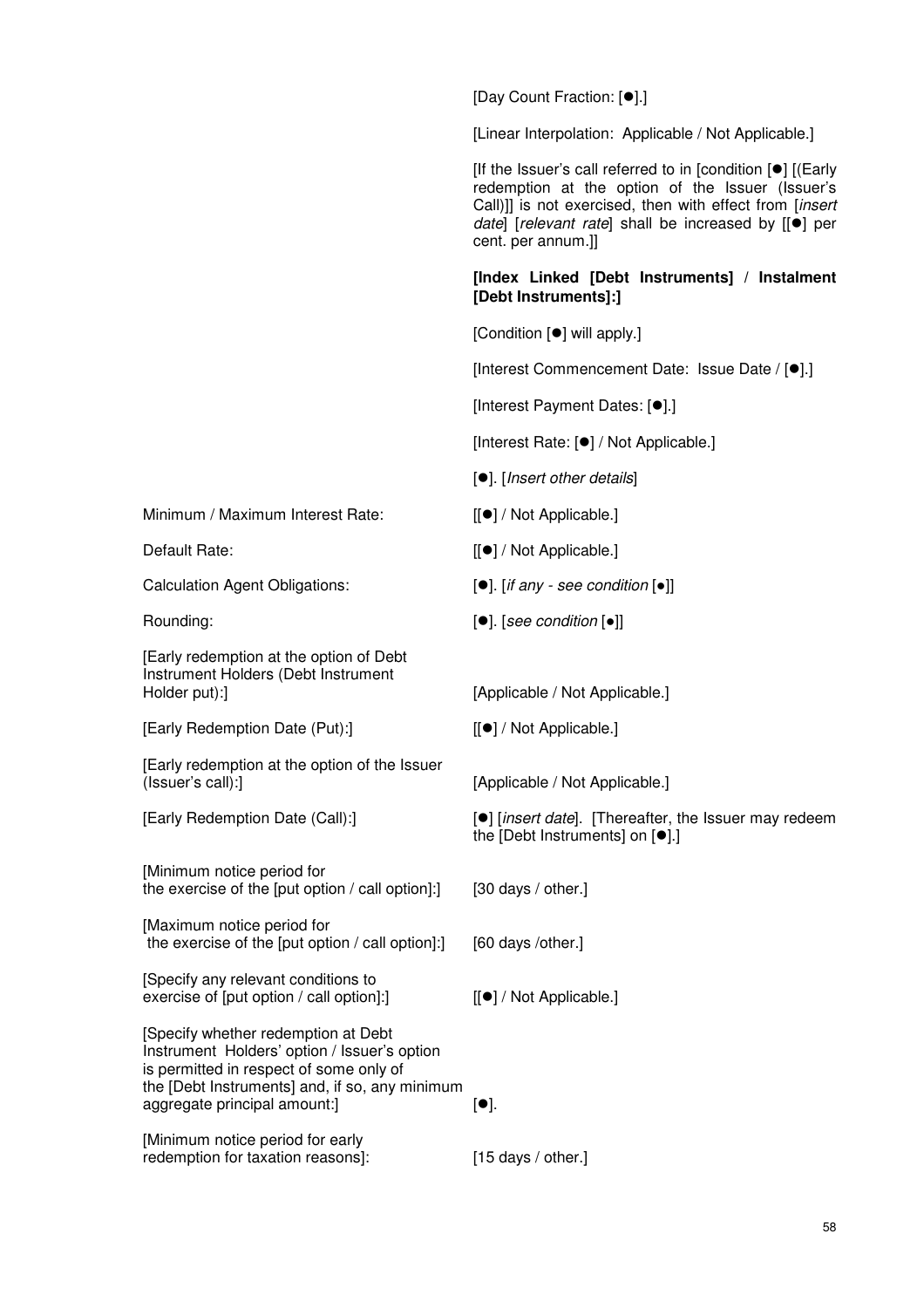| [Maximum notice period for early<br>redemption for taxation reasons]: | [60 days /other.]                                                                                                                                                                                                                                                                                                                                                                                                                                                                                  |
|-----------------------------------------------------------------------|----------------------------------------------------------------------------------------------------------------------------------------------------------------------------------------------------------------------------------------------------------------------------------------------------------------------------------------------------------------------------------------------------------------------------------------------------------------------------------------------------|
| [Structured Debt Instrument Redemption<br>Amount:]                    | $[[\bullet]$ .]                                                                                                                                                                                                                                                                                                                                                                                                                                                                                    |
|                                                                       | [Instalment Amounts: [ <sup>●</sup> ].]                                                                                                                                                                                                                                                                                                                                                                                                                                                            |
|                                                                       | [Instalment Dates: [ <sup>●</sup> ].]                                                                                                                                                                                                                                                                                                                                                                                                                                                              |
| [Zero Coupon Debt Instrument Redemption<br>Amount:]                   | [Reference Price: [ <sup>●</sup> ].]                                                                                                                                                                                                                                                                                                                                                                                                                                                               |
|                                                                       | [Accrual Yield: [ <sup>o]</sup> ].]                                                                                                                                                                                                                                                                                                                                                                                                                                                                |
|                                                                       | [Day Count Fraction: [ <sup>●</sup> ].]                                                                                                                                                                                                                                                                                                                                                                                                                                                            |
| [Redemption of Partly Paid<br>[Debt Instruments]:]                    | $[[\bullet] / Not Applicable.]$                                                                                                                                                                                                                                                                                                                                                                                                                                                                    |
| Currency of payments:                                                 | [AUD]                                                                                                                                                                                                                                                                                                                                                                                                                                                                                              |
| ISIN:                                                                 | $[•]$ .                                                                                                                                                                                                                                                                                                                                                                                                                                                                                            |
| Common Code:                                                          | $[•]$ .                                                                                                                                                                                                                                                                                                                                                                                                                                                                                            |
| <b>Clearing System:</b>                                               | [Austraclear.]                                                                                                                                                                                                                                                                                                                                                                                                                                                                                     |
| Other selling restrictions:                                           | [As provided in the IM, the [Debt Instruments] will not<br>be issued unless the aggregate consideration<br>payable by each offeree is at least A\$500,000 (or its<br>equivalent in an alternative currency and, in either<br>case, disregarding moneys lent by the offeror or its<br>associates) or the offer or invitation (including any<br>resulting issue) does not require disclosure to<br>investors in accordance with Part 6D.2 or Chapter 7<br>of the Corporations Act 2001 of Australia. |
| Australian interest withholding tax:                                  | [The issue of the [Debt Instruments][is/is not]<br>intended to satisfy the public offer test in section<br>128F of the Income Tax Assessment Act 1936 of<br>Australia.]                                                                                                                                                                                                                                                                                                                            |
| Programme Documents:                                                  | $[•]$ .                                                                                                                                                                                                                                                                                                                                                                                                                                                                                            |
| Listing:                                                              | [[●] / Not Applicable.]                                                                                                                                                                                                                                                                                                                                                                                                                                                                            |
| Notices:                                                              | [Insert details of any additional newspapers]                                                                                                                                                                                                                                                                                                                                                                                                                                                      |
| <b>Additional Australian Taxation:</b>                                | $[•]$ .                                                                                                                                                                                                                                                                                                                                                                                                                                                                                            |
| Additional terms and conditions:                                      | $[•]$ .                                                                                                                                                                                                                                                                                                                                                                                                                                                                                            |
|                                                                       | [The following purchasers of this Tranche of [Debt Instruments] are not Dealers named in the IM:]                                                                                                                                                                                                                                                                                                                                                                                                  |

 $[\bullet]$ .

# **CONFIRMED**

# **AURIZON NETWORK PTY LTD (as Issuer and Original Guarantor)**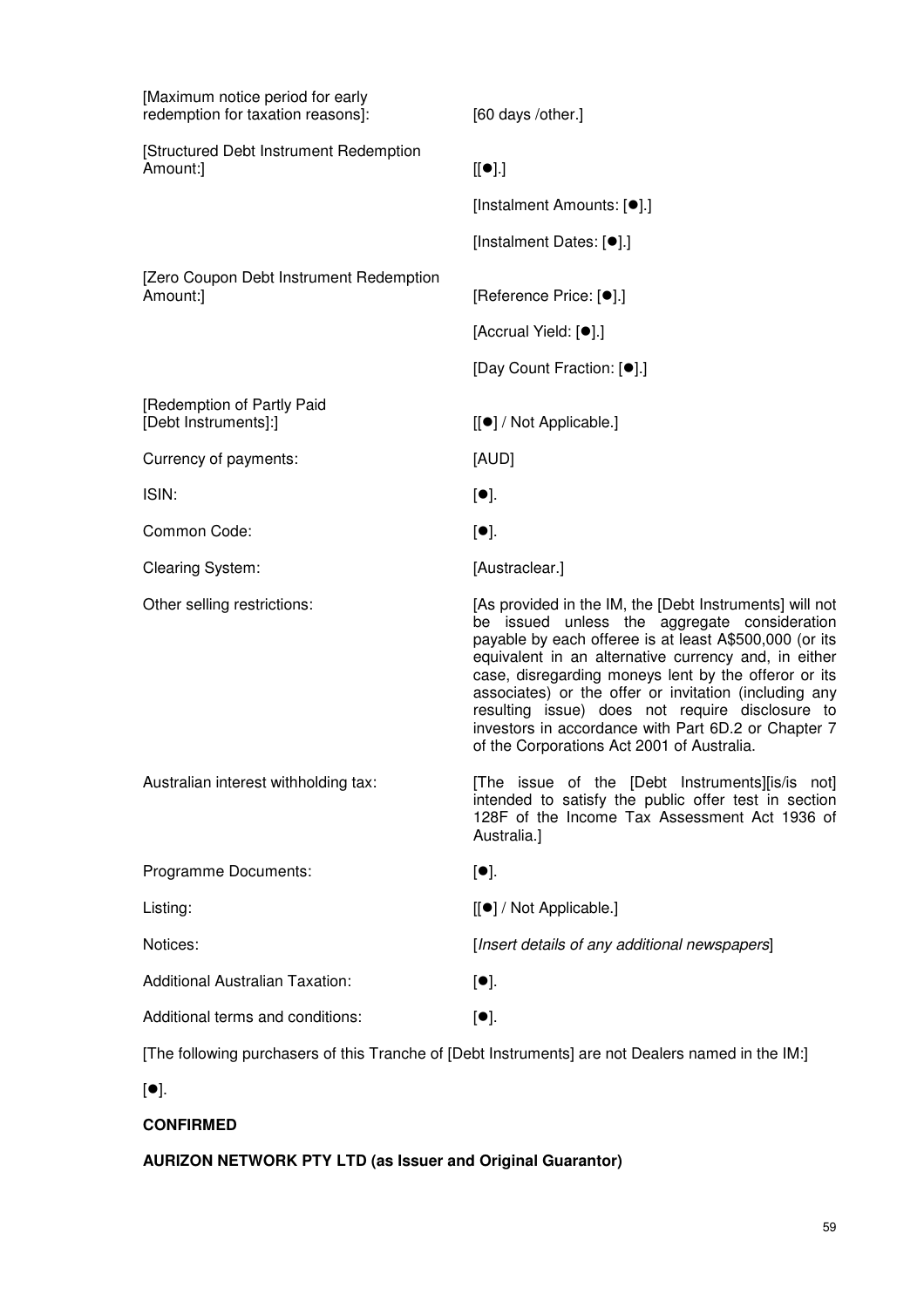By: …………………………………….. Authorised Person

Date:  $[•]$ .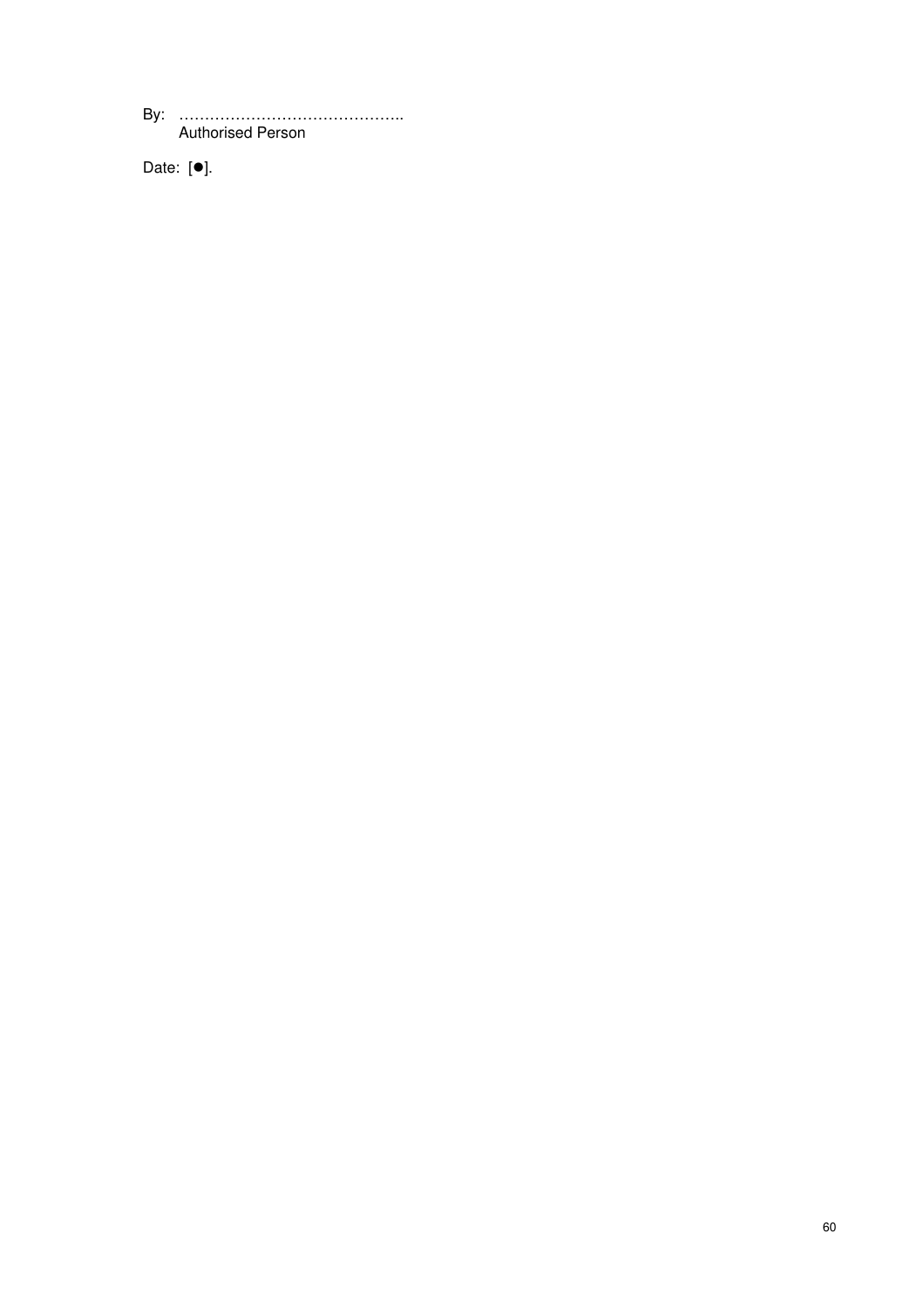*Pursuant to the Dealer Agreement and subject to the Conditions contained in the Information Memorandum, Debt Instruments will be offered by the Issuer through one or more Dealers. The Issuer will have the sole right to accept any offers to purchase Debt Instruments and may reject any such offer in whole or (subject to the terms of such offer) in part. Each Dealer shall have the right, in its discretion reasonably exercised, to reject any offer to purchase Debt Instruments made to it in*  whole or *(subject to the terms of such offer)* in part. The Issuer is entitled under the Dealer *Agreement to appoint one or more Dealers as a dealer for a particular Tranche or Series of Debt Instruments.* 

*By its purchase and acceptance of Debt Instruments issued under the Dealer Agreement, each Dealer agrees that it will observe all laws and regulations in any jurisdiction that are applicable to it in relation to its subscription for, or offer, placement, sale, transfer or delivery of Debt Instruments and it will not directly or indirectly offer, sell, re-sell, re-offer, place, transfer or deliver Debt Instruments or distribute the Information Memorandum, any relevant Supplement, prospectus, circular, advertisement or other offering material relating to the Debt Instruments in any country or jurisdiction except in accordance with the terms of the Dealer Agreement and in circumstances that will result in compliance by such Dealer with all laws and regulations that are applicable to it in relation to its subscription for, offer, placement, sale, transfer or delivery of Debt Instruments.* 

*No Dealer is authorised to make any representation or use any information in connection with the issue, offering, acceptance or sale of Debt Instruments other than as contained in the Information Memorandum (including by way of incorporation). In connection with any particular issue, the Issuer and the relevant Dealer or Dealers may agree different or additional selling restrictions from those set out below. In addition*, *these selling restrictions may be changed by the Issuer in consultation with the Dealers following a change in any law or directive or in its interpretation or administration by an authority or the introduction of a new law or directive. Any change will be set out in the relevant Supplement issued in respect of the Debt Instruments to which it relates (or in another supplement to this Information Memorandum). For the time being, the following selling restrictions apply.* 

## **1 Australia**

No prospectus or other disclosure document (as defined in the Corporations Act 2001 of Australia ("**Corporations Act**")) in relation to the Programme or any Debt Instruments has been or will be lodged with the Australian Securities and Investments Commission ("**ASIC**"). Each Dealer has represented and agreed, and each further Dealer appointed under the Programme will be required to represent and agree, that, unless the relevant Supplement (or another relevant supplement to any Information Memorandum) otherwise provides, it:

- (a) has not made or invited, and will not make or invite, an offer of the Debt Instruments for issue, subscription, sale or purchase in Australia (including an offer or invitation which is received by a person in Australia); and
- (b) has not distributed or published, and will not distribute or publish, any Information Memorandum or other offering material or advertisement relating to any Debt Instruments in Australia,

## unless:

- (i) the aggregate consideration payable by each offeree is at least A\$500,000 (or the equivalent in another currency, and in either case, disregarding moneys lent by the offeror or its associates) or the offer or invitation otherwise does not require disclosure to investors under Parts 6D.2 or 7.9 of the Corporations Act;
- (ii) such action complies with all applicable laws, regulations and directives (including, without limitation, the licensing requirements set out in Chapter 7 of the Corporations Act);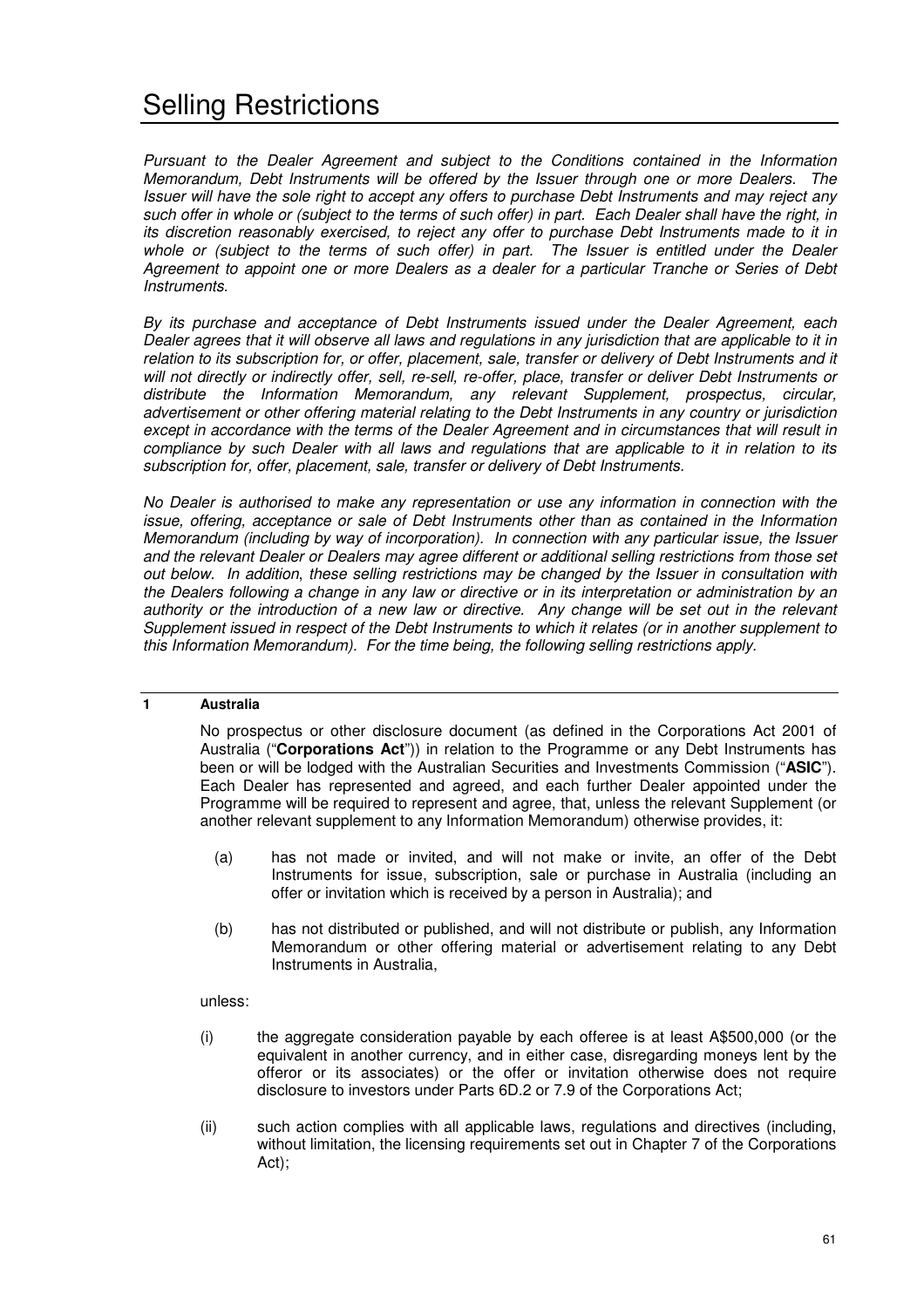- (iii) the offer or invitation is not made to a person who is a "retail client" within the meaning of section 761G of the Corporations Act; and
- (iv) such action does not require any document to be lodged with ASIC.

In addition and unless the relevant Supplement otherwise provides, each Dealer has agreed and each further Dealer appointed under the Programme will be required to agree that, in connection with the primary distribution of the Debt Instruments, it will not sell Debt Instruments to any person if, at the time of such sale, an officer or employee of the Dealer aware of, or involved in, the sale knew or had reasonable grounds to suspect that, as a result of such sale, any Debt Instruments or an interest in any Debt Instruments were being, or would later be, acquired (directly or indirectly) by an associate of the Issuer for the purposes of section 128F(9) of the Income Tax Assessment Act 1936 of Australia ("**Tax Act**") and associated regulations (and, where applicable, any replacement legislation including, but not limited to, the Income Tax Assessment Act 1997 of Australia), except as permitted by section 128F(5) of the Tax Act.

## **2 The United Kingdom**

Each Dealer has represented and agreed, and each further Dealer appointed under the Programme will be required to represent and agree, that:

- (a) with respect to any Debt Instruments which have a maturity of less than one year:
	- (i) it is a person whose ordinary activities involve it in acquiring, holding, managing or disposing of investments (as principal or agent) for the purposes of its business; and
	- (ii) it has not offered or sold and will not offer or sell any such Debt Instruments other than to persons:
		- (A) whose ordinary activities involve them in acquiring, holding, managing or disposing of investments (as principal or agent) for the purposes of their businesses; or
		- (B) who it is reasonable to expect will acquire, hold, manage or dispose of investments (as principal or agent) for the purposes of their businesses,

where the issue of the Debt Instruments would otherwise constitute a contravention of section 19 of the Financial Services and Markets Act 2000 ("**FSMA**") by the Issuer or (if applicable) any Guarantor;

- (b) it has complied and will comply with all applicable provisions of the FSMA with respect to anything done by it in relation to any Debt Instruments in, from or otherwise involving the United Kingdom; and
- (c) it has only communicated or caused to be communicated and will only communicate or cause to be communicated an invitation or inducement to engage in investment activity (within the meaning of section 21 of the FSMA) received by it in connection with the issue or sale of any Debt Instruments in circumstances in which section 21(1) of the FSMA does not apply to the Issuer or (if applicable) any Guarantor.

## **3 The United States of America**

## **Securities Act**

Each Dealer has represented and agreed, and each further Dealer appointed under the Programme will be required to represent and agree, that the Debt Instruments and the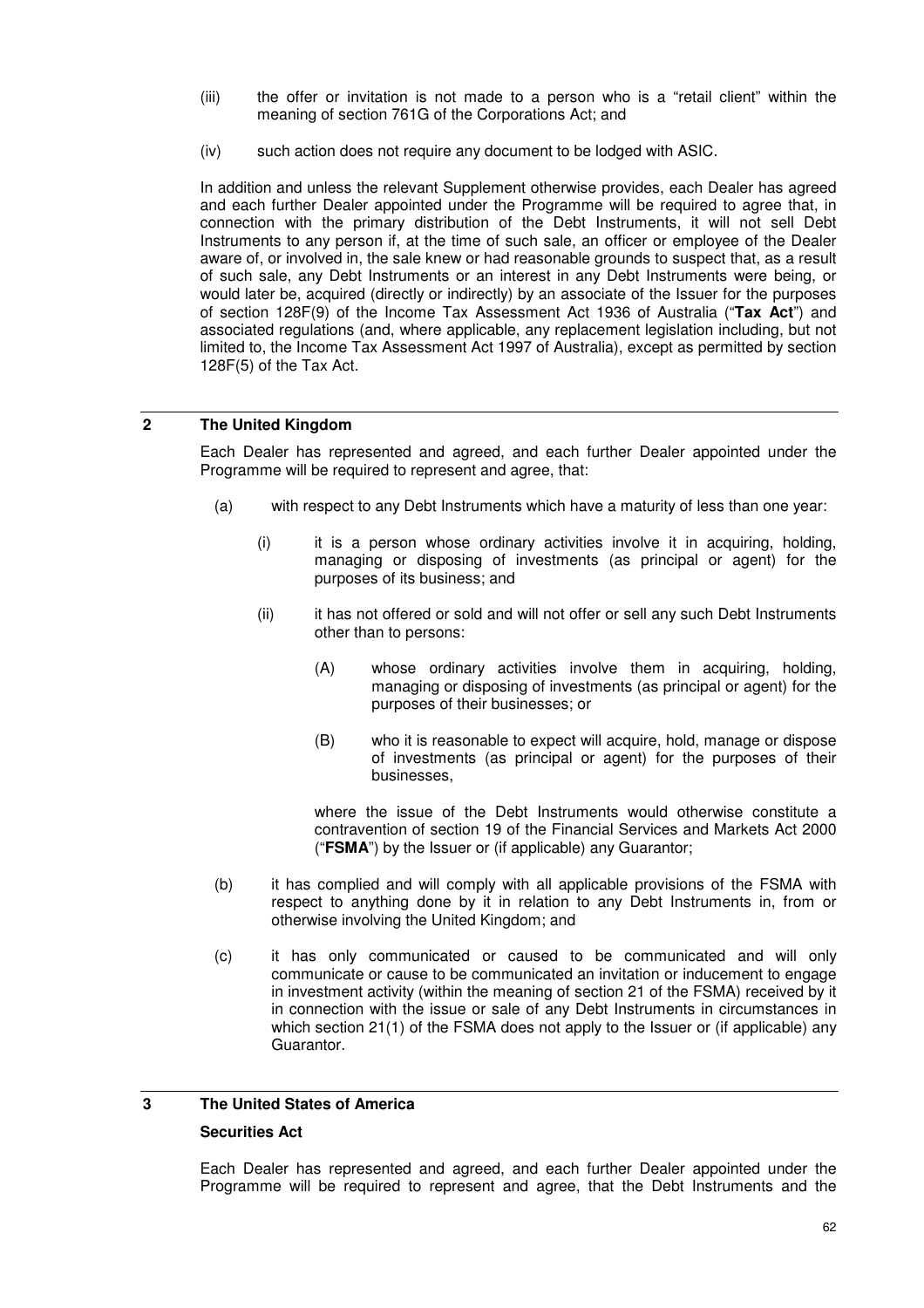Guarantee have not been and will not be registered under the Securities Act of 1933, as amended ("**Securities Act**").

Terms used in the following four paragraphs have the meanings given to them by Regulation S under the Securities Act ("**Regulation S**").

The Debt Instruments and the Guarantee may not be offered, sold, delivered or transferred within the United States to, or for the account or benefit of, U. S. persons except in accordance with Regulation S or in certain transactions exempt from the registration requirements of the Securities Act.

Each Dealer has represented and agreed, and each further Dealer appointed under the Programme will be required to represent and agree, that it has not offered or sold and that it will not offer, sell or deliver the Debt Instruments and the Guarantee:

- (a) as part of their distribution at any time; and
- (b) otherwise until 40 days after the date on which all Debt Instruments of the Tranche and the Guarantee of which those Debt Instruments and the Guarantee are a part were first offered to persons other than distributors in reliance upon Regulation S or the date of closing of the offering, whichever is later, as determined and certified by the relevant Dealer or, in the case of an issue of Debt Instruments on a syndicated basis, the Lead Manager,

in each case, within the United States or to, or for the account or benefit of, U. S. persons.

Each Dealer has represented and agreed, and each further Dealer appointed under the Programme will be required to represent and agree, that it will have sent to each distributor to which it sells Debt Instruments and the Guarantee during the distribution compliance period a confirmation or other notice setting forth the restrictions on offers and sales of the Debt Instruments and the Guarantee within the United States of America or to, or for the account or benefit of, United States persons.

In addition, until 40 days after the date on which all Debt Instruments of the Tranche and the Guarantee of which those Debt Instruments and the Guarantee are a part were first offered to persons other than distributors in reliance upon Regulation S or the date of closing of the offering, whichever is later, an offer or sale of such Debt Instruments and the Guarantee within the United States by any Dealer or other distributor (whether or not participating in the offering of such Debt Instruments and the Guarantee) may violate the registration requirements of the Securities Act if such offer or sale is made otherwise than in accordance with an applicable exemption from registration under the Securities Act.

## **Indexed linked Debt Instruments and dual currency Debt Instruments**

Each issue of indexed linked Debt Instruments and dual currency Debt Instruments will be subject to additional U.S. selling restrictions agreed between the Issuer and the relevant Dealer as a term of the issue and purchase of such Debt Instruments which are set out in the relevant Supplement. Each relevant Dealer agrees that it will offer, sell or deliver those Debt Instruments only in compliance with those additional U.S. selling restrictions.

## **4 European Economic Area**

In relation to each Member State of the European Economic Area which has implemented the Prospectus Directive (each, a "**Relevant EEA State**"), each Dealer has represented and agreed and each further Dealer appointed under the Programme will be required to represent and agree that, with effect from and including the date on which the Prospectus Directive is implemented in that Relevant EEA State ("**Relevant Implementation Date**") it has not made and will not make an offer of Debt Instruments which are the subject of the offering contemplated by the Information Memorandum, as completed by the Supplement in relation thereto, to the public in that Relevant EEA State, except that it may, with effect from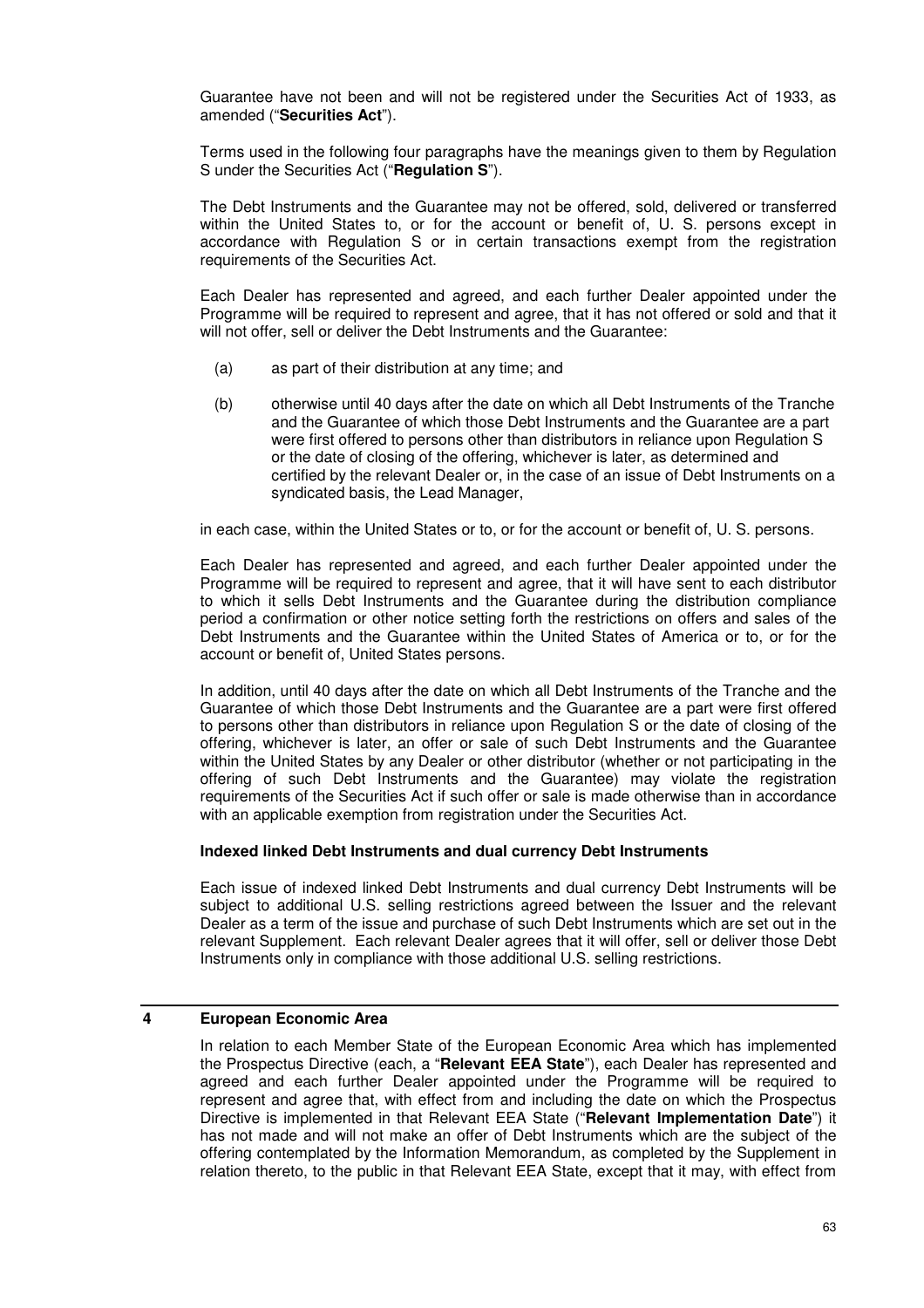and including the Relevant Implementation Date, make an offer of Debt Instruments to the public in that Relevant EEA State:

- (a) at any time to legal entities which are qualified investors as defined in the Prospective Directive;
- (b) at any time to fewer than 100, or if the Relevant EEA State has implemented the relevant provisions of the 2010 PD Amending Directive, 150 natural or legal persons (other than qualified investors as defined in the Prospectus Directive) subject to obtaining the prior consent of the relevant Dealer or Dealers nominated by the Issuer for any such offer; or
- (e) at any time in any other circumstances falling within Article 3(2) of the Prospectus Directive,

provided that no such offer of Debt Instruments referred to in (a) to (c) above shall require the Issuer or any Dealer to publish a prospectus pursuant to Article 3 of the Prospectus Directive or supplement a prospectus pursuant to Article 16 of the Prospectus Directive.

For the purposes of this provision, the expression "offer of Debt Instruments to the public" in relation to any Notes in any Relevant EEA State means the communication in any form and by any means of sufficient information on the terms of the offer and the Debt Instruments to be offered so as to enable an investor to decide to purchase or subscribe for the Debt Instruments, as the same may be varied in that Relevant EEA State by any measure implementing the Prospectus Directive in that Relevant EEA State and the expression "**Prospectus Directive**" means Directive (2003/71/EC) (and amendments thereto, including the 2010 PD Amending Directive, to the extent implemented in the Relevant EEA State) and includes any relevant implementing measure in each Relevant EEA State and the expression "**2010 PD Amending Directive**" means Directive (2010/73/EU).

## **5 Japan**

The Debt Instruments have not been and will not be registered under the Financial Instruments and Exchange Law of Japan (Law No. 25 of 1948, as amended) ("**Financial Instruments and Exchange Law**") and, accordingly, each Dealer has represented and agreed, and each further Dealer appointed under the Programme will be required to represent and agree, that it has not offered or sold and that it will not offer or sell any Debt Instruments directly or indirectly, in Japan or to, or for the benefit of, any Japanese Person or to others for re-offering or resale, directly or indirectly, in Japan or to a Japanese Person, except pursuant to an exemption from the registration requirements of, and otherwise in compliance with, the Financial Instruments and Exchange Law and any other applicable laws, regulations and ministerial guidelines of Japan. For the purposes of this paragraph, "Japanese Person" means any person resident in Japan (as defined under Item 5, Paragraph 1, Article 6 of the Foreign Exchange and Foreign Trade Control Law (Law No. 288 of 1949, as amended)).

## **6 Singapore**

No term sheet, prospectus or other issue documentation relating to the Debt Instruments has been or will be registered as a prospectus with the Monetary Authority of Singapore under the Securities and Futures Act, Chapter 289 of Singapore, as amended (the "**SFA**"). Each Dealer has represented and agreed, and each further Dealer appointed under the Programme will be required to represent and agree, that the Debt Instruments may not be offered or sold by it, or made the subject of an invitation for subscription or purchase by it, nor may the Information Memorandum or any other document or material in connection with the offer or sale or invitation for subscription or purchase of any Debt Instruments be circulated or distributed by it, whether directly or indirectly, to persons in Singapore other than:

(a) to an institutional investor under Section 274 of the SFA;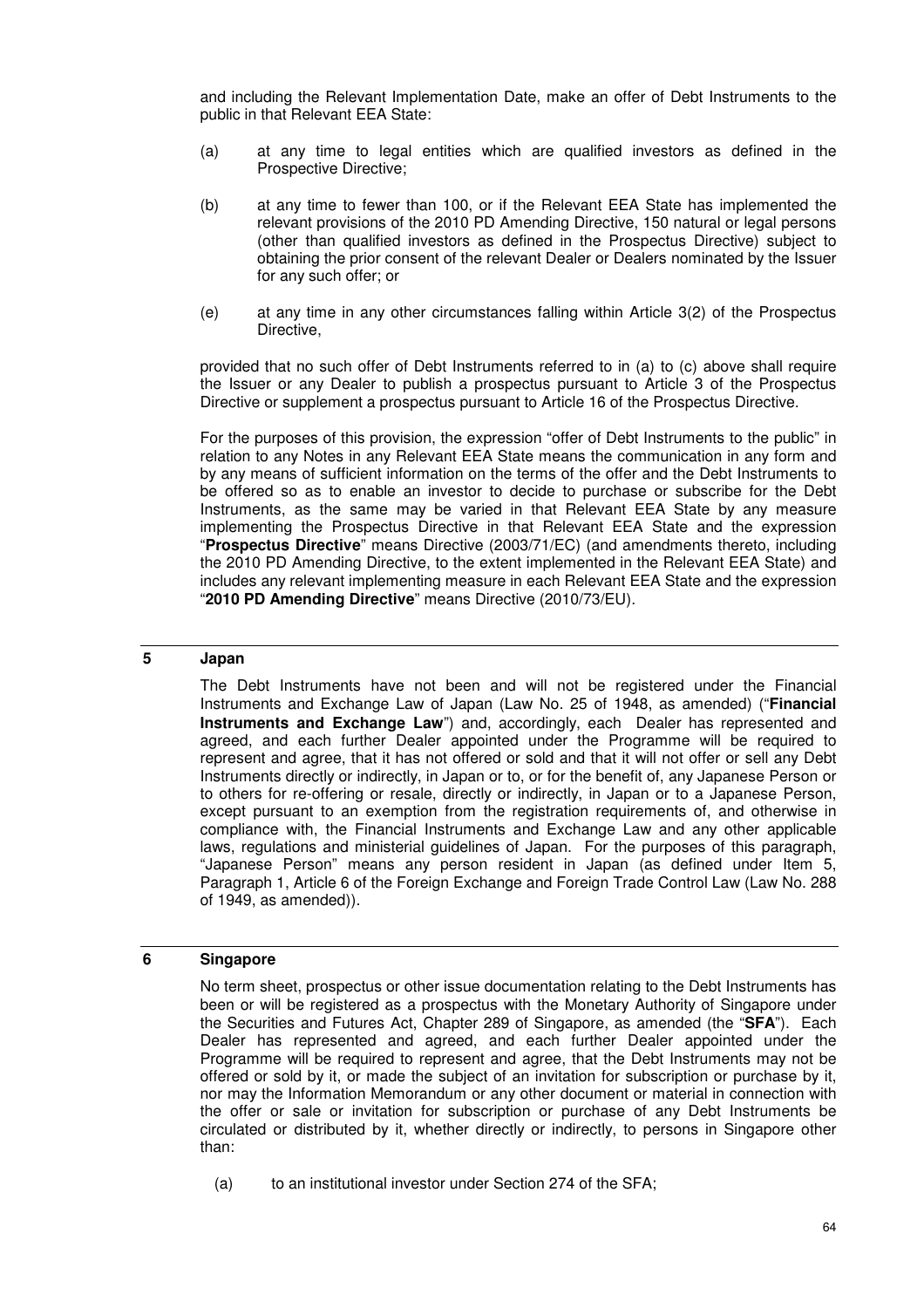- (b) to a relevant person under Section 275(1) of the SFA, or any person pursuant to Section 275(1A) of the SFA, and in accordance with the conditions specified in Section 275 of the SFA; or
- (c) otherwise pursuant to, and in accordance with the conditions of, any other applicable provision of the SFA.

Each Dealer has further represented and agreed, and each further Dealer appointed under the Programme will be required to represent and agree, to notify (whether through the distribution of this Information Memorandum or any other document or material in connection with the offer or sale or invitation for subscription or purchase of any Debt Instruments or otherwise) each of the following relevant persons specified in Section 275 of the SFA which has subscribed or purchased Debt Instruments from and through that Dealer, namely a person who is:

- (a) a corporation (which is not an accredited investor) the sole business of which is to hold investments and the entire share capital of which is owned by one or more individuals, each of whom is an accredited investor; or
- (b) a trust (where the trustee is not an accredited investor) whose sole purpose is to hold investments and each beneficiary is an accredited investor,

that securities (as defined in Section 239(1) of the SFA) of that corporation or the beneficiaries' rights and interest in that trust shall not be transferable for 6 months after that corporation or that trust has acquired the Debt Instruments pursuant to an offer made under Section 275 of the SFA except:

- (a) to an institutional investor under Section 274 of the SFA or to a relevant person defined in Section 275(2) of the SFA, or any person arising from an offer referred to in Section 275(1A) or Section 276(4)(i)(B) of the SFA;
- (b) where no consideration is or will be given for the transfer;
- (c) pursuant to Regulation 32 of the Securities and Futures (Offers of Investments) (Shares and Debentures) Regulations 2005 of Singapore;
- (d) as specified in Section 276(7) of the SFA; or
- (e) by operation of law.

# **7 Hong Kong**

Each Dealer has represented and agreed, and each further Dealer appointed under the Programme will be required to represent and agree, that:

- (a) the Debt Instruments have not been authorised by the Hong Kong Securities and Futures Commission;
- (b) it has not offered or sold, and will not offer or sell, in Hong Kong Special Administrative Region of the People's Republic of China ("**Hong Kong**"), by means of any document, any Debt Instruments other than (i) to "professional investors" as defined in the Securities and Futures Ordinance (Cap. 571) of Hong Kong ("**SFO**") and any rules made under the SFO, or (ii) in other circumstances which do not result in the document being a "prospectus" as defined in the Companies Ordinance (Cap. 32) of Hong Kong ("**CO**") or which do not constitute an offer to the public within the meaning of the CO; and
- (c) it has not issued, or had in its possession for the purposes of issue, and will not issue, or have in its possession for the purposes of issue (in each case whether in Hong Kong or elsewhere), any advertisement, invitation, other offering material or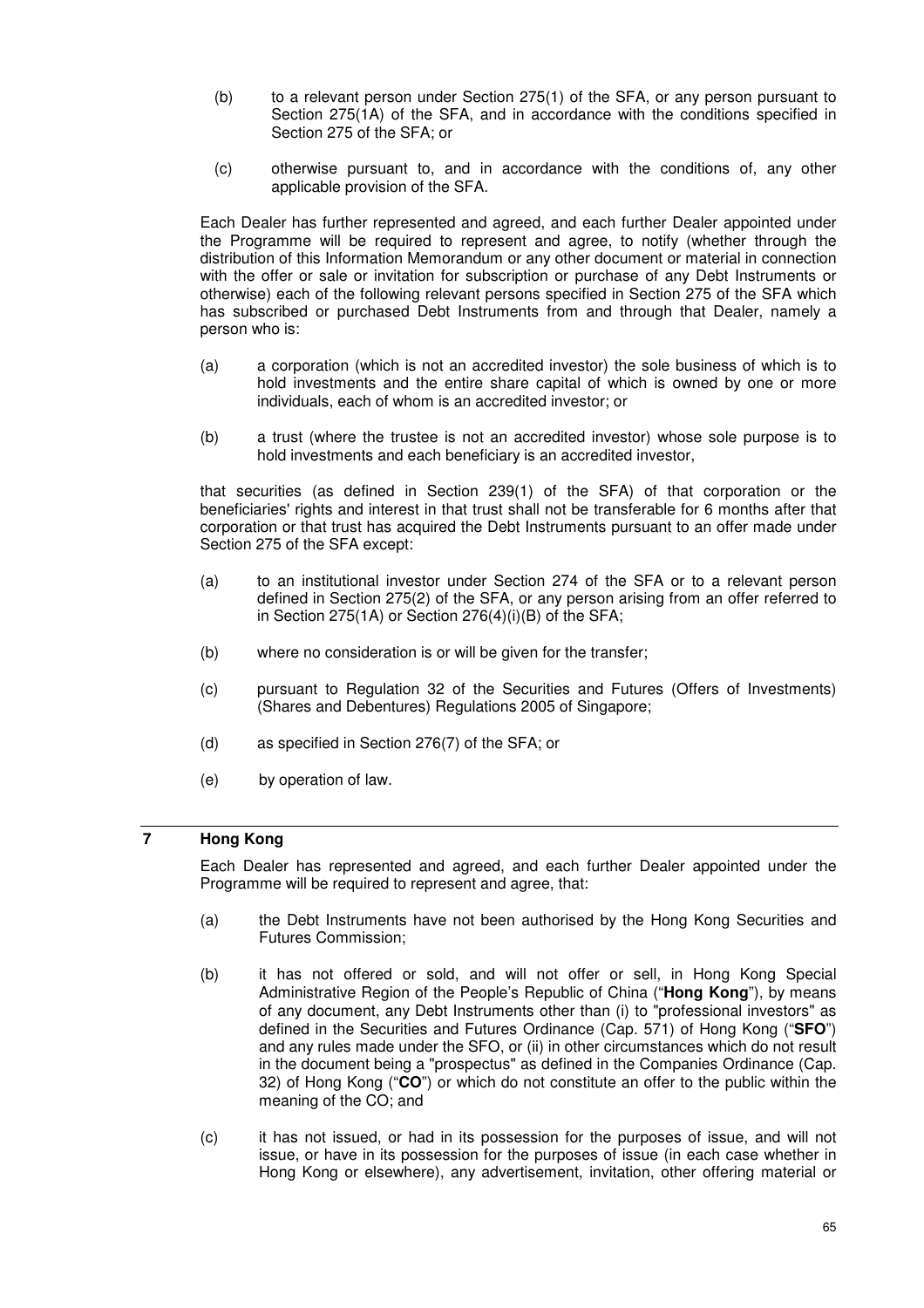other document relating to the Debt Instruments which is directed at, or the contents of which are likely to be accessed or read by, the public in Hong Kong (except if permitted to do so under the securities laws of Hong Kong) other than with respect to the Debt Instruments which are or are intended to be disposed of only to persons outside Hong Kong or only to "professional investors" within the meaning of the SFO and any rules made under the SFO.

## **8 New Zealand**

Neither the Issuer, nor (if applicable) any Guarantor, intends for the Debt Instruments to be offered to the public in New Zealand in terms of the Securities Act 1978 of New Zealand ("**NZ Securities Act"**). Accordingly, no investment statement or prospectus (each as defined in the NZ Securities Act) has been or will be prepared or (in the case of a prospectus) registered under the NZ Securities Act. Each Dealer represents and agrees that the Debt Instruments shall not be offered to the public in New Zealand in breach of the NZ Securities Act or the Securities Regulations 1983 of New Zealand. In particular, but without limitation, Debt Instruments may only be offered or transferred either:

- (a) to persons whose principal business is the investment of money or to persons who, in the course of and for the purposes of their business, habitually invest money within the meaning of section  $3(2)(a)(ii)$  of the NZ Securities Act; or
- (b) to persons who are each required to pay a minimum subscription price of at least NZ\$500,000 for the Debt Instruments (disregarding any amount lent by the offeror, the Issuer, (if applicable) any Guarantor or any associated person of the offeror, Issuer or (if applicable) any Guarantor) before the allotment of those Debt Instruments and who have a minimum holding of the Debt Instruments of at least NZ\$500,000.

In addition, each Holder is deemed to represent and agree that it will not distribute the Information Memorandum, any pricing supplement or any other offering memorandum or document or any advertisement in relation to any offer of the Debt Instruments in New Zealand other than:

- (a) to persons whose principal business is the investment of money or who, in the course of and for the purposes of their business, habitually invest money within the meaning of section 3(2)(a)(ii) of the NZ Securities Act; or
- (b) in other circumstances where there is no contravention of the NZ Securities Act.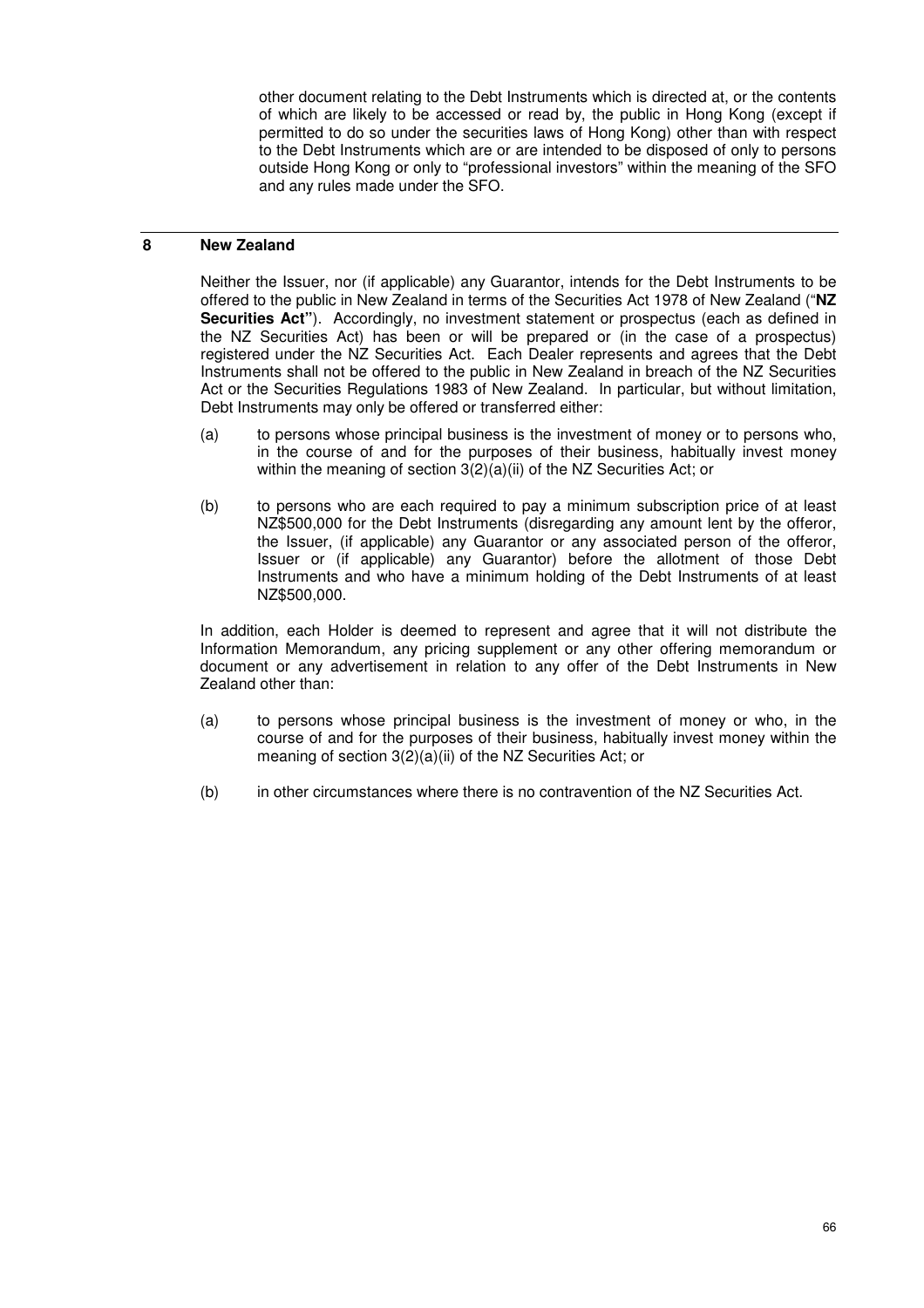# **1. INTRODUCTION**

*The following is a summary of the withholding tax treatment under the Income Tax Assessment Acts of 1936 and 1997 of Australia (together, "***Australian Tax Act***") and the Taxation Administration Act 1953 of Australia, at the date of this Information Memorandum, of payments of interest (as defined in the Australian Tax Act) on the Debt Instruments and certain other Australian tax matters. A term used below but not otherwise defined has the meaning given to it in the Conditions.* 

*This summary applies to holders of Debt Instruments that are:* 

- *residents of Australia for tax purposes that do not acquire or hold their Debt Instruments in the course of carrying on a business outside of Australia, and non-residents of Australia for tax purposes that acquire and hold their Debt Instruments in the course of carrying on a business at or through a permanent establishment in Australia ("***Australian Holders***"); and*
- *non-residents of Australia for tax purposes that do not acquire or hold their Debt Instruments in the course of carrying on a business at or through a permanent establishment in Australia, and Australian tax residents that acquire and hold their Debt Instruments in the course of carrying on a business outside of Australia ("***Non-Australian Holders***").*

*The summary is not exhaustive and, in particular, does not deal with the position of certain classes of holders of the Debt Instruments (including, without limitation, dealers in securities, custodians or other third parties who hold Notes on behalf of any person). In addition, unless expressly stated, the summary does not consider the Australian tax consequences for persons who hold interests in the Debt Instruments through Austraclear, Euroclear, Clearstream, Luxembourg, the CMU or another clearing system.* 

*Holders of the Debt Instruments should also be aware that particular terms of issue of any Series of Debt Instruments may affect the tax treatment of that Series of Debt Instruments. Information regarding taxes in respect of Debt Instruments may also be set out in the relevant Supplement.* 

*This summary is not intended to be, nor should it be construed as, legal or tax advice to any particular holder of the Debt Instruments. Each holder should seek professional tax advice in relation to their particular circumstances.* 

# **2. AUSTRALIAN INTEREST WITHHOLDING TAX**

The Australian Tax Act characterises securities as either "debt interests" (for all entities) or "equity interests" (for companies) including for the purposes of Australian interest withholding tax ("**IWT**") and dividend withholding tax. The Issuer intends to issue Debt Instruments which will be characterised as both "debt interests" and "debentures" for these purposes. If Debt Instruments are issued which are not so characterised, further information on the material Australian tax consequences of payments of interest and certain other amounts on those Debt Instruments will be specified in the relevant Supplement (or another relevant supplement to this Information Memorandum).

For Australian IWT purposes, "interest" is defined to include amounts in the nature of, or in substitution for, interest and certain other amounts.

## *Australian Holders*

Payments of interest in respect of the Debt Instruments to Australian Holders should not be subject to IWT.

*Non-Australian Holders*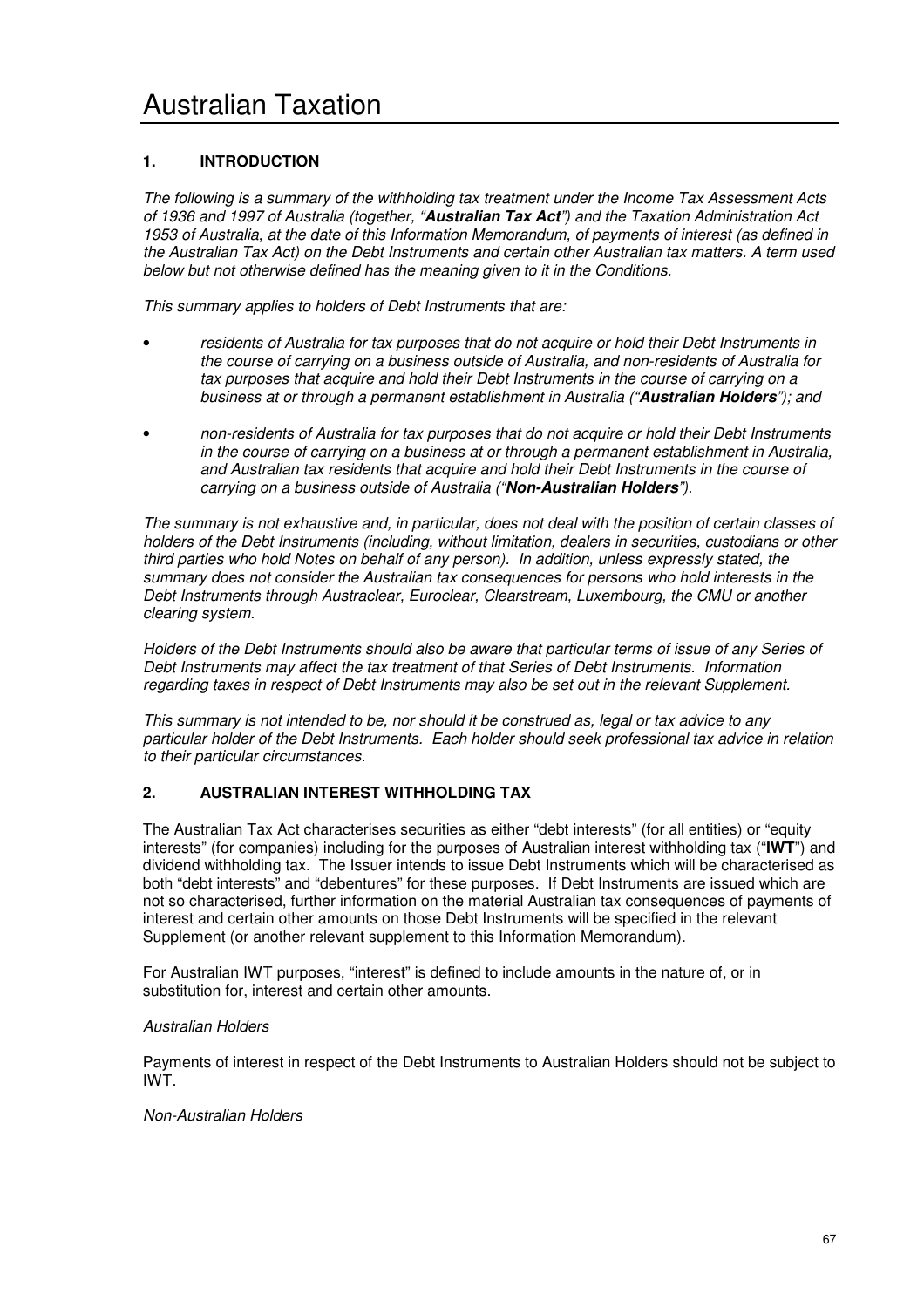Australian IWT is payable at a rate of 10% of the gross amount of interest paid by the Issuer to a Non-Australian Holder, unless an exemption is available.

## *(a) Section 128F exemption from IWT*

An exemption from IWT is available in respect of interest paid on the Debt Instruments if the requirements of section 128F of the Australian Tax Act are satisfied.

Unless otherwise specified in any relevant Supplement (or another relevant supplement to this Information Memorandum), the Issuer intends to issue the Debt Instruments in a manner which will satisfy the requirements of section 128F of the Australian Tax Act.

In broad terms, the requirements are as follows:

- (i) the Issuer is a resident of Australia and a company (as defined in section 128F(9) of the Australian Tax Act) when it issues the Debt Instruments and when interest is paid;
- (ii) the Debt Instruments are issued in a manner which satisfies the "public offer" test in section 128F of the Australian Tax Act.

In relation to the Debt Instruments, there are five principal methods of satisfying the public offer test, the purpose of which is to ensure that lenders in capital markets are aware that the Issuer is offering the Debt Instruments for issue. In summary, the five methods are:

- offers to 10 or more unrelated financiers, securities dealers or entities that carry on the business of investing in securities;
- offers to 100 or more investors of a certain type;
- offers of listed Debt Instruments;
- offers via publicly available information sources; or
- offers to a dealer, manager or underwriter who offers to sell the Debt Instruments within 30 days by one of the preceding methods;
- (iii) the Issuer does not know, or have reasonable grounds to suspect, at the time of issue, that the Debt Instruments (or interests in the Debt Instruments) were being, or would later be, acquired, directly or indirectly, by an "associate" of the Issuer, except as permitted by section 128F(5) of the Australian Tax Act (see below); and
- (iv) at the time of the payment of interest, the Issuer does not know, or have reasonable grounds to suspect, that the payee is an "associate" of the Issuer, except as permitted by section 128F(6) of the Australian Tax Act (see below).

An "associate" of the Issuer for the purposes of section 128F of the Australian Tax Act includes:

- a person or entity which holds more than 50% of the voting shares of, or otherwise controls, the Issuer;
- an entity in which more than 50% of the voting shares are held by, or which is otherwise controlled by, the Issuer;
- a trustee of a trust where the Issuer is capable of benefiting (whether directly or indirectly) under that trust; and
- a person or entity who is an "associate" of another person or company which is an "associate" of the Issuer under any of the foregoing.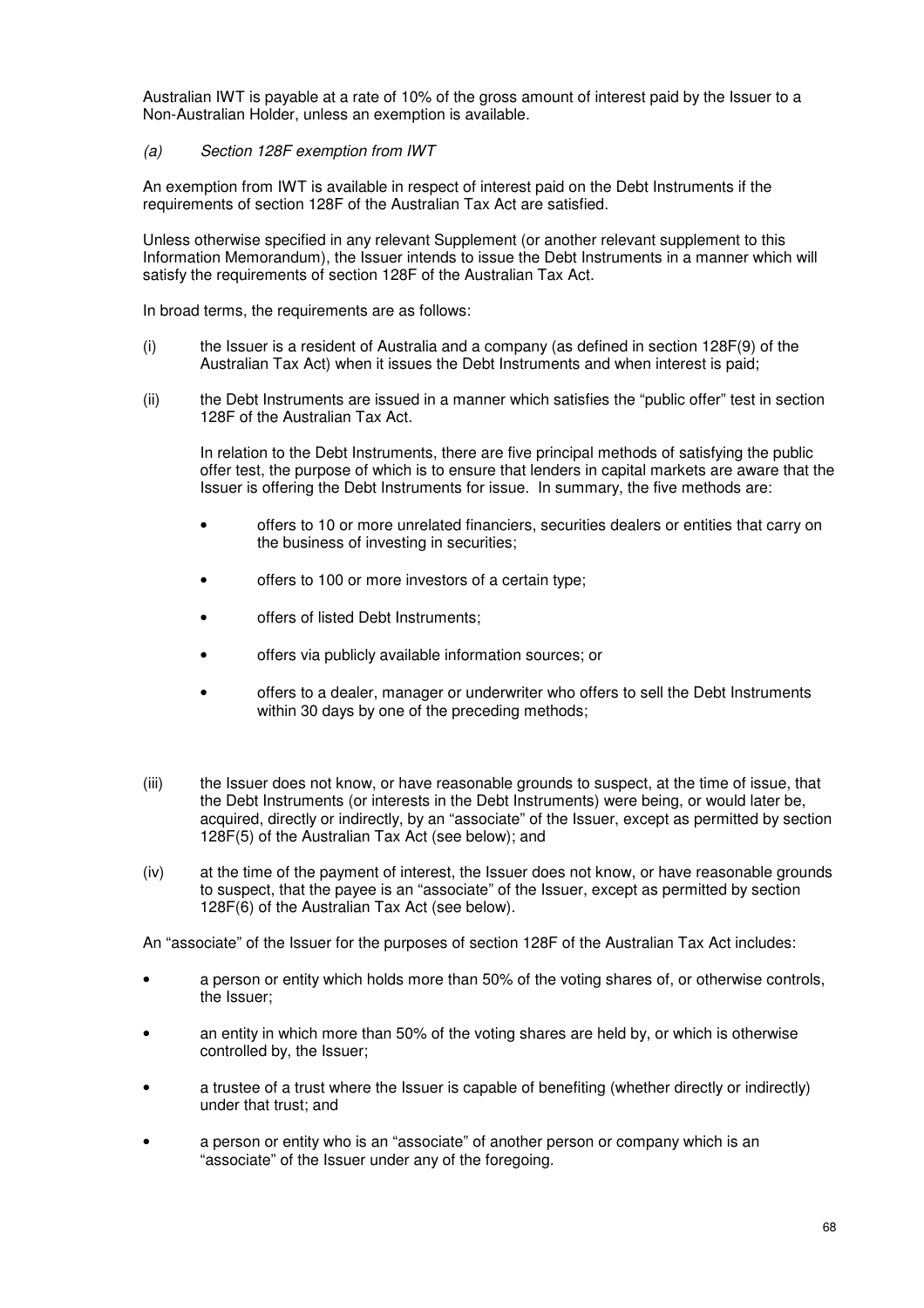However, for the purposes of sections 128F(5) and (6) of the Australian Tax Act (see paragraphs (iii) and (iv) above), "associate" does not include:

- (A) an onshore associate (ie an Australian resident associate who does not acquire the Debt Instruments in the course of carrying on business at or through a permanent establishment outside Australia, or a non-Australian resident associate who acquires the Debt Instruments in the course of carrying on business at or through a permanent establishment in Australia); or
- (B) an offshore associate (ie an Australian resident associate who acquires the Debt Instruments in the course of carrying on business at or through a permanent establishment outside Australia, or a non-Australian resident associate who does not acquire the Debt Instruments in the course of carrying on business at or through a permanent establishment in Australia) who is acting in the capacity of:
	- (i) in the case of section 128F(5), a dealer, manager or underwriter in relation to the placement of the relevant Debt Instruments, or a clearing house, custodian, funds manager or responsible entity of a registered managed investment scheme; or
	- (ii) in the case of section 128F(6), a clearing house, paying agent, custodian, funds manager or responsible entity of a registered managed investment scheme.

## *(b) Exemptions under certain double tax conventions*

The Australian government has signed new or amended double tax conventions ("**New Treaties**") with a number of countries (each a "**Specified Country**"). The New Treaties apply to interest derived by a resident of a Specified Country.

Broadly, the New Treaties effectively prevent IWT applying to interest derived by:

- governments of the Specified Countries and certain governmental authorities and agencies in a Specified Country; and
- a "financial institution" resident in a Specified Country which is unrelated to and dealing wholly independently with the Issuer. The term "financial institution" refers to either a bank or any other enterprise which substantially derives its profits by carrying on a business of raising and providing finance. However, interest paid under a back to back loan or an economically equivalent arrangement will not qualify for this exemption.

The Australian Federal Treasury maintains a listing of Australia's double tax conventions, including those which allow such an exemption.

## *(c) Payment of additional amounts*

As set out in more detail in the Conditions for the Debt Instruments, and unless expressly provided to the contrary in the relevant Supplement (or another relevant supplement to this Information Memorandum), if the Issuer is at any time required by law to withhold or deduct an amount in respect of any Australian withholding taxes imposed or levied by the Commonwealth of Australia in respect of the Debt Instruments, the Issuer must, subject to certain exceptions, pay such additional amounts as may be necessary in order to ensure that the net amounts received by the holders of the Debt Instruments after such withholding or deduction are equal to the respective amounts which would have been received had no such withholding or deduction been required.

## *(d) Payments under the Guarantee*

It is unclear whether or not any payment by a Guarantor under the Guarantee on account of interest owing by the Issuer in respect of the Debt Instruments would be subject to Australian IWT. There are good arguments that such payments (other than interest paid on an overdue amount) do not constitute "interest" for Australian withholding tax purposes, and if so, would not be subject to Australian IWT.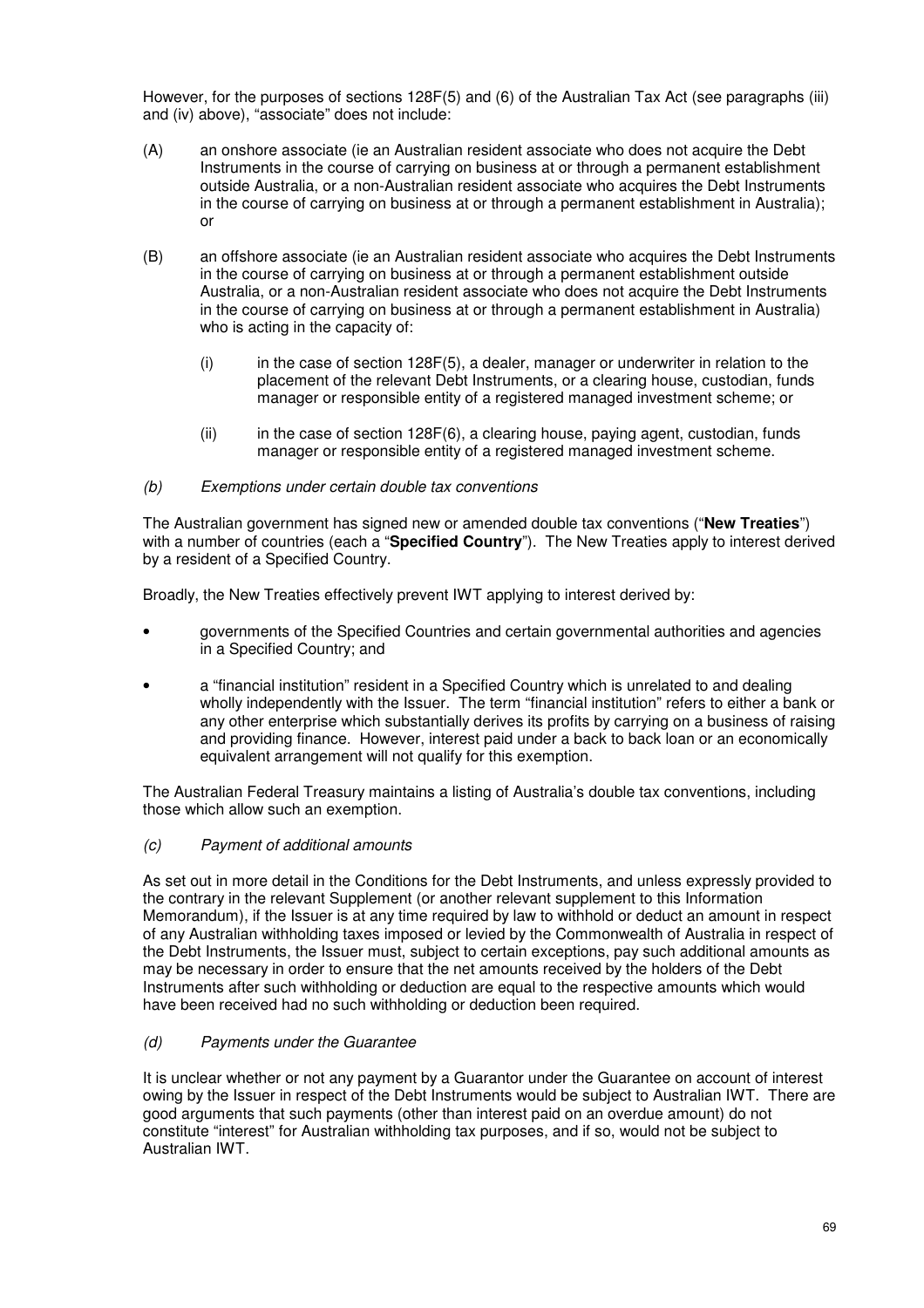The Australian Taxation Office has, however, published a Taxation Determination stating that payments by a guarantor in respect of debentures (such as the Debt Instruments) are entitled to the benefit of the exemption contained in section 128F of the Australian Tax Act if payments of interest in respect of those debentures by the issuer are exempt from IWT. However, there is some doubt as to whether the Taxation Determination applies in the context of the Guarantee and whether the reasoning adopted in the Taxation Determination is strictly correct.

If such payments are characterised as "interest" for Australian withholding tax purposes and an exemption is not available, IWT at the rate of 10 % would be payable on payments of interest (as defined in section 128B(1AB) of the Australian Tax Act), or interest paid on an overdue amount, by a Guarantor to Non-Australian Holders.

## **2. OTHER TAX MATTERS**

Under Australian laws as presently in effect:

- *death duties* no Debt Instruments will be subject to death, estate or succession duties imposed by Australia, or by any political subdivision or authority therein having power to tax, if held at the time of death;
- *stamp duty and other taxes* no ad valorem stamp, issue, registration or similar taxes are payable in Australia on the transfer of any Debt Instruments;
- *TFN/ABN withholding* withholding tax is imposed at the rate of 46.5% (with an increase to 47% from 1 July 2014) on the payment of interest on certain registered securities unless the relevant payee has quoted an Australian tax file number ("**TFN**"), (in certain circumstances) an Australian Business Number ("**ABN**") or proof of some other exception (as appropriate).

Assuming the requirements of section 128F of the Australian Tax Act are satisfied with respect to the Debt Instruments, then such withholding should not apply to payments to a non-resident of Australia for tax purposes that does not derive the interest in connection with a business carried on at or through a permanent establishment in Australia;

- *additional withholdings from certain payments to non-residents* the Governor-General may make regulations requiring withholding from certain payments to non-residents of Australia (other than payments of interest and other amounts which are already subject to the current IWT rules or specifically exempt from those rules). Regulations may only be made if the responsible Minister is satisfied the specified payments are of a kind that could reasonably relate to assessable income of foreign residents;
- garnishee directions by the Commissioner of Taxation the Commissioner may give a direction requiring the Issuer to deduct from any payment to a holder of the Debt Instruments any amount in respect of Australian tax payable by the holder. If the Issuer is served with such a direction, then the Issuer will comply with that direction and make any deduction required by that direction, and no additional amount will be payable as set out in more detail in the Conditions;
- *supply withholding tax* payments in respect of the Debt Instruments can be made free and clear of any "supply withholding tax"; and
- *goods and services tax (GST)* neither the issue nor receipt of the Debt Instruments will give rise to a liability for GST in Australia on the basis that the supply of Debt Instruments will comprise either an input taxed financial supply or (in the case of an offshore subscriber) a GST-free supply. Furthermore, neither the payment of principal or interest by the Issuer, nor the disposal of the Debt Instruments, would give rise to any GST liability in Australia.